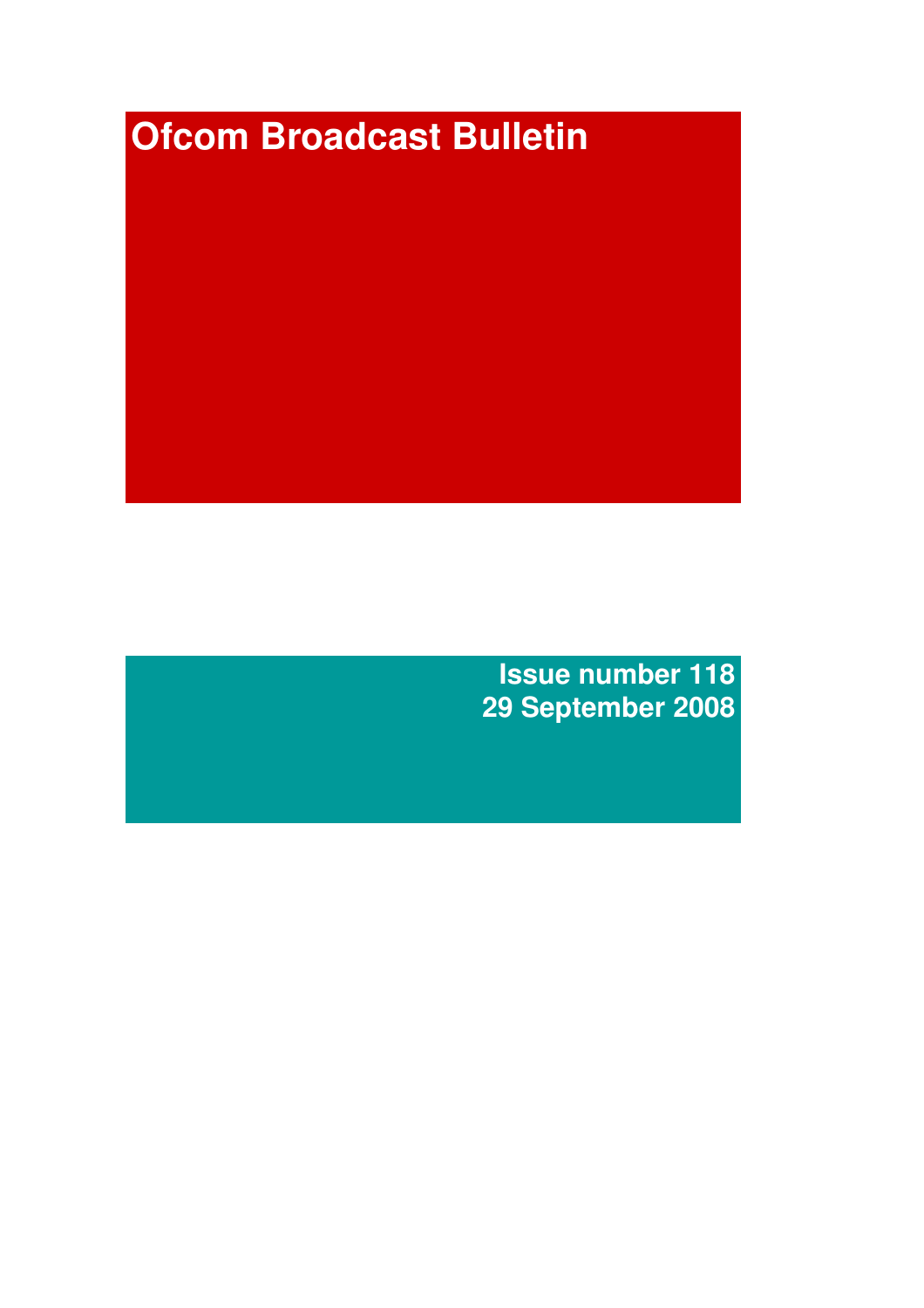# **Standards cases**

**In Breach**

| <b>Taggart</b><br>ITV1; 20, 21, and 27 May, and 3, 4 and 5 June (six episodes); 15:30                             | 3  |
|-------------------------------------------------------------------------------------------------------------------|----|
| The Work of Mad Men<br>Red TV, 11 July 2008, 19:55 (repeated 12 July 2008, 11:30)                                 | 6  |
| LivexxxBabes<br>LivexxxBabes, 8 June 2008, 21:00-03:00                                                            | 7  |
| "Getting under the skin of a famous celebrity" competition<br>The Breakfast Show, Mercia FM, 30 April 2008, 06:00 | 9  |
| Cinema give-away competition<br>The Breakfast Show, Mercury FM (Crawley),<br>17 May 2008, 06:00                   | 11 |
| <b>CSI: Crime Scene Investigation</b><br>Five, 4 March 2008, 21:00                                                | 13 |
| <b>Trailer</b><br>(True CSI) Five US, 16 June 2008, 21:30                                                         | 15 |
| <b>News</b><br>Channel S ATN, 22 August 2007, 23:15                                                               | 17 |
| <b>Mortgage and Finance</b><br>Mortgage and Finance, Channel S, 27 January 2008, 17:00                            | 18 |
| Scrolled promotion of live tarot reading<br>MATV, 25 April 2008, 12:00-17:00                                      | 20 |
| <b>Resolved</b>                                                                                                   |    |
| <b>PK's Afternoon Drive</b><br>Cool FM, 10 June 2008, 14:00                                                       | 21 |
| <b>Ax Men</b><br>The History Channel, 1 August 2008, 10:00                                                        | 22 |
| <b>Fairness &amp; Privacy cases</b>                                                                               |    |
| <b>Upheld in Part</b>                                                                                             |    |

| <b>Complaint by Southwark Council</b>      | 23 |
|--------------------------------------------|----|
| Inside Out, BBC1 (London), 17 October 2007 |    |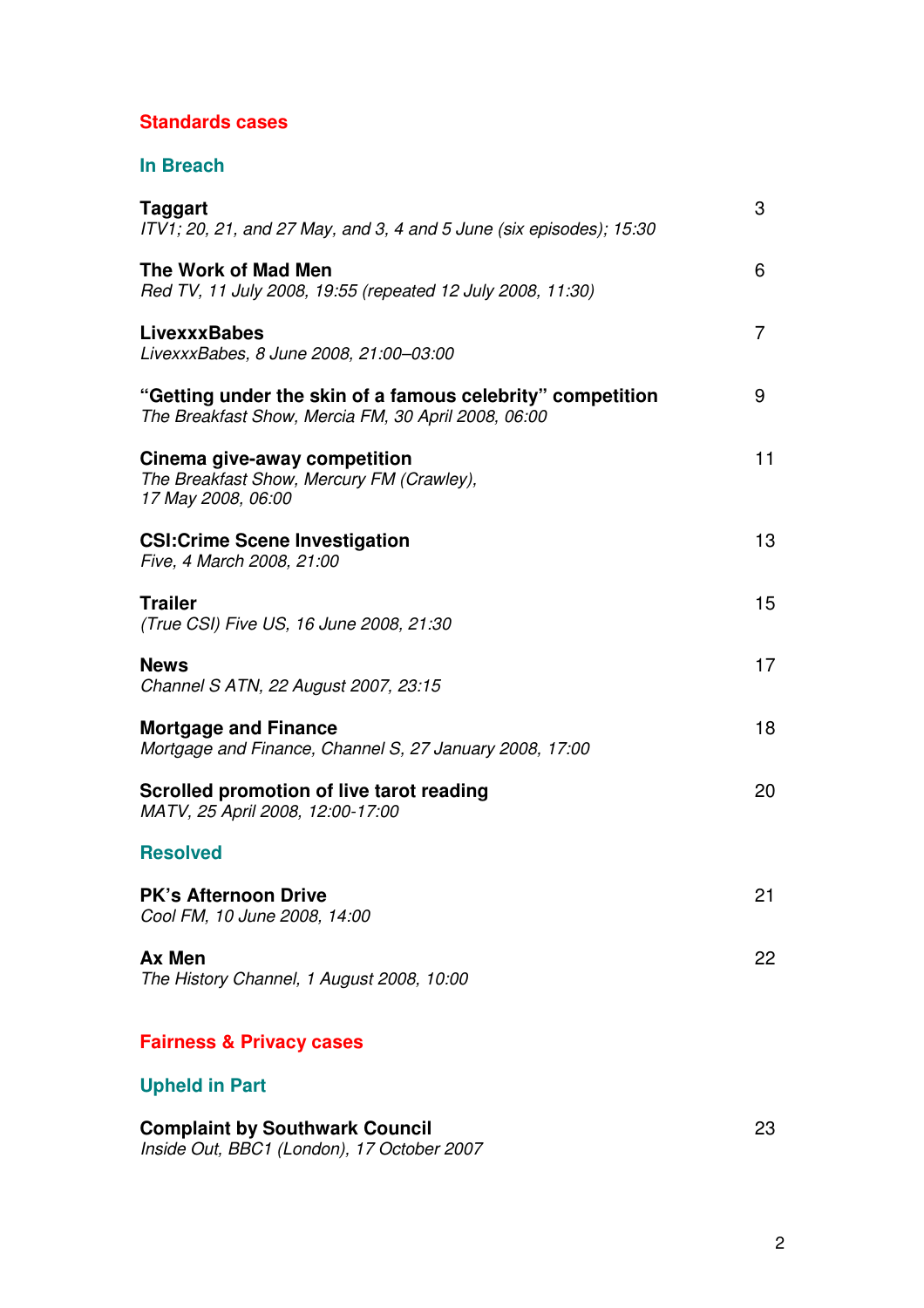# **Standards cases**

# **In Breach**

# **Taggart**

*ITV1; 20, 21, and 27 May, and 3, 4 and 5 June (six episodes); 15:30*

# **Introduction**

*Taggart*, the long running and well-known murder crime drama series involving a team of Glasgow police detectives, was originally scheduled on ITV1 at 21:00.

During the repeat run of the series in an afternoon slot, Ofcom received 13 complaints, across six separate episodes, expressing concern about extremely violent acts being shown at a time when children could be watching. These included: characters being set on fire; self immolation; a man being shot in the head at close range; a bottle smashed in a man's face to kill him; bleach forced down a struggling victim's throat; a man beaten up, a murder with a blowtorch and a heavily charred face shown after the attack; and scenes where characters were stabbed or suffered knife wounds. Ofcom noted that there had been little or no programme information regarding the content provided to the audience before the programmes commenced.

Ofcom wrote to STV, who complied this programme for ITV1, for its comments. We asked for comments under Rules 1.3 (children must be protected by appropriate scheduling), 1.11 (violence must be appropriately limited) and 2.3 (material which may cause offence must be justified by the context) of the Code.

# **Response**

STV replied that when it was asked, at what it described as "short notice", to provide episodes of *Taggart* for the afternoon slot on ITV1, it very carefully considered the transmission time, the overall scheduling, likely audience expectations and the subject matter. It said that since ITV1 ceased its weekday children's programming in 2006, the afternoon timeslot had been filled with programmes aimed at adult viewers, in particular crime drama. Therefore, STV said it believed the audience would be largely aware of the format and style of *Taggart,* in that every episode contains at least one murder, and parents' expectations would be informed by the programme title itself.

STV confirmed that some episodes of *Taggart* were considered unsuitable for an afternoon timeslot because of the subject matter. For the episodes that were shown, the broadcaster said the programme was edited to reduce the levels of violence. Overall, STV considered the low level of the child audience – over the afternoon repeats, an average 2% of viewers to the programme were children – indicated that the programmes had been appropriately scheduled.

STV pointed out that the sequence where a man set himself alight could not be edited out entirely for reasons of continuity. In retrospect, it considered that this episode was inappropriate for broadcast in the afternoon.

STV acknowledged that the scene where a woman was forced to swallow bleach "might have" exceeded audience expectations and that viewers may have been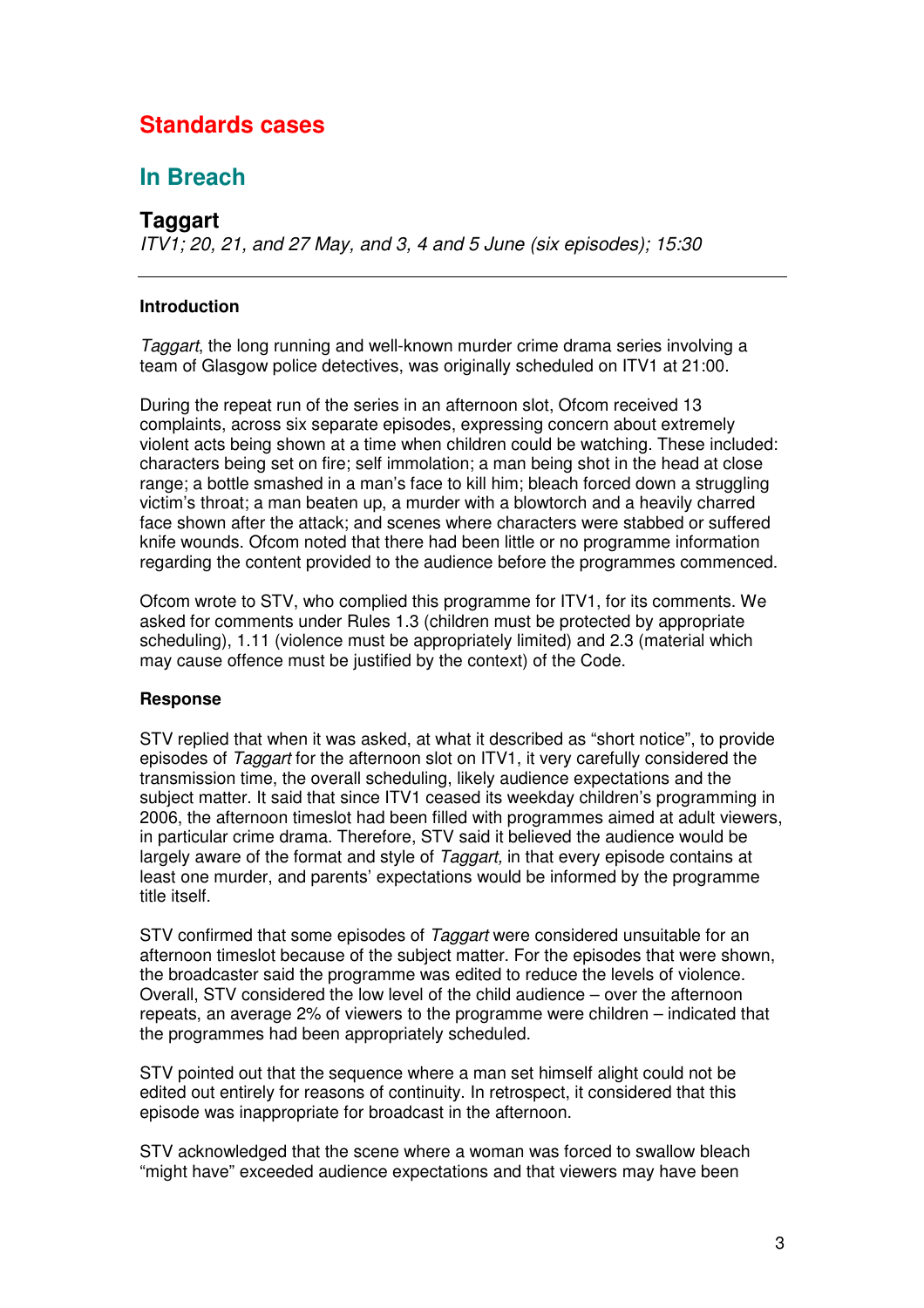taken by surprise by the amount of blood shown in a sequence where a detective was stabbed in the arm. Overall, however, it believed that the episodes broadcast had been edited to ensure that any scenes of violence were appropriately limited and were suitable for a well-known crime drama.

STV also pointed out that, after being informed of the complaints and even before responding to Ofcom, it decided to cease all broadcasts of *Taggart* before the watershed.

# **Decision**

In principle, material which has been originally aired after 21:00 can be broadcast during the day and comply with the Code, provided any necessary edits have been made or other necessary measures taken to ensure it is appropriate for a daytime audience, which may include children. Therefore, in accordance with Rule 1.11, while violence may be shown before 21:00, broadcasters must be mindful that such acts must not be unduly graphic or prolonged.

*Taggart* is an uncompromising and hard-hitting drama that regularly deals with more challenging adult subject matter and often portrays disturbing murders in a frank and unflinching manner. Given that Taggart is a much "grittier" drama than for example *Midsomer Murders*, very careful contextualisation and editing were clearly essential to ensure the programme was appropriate for an afternoon timeslot, as STV has acknowledged.

In coming to its decision, Ofcom noted that, whilst the programme on 27 May 2008 gave some information about content before transmission (*"it's a grisly trail of murder for the Taggart team"*) other episodes had little (e.g. on 3 June 2008: *"DCI Burke's in mortal danger in Taggart"*) or no information provided by the broadcaster.

Whilst noting that STV had sought to make these episodes suitable for afternoon transmission, it is Ofcom's opinion that the depictions of violence and its after-effects, in the scenes complained of, were too explicit and not appropriately limited. Ofcom notes the acknowledgement by STV that the sequence where a man sets fire to himself was not appropriate for an afternoon slot. However, Ofcom is also of the view that the other scenes featured in the episodes complained about included excessive depictions of violence and its after-effects and were therefore in breach of Rule 1.11.

These scenes included:

- a character being shot in the head at close range. This did not show any blood but the sound effect occurred immediately the gun was placed on the man's temple and was so loud that viewers would have been in no doubt as to the brutality of what had occurred. A second shooting in the same episode showed the victim hit in the chest by gunfire and falling backwards followed by the gurgling sound of his death throes *(21 May 2008)*;
- a struggling victim who had bleach forced down her throat by the murderer and a bottle being smashed in a man's face to kill him *(27 May 2008)*;

• two characters being shot, one fatally, with blood clearly visible *(3 June 2008)*;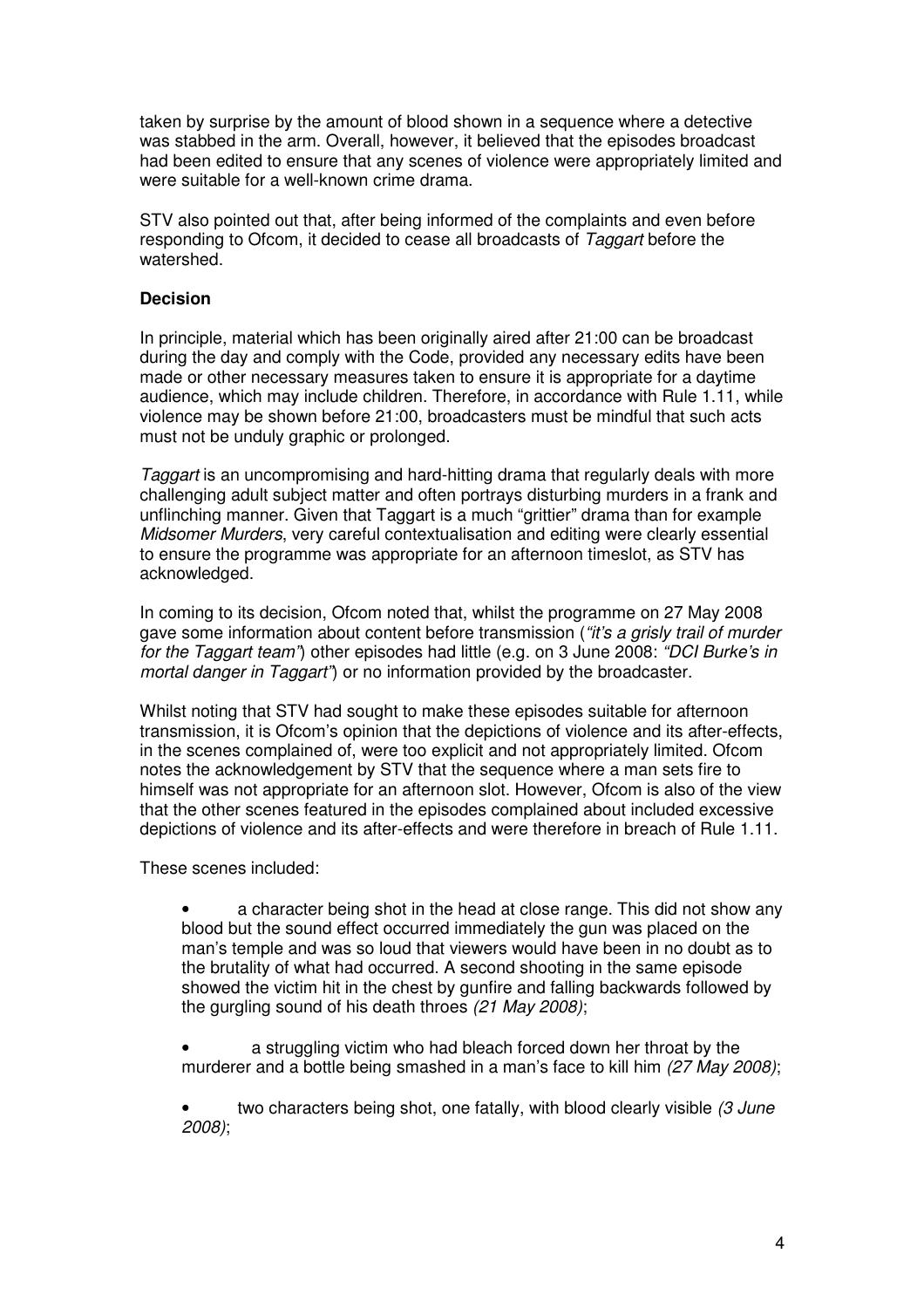- the charred remains of a man murdered with a blowtorch and a man hanging upside down with his fingers cut off *(4 June 2008)*; and
- a policeman being stabbed in the shoulder and blood pouring from his wound. *(5 June 2008)*.

Several other sequences *(21 May 2008, 27 May 2008, 4 June 2008 and 5 June 2008)* showed the result of characters having been stabbed, shot or strangled. Although the moment of death was not shown, the cumulative effect of these sequences was in Ofcom's view unrelenting.

Ofcom recognises that these programmes were aimed primarily at an adult audience and that in order to reflect real life they included challenging material. However, given the afternoon scheduled slot, when children were likely to be viewing, the content needed to be treated with particular care. In Ofcom's view the violence was not appropriately limited for the afternoon slot and contained harrowing and brutal scenes across the six episodes we investigated and it was not justified by the context. It was therefore in breach of Rule 1.11.

Rule 1.3 requires children to be protected from unsuitable content by appropriate scheduling. Broadcasters must make decisions *before* a programme has been broadcast, as to the number of children likely to watch, to inform their decision as to whether it is appropriately scheduled. In this case, given that *Taggart* was scheduled to be broadcast at 15:30, it was, in Ofcom's opinion, likely that a certain number of children would be watching, some unaccompanied by an adult, especially since ITV1 is a flagship general entertainment channel. This has been confirmed by the final audience figures. An average of approximately 15,000 children (under 15 year olds) watched each of these episodes of *Taggart*. Ofcom further notes that at the times when *Taggart* was broadcast the total number of children watching all television was about 1 million. Therefore, although children formed a small minority of the audience of *Taggart,* there were a not inconsiderable number overall who watched the episodes complained of and a large number who were available to view.

Given the violent and often brutal nature of the images shown, Ofcom believes the 15:30 timeslot provided insufficient protection to children. The programmes complained of were in breach of Rule 1.3.

Whilst Ofcom notes the desire of ITV1 to move away from children's programming in some of its afternoon timeslots towards crime drama, audiences do not expect inappropriate material to be shown at this time. We acknowledge that STV made some edits to the episodes complained of. Its argument that some inappropriate sequences were not edited out completely because this would have interrupted the continuity of the programme, but that nonetheless the relevant episode was suitable for broadcast, is not acceptable. Such an episode in Ofcom's view may simply not be appropriate for broadcast in the afternoon.

The graphic and brutal nature of the violent scenes shown in the episodes investigated and discussed above, and their lack of contextual justification, particularly given the afternoon timeslot, resulted in these scenes exceeding audience expectations. It is Ofcom's view that the violence in these episodes went beyond generally accepted standards for an afternoon drama, and was not justified by the context. Rule 2.3 was also breached as a result.

# **Breach of Rules 1.3, 1.11 and 2.3**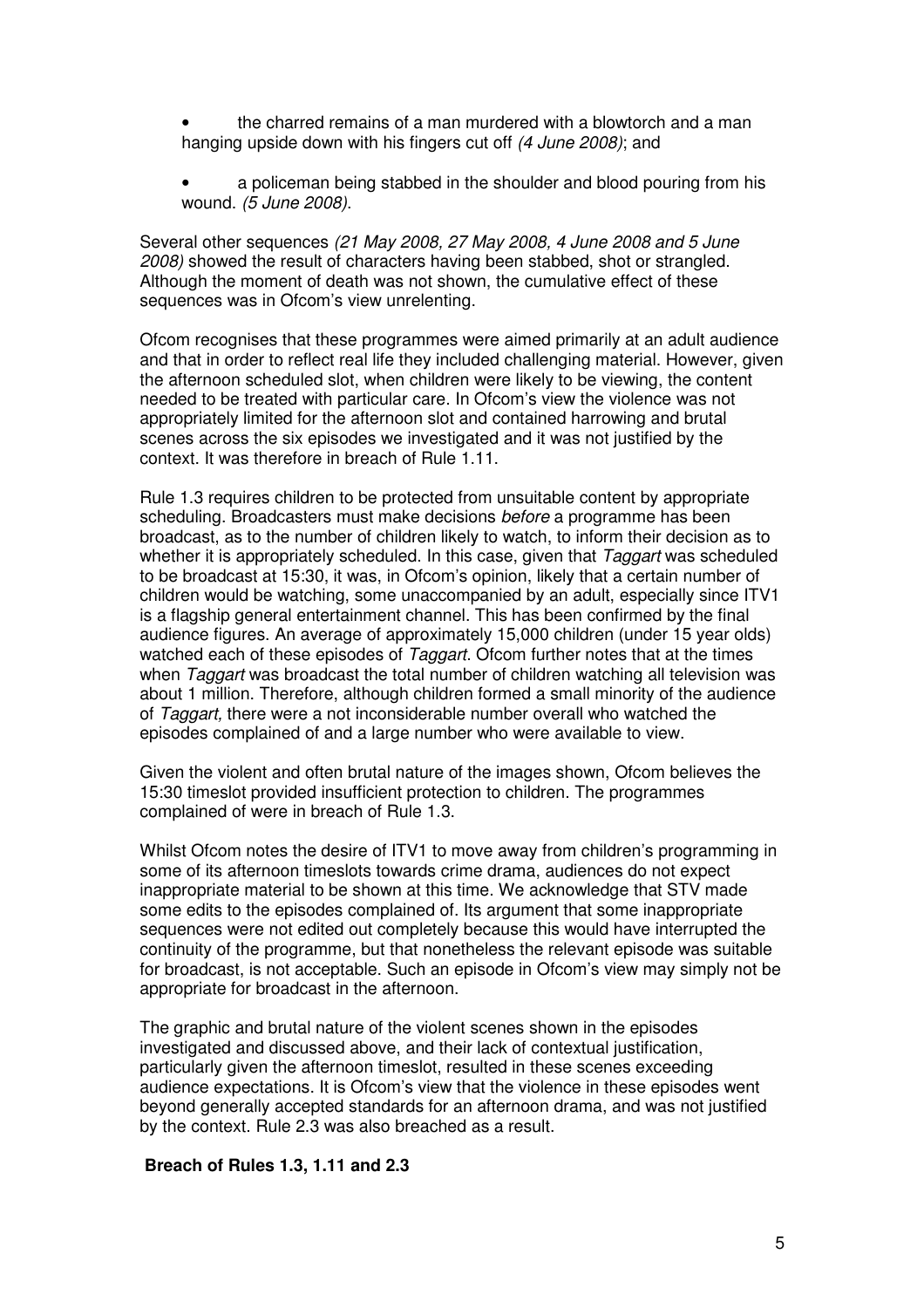# **The Work of Mad Men**

*Red TV, 11 July 2008, 19:55 (repeated 12 July 2008, 11:30)*

# **Introduction**

Red TV is a general entertainment channel focusing on factual programming. *The Work of Mad Men* is an entertainment series, featuring bizarre and amusing advertisements from around the world. The episode complained of included an advertisement from Holland for an English language institute called *'Soesman Language Training'.* The advertisement showed Dutch-speaking parents in a car with their children listening to a pop song in English. The lyrics of the song contain repeated use of the phrase *"I want to fuck you in the ass"* – which the children appeared to understand and giggle over but their parents failed to comprehend*.*

Ofcom received two complaints from a viewer who was concerned by this broadcast of offensive language before the watershed and the repeat broadcast of the episode. Ofcom asked Red TV for its comments under Rule 1.3 (children must be protected by appropriate scheduling from material that is unsuitable for them) and Rule 1.14 (the most offensive language must not be broadcast before the watershed).

#### **Response**

Red TV acknowledged that the clip should not have been broadcast before the watershed. It stated that the offensive language had not been spotted by its compliance staff. This was due, it said, to its team being largely made up of people from outside the UK who have a lack of understanding regarding issues relating to the watershed. In response to the complaints, Red TV stated that it has taken steps to issue guidelines to its compliance team to ensure they understand what can be broadcast prior to 21:00. Red TV also said that it has withdrawn the series from production, planned an on air apology to be broadcast and taken other steps to improve its compliance procedures.

# **Decision**

Rule 1.14 of the Code states that "the most offensive language must not be broadcast before the watershed or when children are particularly likely to be listening". The broadcast of the word *"fuck"* six times within the advertisement complained of, when children were likely to be viewing, was clearly unacceptable. Ofcom was also concerned that the programme was repeated the next day at 11:30 on a Saturday morning and that such strong language was not picked up by Red TV's compliance procedures.

While Red TV broadcast an apology, and has given assurances of improved compliance, Ofcom is concerned that the compliance procedures in place were clearly insufficient when these items were broadcast. Broadcasters must have in place robust procedures and appropriate staff to ensure compliance with the Code.

The programme was therefore in breach of Rules 1.3 and 1.14.

#### **Breach of Rule 1.3 and 1.14**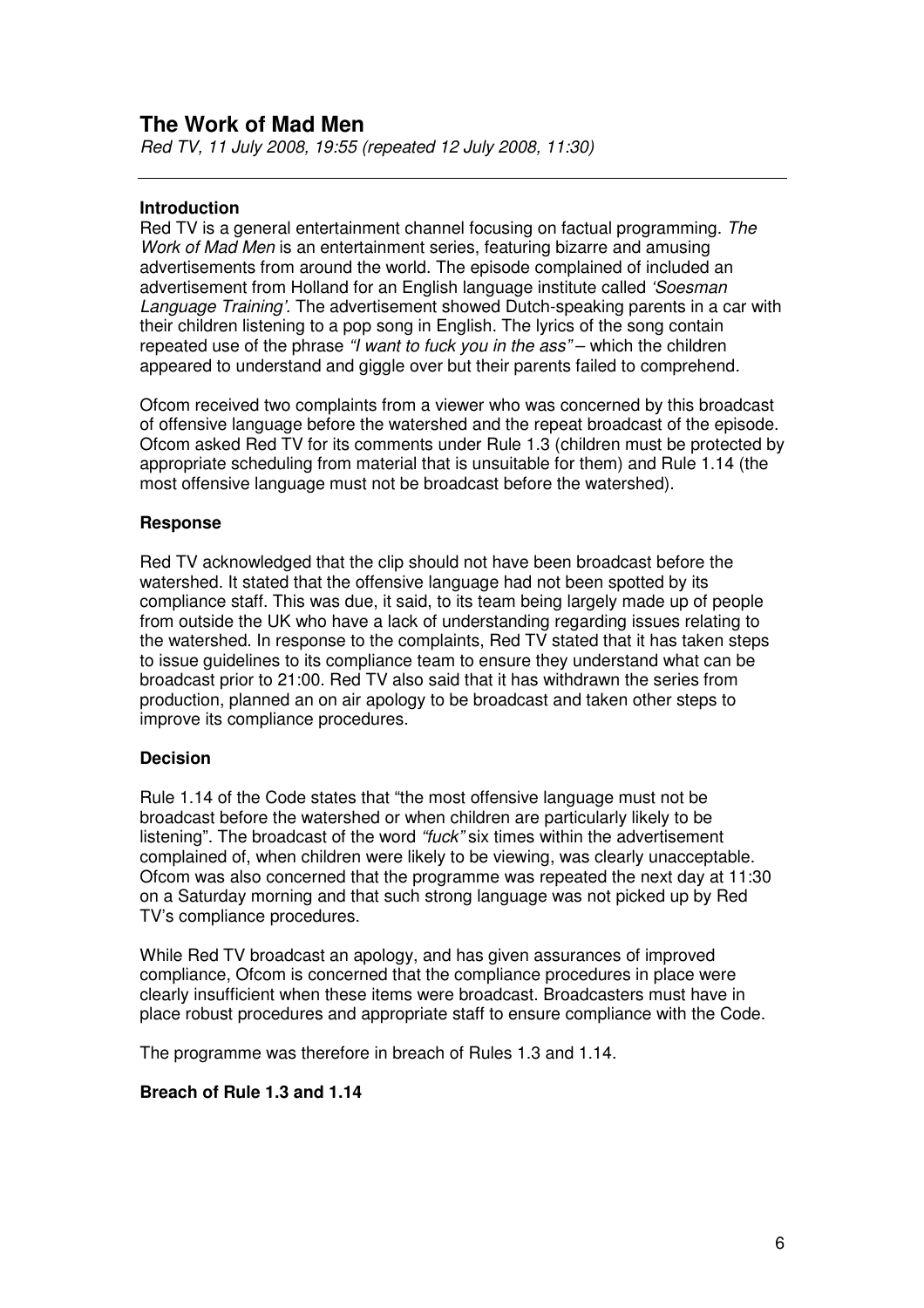*LivexxxBabes, 8 June 2008, 21:00–03:00*

# **Introduction**

LivexxxBabes is free-to-air unencrypted programming in the adult section of the Sky electronic programme guide ("EPG"). The channel broadcasts programmes based on interactive 'adult' chat services: viewers are invited to contact on-screen presenters ("babes") via premium rate telephony services ("PRS"). The female presenters dress and behave provocatively.

Ofcom received a complaint alleging that the broadcast amounted to 'adult-sex' material within the meaning of Code Rule 1.24 and therefore should have been transmitted in line with that rule's requirements, including encryption. In particular, after 22:00 there was constant nudity and a voiceover periodically referred to *"mutual tommy-tanking".*

Ofcom viewed the material. It noted that between 21:00 and 22.00 the presenters were dressed in a relatively modest way. After 22:00 however the presenters bared their breasts and for the rest of the broadcast performed in an overtly sexual manner, including thrusting their backsides to camera so that on occasion their anal area was showing.

Ofcom sought comments from the Licensee in respect of Rules 2.1 (generally accepted standards must be applied) and 2.3 (offensive material must be justified by context) of the Code.

# **Response**

The broadcaster replied through the Participation Television Broadcasters Association ("PTVBA" or "the Association"). The PTVBA is a not-for-profit trade association that represents a number of licensees from various participation TV sectors, including 'adult' chat TV channels like LivexxxBabes.

The Association said that it did not believe that the content on LivexxxBabes posed any risk of harm and offence. It pointed out that LivexxxBabes is situated within the 'adult' section of the EPG and stated that the broadcaster observes the Association's guidance on graduation of content, "namely that presenters should not remove their tops until after 9.30pm, when partial nudity (i.e. topless females) is more widely accessible on satellite television, including in the general entertainment section." The Association did not believe that there was any question of a Code breach and, further, that if Ofcom recorded a breach it would represent a significant move away from Ofcom's current policy and enforcement activity that would necessitate unequivocal notification to stakeholders.

In respect of the presenters' anuses being apparent, the Association said that it did not believe that one shot could reasonably be considered as amounting to a contravention of the Code.

The PTVBA referred to a number of other matters they considered to be mitigating factors: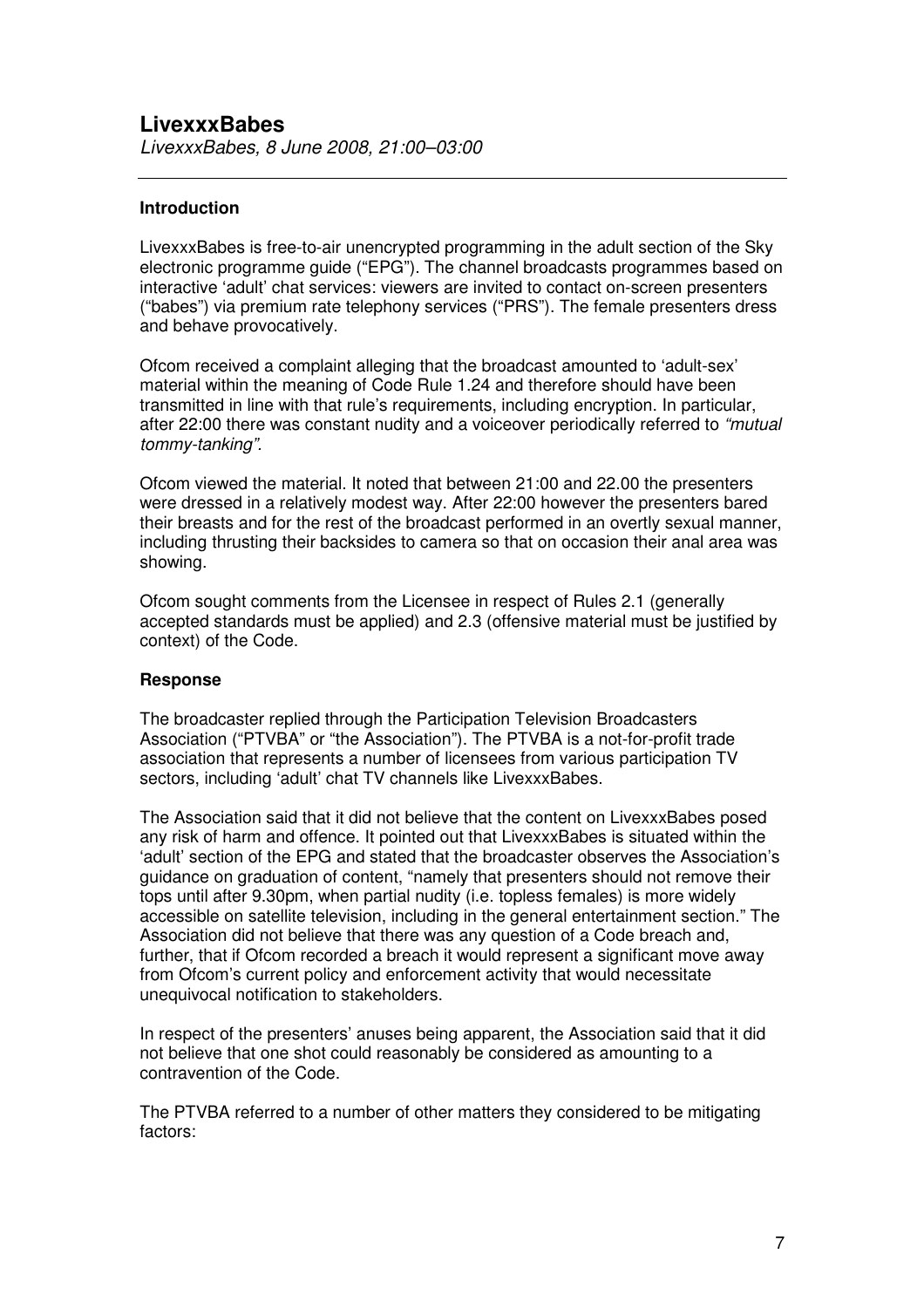• the complaint, it understood, was not made by a member of the public;

• the PTVBA seeks to co-operate with regulators, among others, to ensure compliance with rules and offer safe viewing. The PTVBA said that it had produced a film to be played on all members' channels demonstrating how to impose parental controls on the entire adult section of the EPG; and

• members of the PTVBA have put in place internal procedures to ensure compliance with its principles, including complaint handling and staff training.

# **Decision**

It is a requirement of the Code that content which is considered to be 'adult-sex' material must be PIN protected and encrypted (Rule 1.24). In this case, Ofcom did not consider the content complained of to be 'adult-sex' material. This decision was reached taking all the relevant circumstances into account, including the sexual explicitness and nature of the images (including such factors as their length and editing) and language, the purpose of broadcasting this material and the overall context in which it was broadcast. In particular, although clearly material of a sexual nature, the programming did not include simulated or real genital stimulation and contact between presenters was avoided.

However, in this case the presenters were wearing thongs and while they thrust their bottoms towards the camera there were a few, brief occasions when their anal areas were shown in intrusive detail. The location of the channel in the 'adult' section of the EPG and late transmission were not sufficient to justify these aspects of the content. This, in Ofcom's opinion, was so revealing as to be offensive and in breach of generally accepted standards on a free-to-air channel in the adult section of the EPG.

In order to remain compliant with the Code, broadcasters operating in the free-to-air 'adult' chat sector, should take great care when using extreme close-ups of the crotch and backside. These images can result in physically invasive shots which are not suitable for free to air transmission<sup>1</sup>.

# **Breach of Rules 2.1 and 2.3**

<sup>&</sup>lt;sup>1</sup> This is also relevant to unencrypted material broadcast on adult sex channels.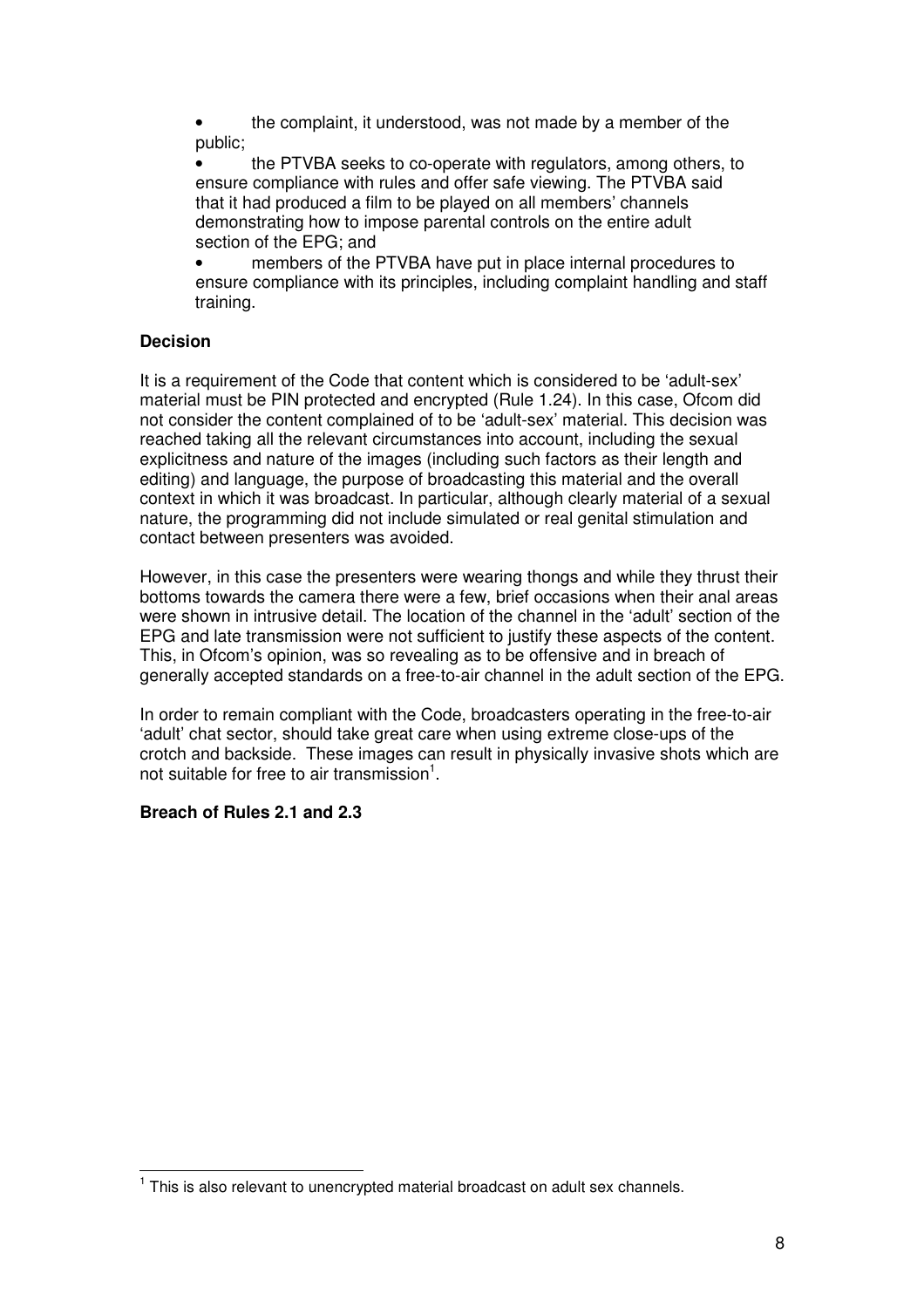*The Breakfast Show, Mercia FM*, *30 April 2008, 06:00*

# **Introduction**

On 2 May 2008, GCap Media ("GCap"), the owner of the local radio station Mercia FM, contacted Ofcom stating that a problem had occurred with a listener competition. On this occasion, a technological fault meant that the production team could not retrieve any texts that had been submitted by listeners. As a consequence, the presenter called her neighbour and put her on air as the winner.

Ofcom asked GCap about the conduct of the competition with regard to Rule 2.11 which states that "competitions should be conducted fairly".

# **Response**

GCap confirmed that the competition was held on 30 April 2008 between 08:30 and 08:55 and that the prize was a skin care kit. To win the prize, a well known actress was impersonated on air and listeners had to identify the actress in question. In order to enter the competition, listeners had to text "mercia healthy" to the text number 82122.

GCap explained that Mercia FM uses a text service called 'Flytext' which collates all text based entries that are received. On this occasion however, the system developed a technical fault where the computer screen which should have shown all of the entries received from listeners went blank. As the entries were not visible, the presenters in the studio were unable to select a winner so one of the presenters contacted her neighbour and put her on air as the winner of the competition.

The presenters and the producer of the show reported what had occurred to their immediate superior, the Programme Controller, who brought the matter to the attention of the Managing Director of Mercia FM. Subsequently, an on-air apology was transmitted and also published on Mercia FM's website which stated:

*"…A technical problem occurred which meant that competition entries didn't get through to the studio. As a result, we put to air a stand-in caller who had not entered the contest. This was a grave mistake on the part of the presenters, and Mercia has taken the decision to take the presenters off air with immediate effect. We would like to apologise unreservedly for this. Everyone who entered on Wednesday will be put in a draw, and one person will be picked at random to win the prize".*

GCap continued that the competition received 87 entries in total and that the cost of each entry was a text message charged at the sender's standard text message rate. It explained that the Flytext system was capable of identifying the details of the entrants, all of whom were put into a new draw on Friday 2 May 2008. A winner was chosen at random and the original prize that had been on offer was awarded.

GCap said that the presenters "made an error by inventing a winner instead of being honest with their listeners". Both presenters were employed under freelance contracts and the producer was an employee of Mercia FM. As soon as the events came to light, the contracts of the two presenters were terminated and the employee was suspended. At a subsequent disciplinary hearing the employee was dismissed. GCap said that this action was "consistent with the facts of the case, to re-instil trust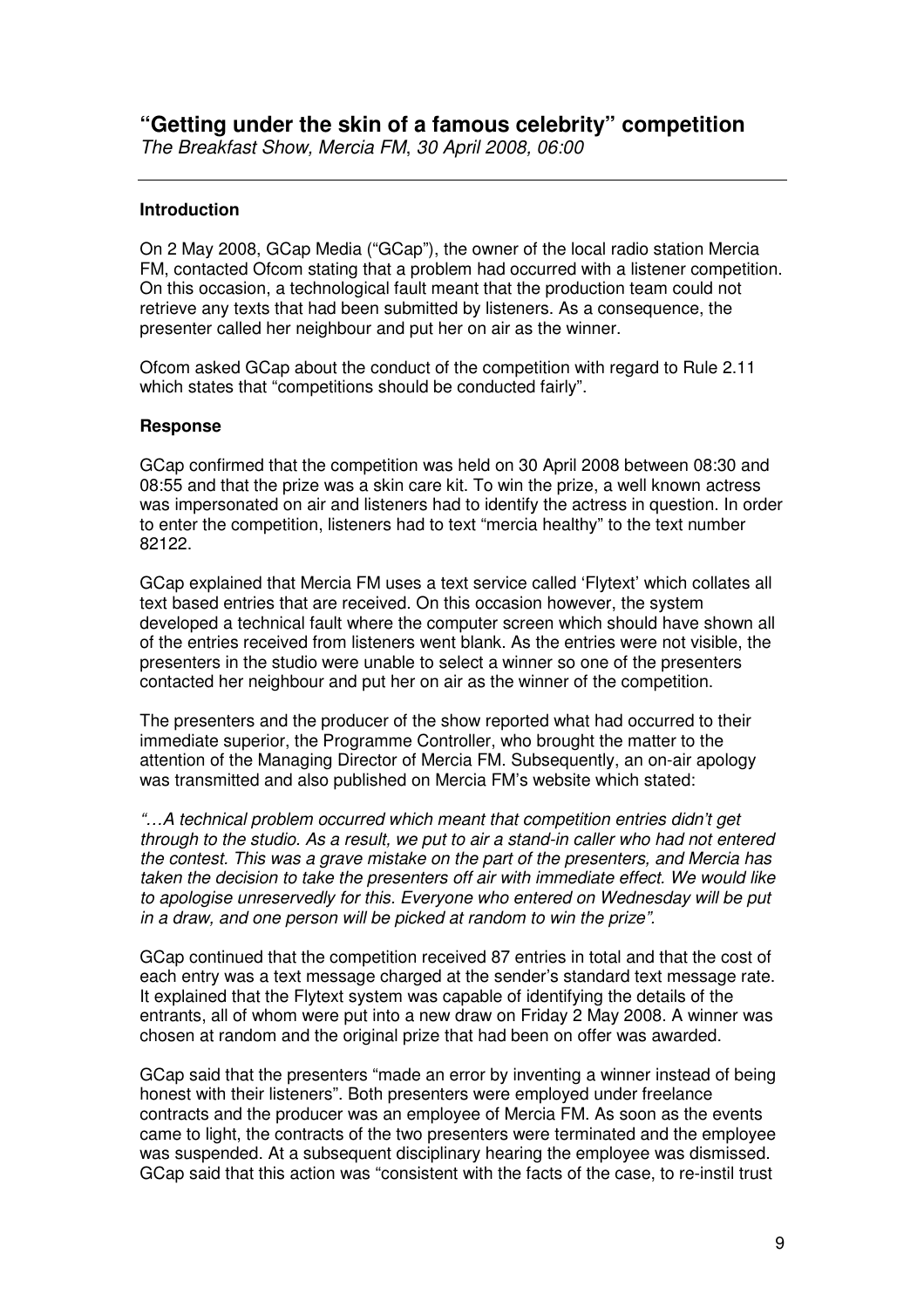with [its] listeners, to apologise to them" and to remedy the situation accordingly. It also confirmed that its legal department had issued guidelines to all GCap stations during the two weeks following this incident.

# **Decision**

Ofcom's Guidance on Rule 2.11 states: "two features have been found particularly likely to produce difficulties with the proper running of competitions: the technical complexity of telephony and other communication technology chains, and the pressures of production, particularly live production. Each can give rise to problems by itself, but frequently the two effects interrelate"<sup>1</sup>.

Broadcasters must at all times ensure that the audience is not misled as to the fair conduct of a competition. In addition, it is never acceptable for presenters to consider that the faking of a competition winner is the best and most appropriate way to conclude a competition in the face of technical difficulties. Broadcasters must therefore ensure that members of staff responsible for conducting competitions are fully aware of the types of appropriate contingencies that should be put in place.

Whilst Ofcom noted that the broadcaster took swift and appropriate action to remedy the matter and to discipline those responsible, the competition was nevertheless conducted unfairly, by concluding it with a fake winner. The competition was therefore in breach of Rule 2.11.

Ofcom notes the subsequent action taken by GCap, including informing the regulator of the issue and re-running the competition with all the original entrants. However, breaching the audience's trust in such a way is never acceptable, regardless of the circumstances in which it has occurred. Ofcom expects Mercia FM to take particular care in ensuring that the conduct of its future competitions complies with the Code and that its staff is appropriately trained to deal with technical problems if they arise.

**Breach of Rule 2.11**

<sup>1</sup> http://www.ofcom.org.uk/tv/ifi/guidance/bguidance/guidance2.pdf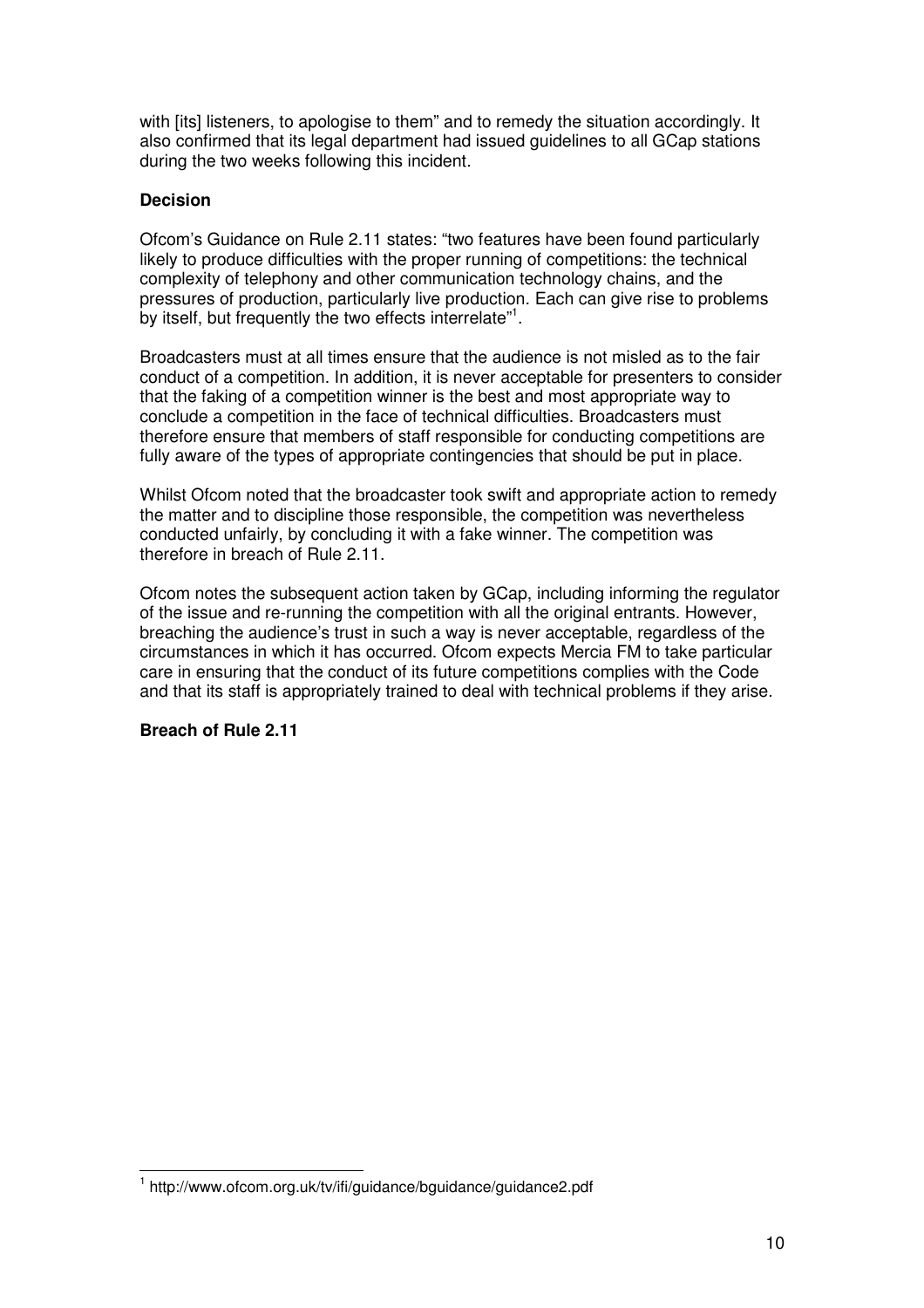*The Breakfast Show, Mercury FM (Crawley), 17 May 2008, 06:00*

# **Introduction**

GCap Media ("GCap"), the owner of local radio station Mercury FM (Crawley) informed Ofcom that during a competition in the *Breakfast Show* to win two cinema tickets, the telephone system failed. To conclude the competition, the presenter announced a fictitious name as the winner on air.

Ofcom asked GCap about the conduct of the competition with regard to Rule 2.11 of the Code which states that "competitions should be conducted fairly".

# **Response**

GCap confirmed that this was a local competition to win two cinema tickets. An audio clip of an interview with a celebrity was broadcast and the presenters asked listeners a question based on the information contained in the clip. Listeners were then invited to call the radio station with the correct answer, following which a winner should have been selected.

It confirmed that all radio stations within the GCap group use a computer-based telephone system to route studio calls. During networked programmes, the telephone system is configured to forward all regional telephone calls from listeners to the network studio centre in Bristol. However, during regional programmes this divert function is manually disabled by the presenter of each programme.

GCap confirmed that on this occasion the presenter had failed to disable the divert function and consequently, any telephone calls that were made would have been routed to the network studio centre in Bristol rather than to the *Breakfast Show* on Mercury FM (Crawley). GCap stated that the telephone number used for the competition was a local rate number and therefore the cost of any call would have been at the applicable standard local rate if made from a landline. However, it stated that no calls were answered by the network system at the time the competition was conducted, so any listeners who may have tried to enter the competition would not have been charged for attempting to do so. In addition, GCap confirmed that the prize was not awarded.

GCap said that after the incident, the presenter responsible for ensuring that the content of the programme adhered to the Code, emailed the station's Programme Controller who immediately reported the matter to the Legal department and the Regional Managing Director.

Mercury FM (Crawley) transmitted an apology and posted an apology on its website which stated*:*

*"On Saturday 17 th May during the Breakfast Show's cinema give-away contest, a technical problem occurred which meant that the competition entries didn't get through to the studio. As a result, we announced on air a winner's name who had not entered the contest. This was a grave mistake on the part of the presenter and Mercury FM would like to apologise unreservedly for this".*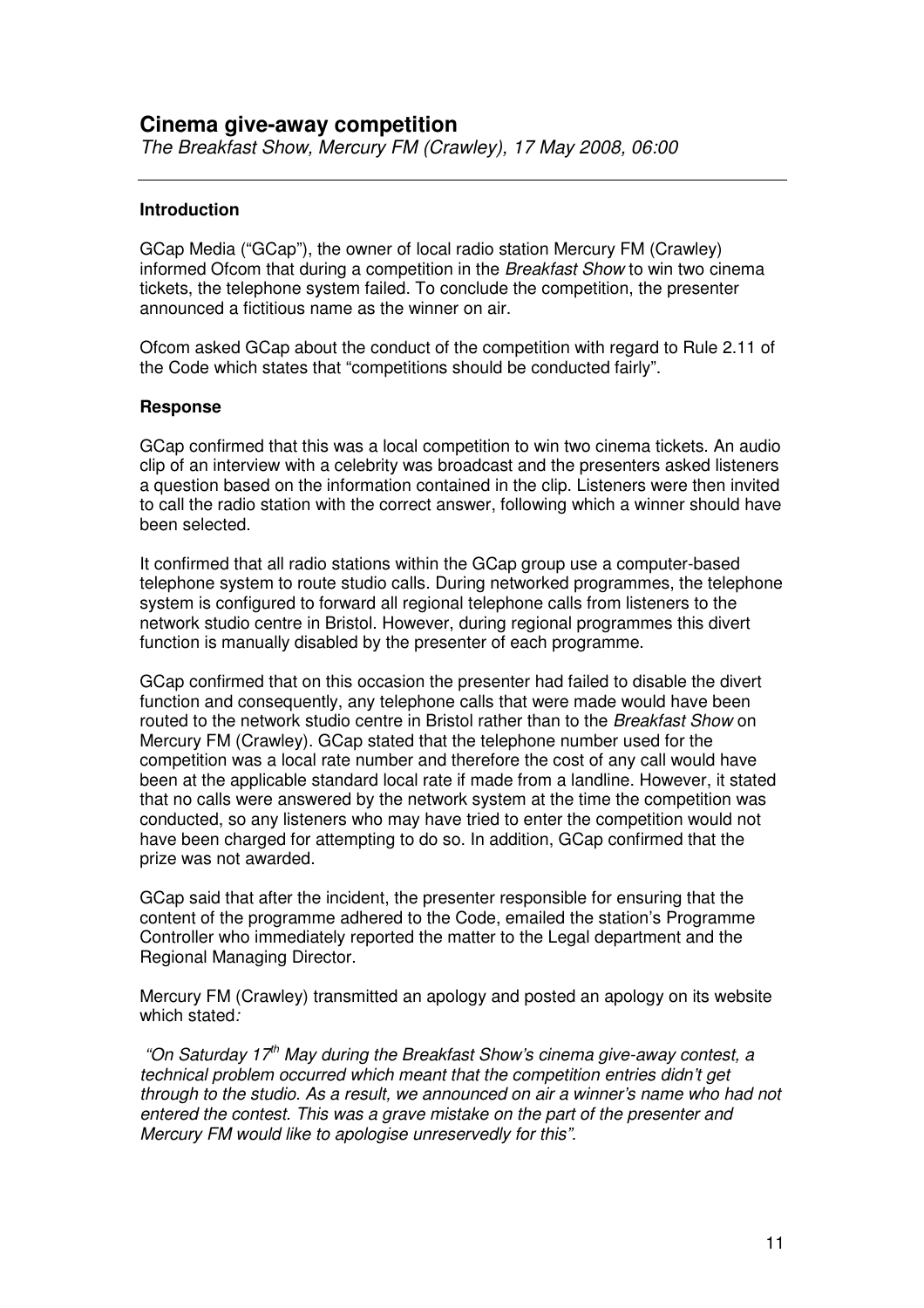# **Decision**

Ofcom Guidance on Rule 2.11 states: "two features have been found particularly likely to produce difficulties with the proper running of competitions: the technical complexity of telephony and other communication technology chains, and the pressures of production, particularly live production. Each can give rise to problems by itself, but frequently the two effects interrelate"<sup>1</sup>.

Broadcasters must at all times ensure that the audience is not misled into thinking that it can legitimately interact with a programme. Further, it is never acceptable for a presenter to consider that the faking of the name of a competition winner is the best and most expedient way to deal with an unexpected technical malfunction. Ofcom considers that broadcasters should have planned contingencies in place for such situations - for example, the competition could have been postponed and conducted at a later time when the technical problem had been resolved.

Ofcom noted that no consumer harm was caused because no calls were answered. It also noted that the presenter referred the matter to her seniors and her contract was subsequently terminated by GCap. Further, Mercury FM (Crawley) had apologised to its listeners for the incident. However, the competition was concluded unfairly, by the presenter announcing a fictitious name on air as the winner. The competition was therefore in breach of Rule 2.11.

Breaching the audience's trust in such a way is never acceptable, regardless of the circumstances in which it has occurred. Ofcom expects Mercury FM (Crawley) to take particular care in ensuring that the conduct of its future competitions complies with the Code and that its staff is appropriately trained to deal with technical problems if they arise.

# **Breach of Rule 2.11**

<sup>1</sup> http://www.ofcom.org.uk/tv/ifi/guidance/bguidance/guidance2.pdf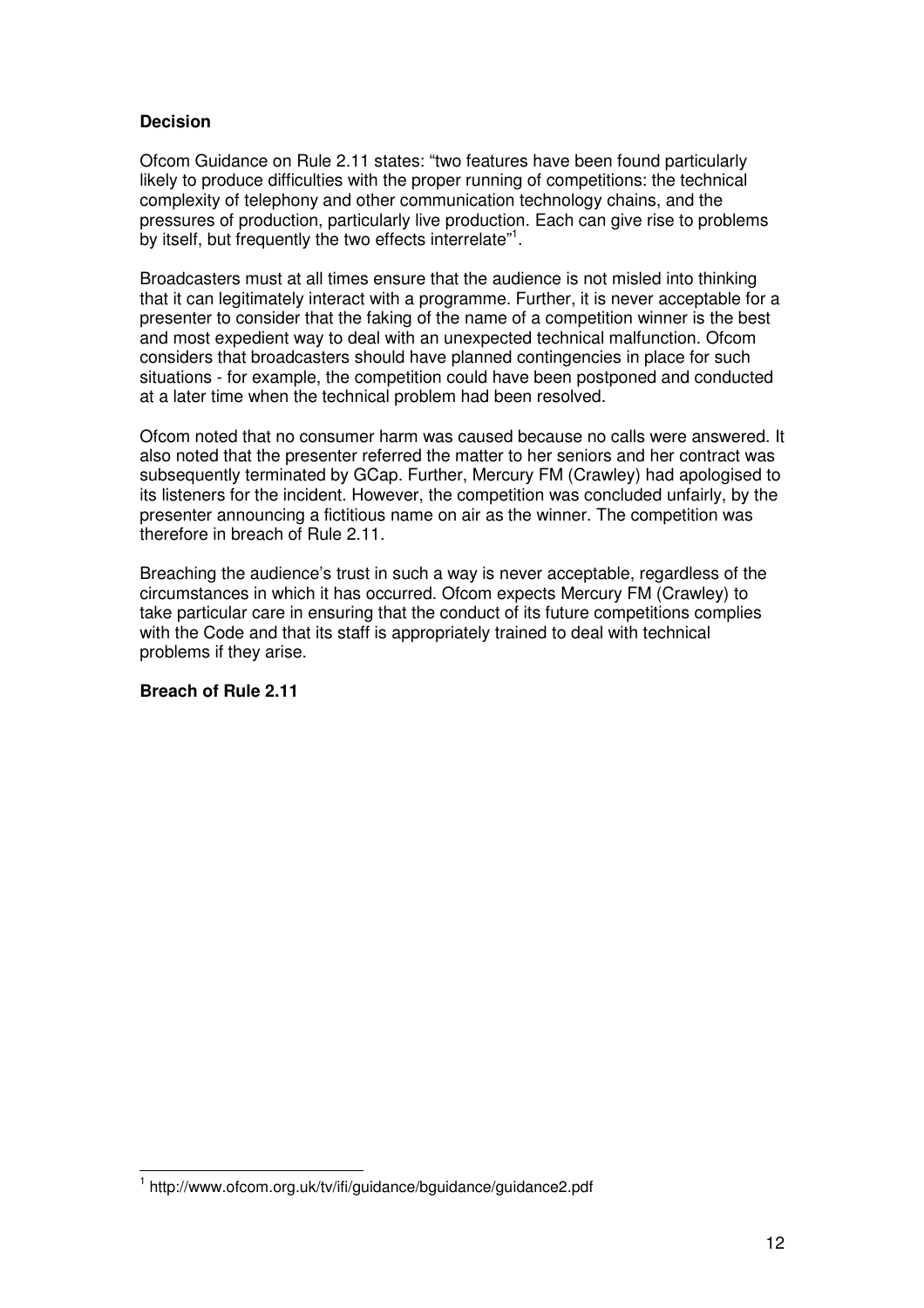# **CSI: Crime Scene Investigation**

*Five, 4 March 2008, 21:00*

# **Introduction**

Ofcom received one complaint from a viewer who was concerned that this episode of *CSI* contained several instances of flashing images. These images were primarily from scenes set in a nightclub, and comprised 'strobe' lighting effects. No warning of any sort was broadcast before or during the programme.

Certain types of flashing images present a danger of triggering seizures in viewers who are susceptible to photosensitive epilepsy ("PSE"). Rule 2.13 of the Code states that television broadcasters must take precautions to maintain a low level of risk to viewers who have PSE. Ofcom therefore asked Five how this broadcast complied with Rule 2.13

# **Response**

Five explained that, due to the recent US writers' strike, this episode of *CSI* was delivered late, and was only available to the broadcaster on the day before the scheduled transmission. Five's compliance staff identified that the programme contained flashing images, and highlighted a need for the programme to carry a prebroadcast announcement alerting viewers to the presence of these images. However, the compliance department's warning came too late to be implemented by Five's presentation department, therefore an announcement was not actually broadcast. Five acknowledged that by not broadcasting any warning it had breached Rule 2.13.

Due to the short timescales involved, Five said however that it would not have been reasonably practicable to re-edit the programme to eliminate or reduce the severity of the flashing sequences prior to broadcast. Additionally, it said it would not have been normal practice to reject the programme in its entirety, as the episodes of the series are sequential, and details of the programme would have appeared in the listings and other information some weeks in advance of broadcast. Five have since put in place a system to ensure that any late compliance warnings are correctly passed to their presentation department in future.

# **Decision**

A technical assessment by Ofcom concluded that the programme contained over 20 distinct sequences of flashing images where the rate, intensity and screen area occupied by the flashes did not comply with the technical criteria outlined in Ofcom's Guidance Note on Flashing Images ('the Guidance').

We expect broadcasters to be always alert to material which poses a risk to viewers subject to PSE and to check whether such content complies with Ofcom's technical criteria set out in the Guidance. If it does not, then Rule 2.13 requires the broadcaster to take any "reasonably practicable" measures to follow the Guidance and make the material compliant. If it is not reasonably practicable to follow the Guidance but the broadcaster still wishes to transmit such material, it must (a) be able to demonstrate that it is editorially justified to broadcast the non-compliant material; and (b) that it gave an adequate warning or warnings.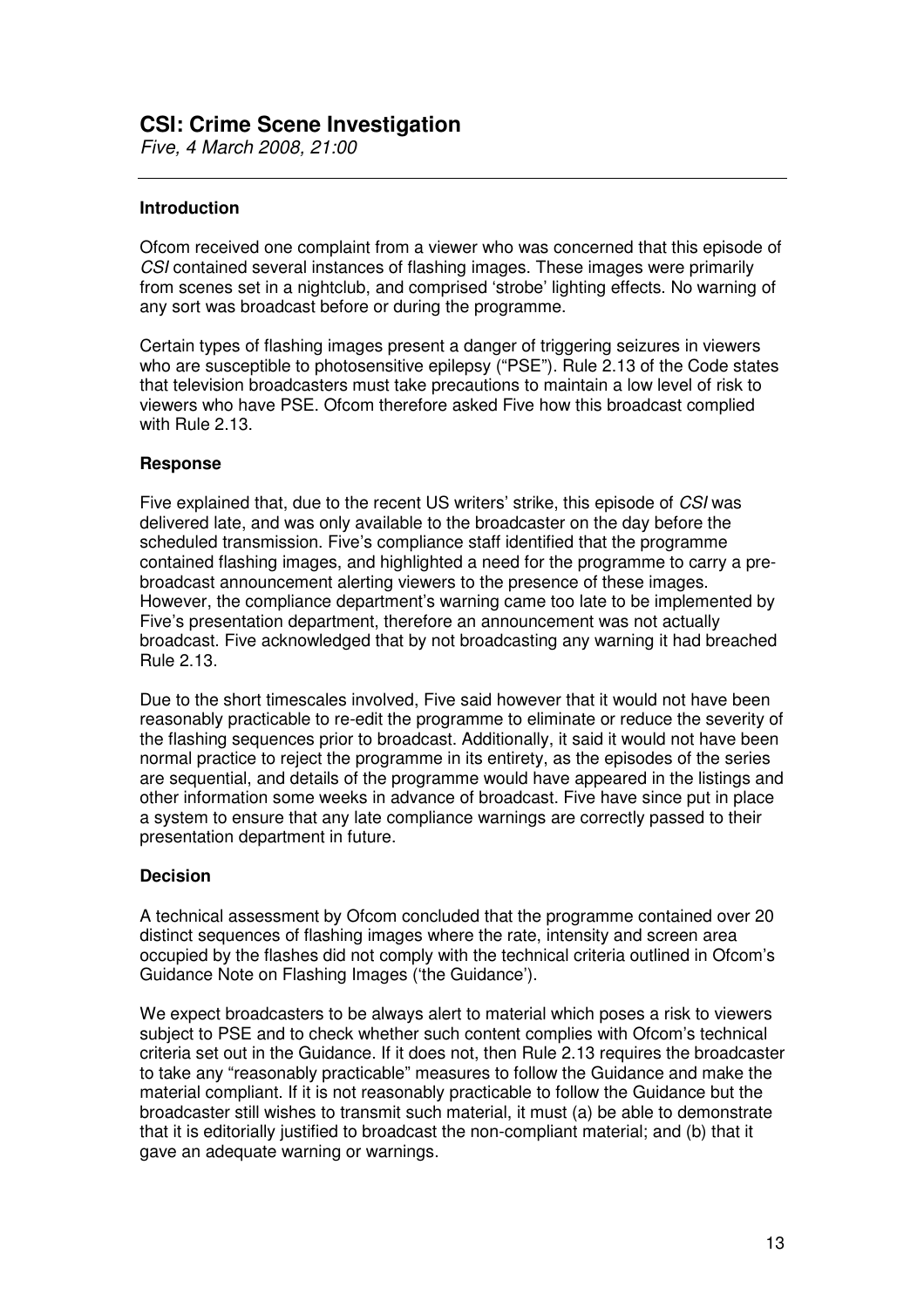In this case Five was aware that the flashing images breached Ofcom's technical criteria but no warning was broadcast. It therefore breached Rule 2.13. Ofcom does not need in this case to decide whether – if a warning had been broadcast – Five would have been editorially justified in showing the flashing images. It is possible for a broadcaster to demonstrate that it is editorially justified in showing material which does not comply with Ofcom PSE guidance in any type of programming (including drama). Whether it is in fact editorially justified in a particular case, however, depends on all the circumstances – including such factors as the extent to which the material breaches the Guidance and the context in which the flashing images are broadcast. It is for Ofcom to decide in the context of Rule 2.13 whether any editorial justification claimed is in fact sufficient.

We welcome Five's assurances that compliance procedures have been improved following this complaint. However, we would reiterate the need for broadcasters to exercise caution in relation to flashing images where harm may be caused.

This decision is published following a review requested by the broadcaster.

#### **Breach of Rule 2.13**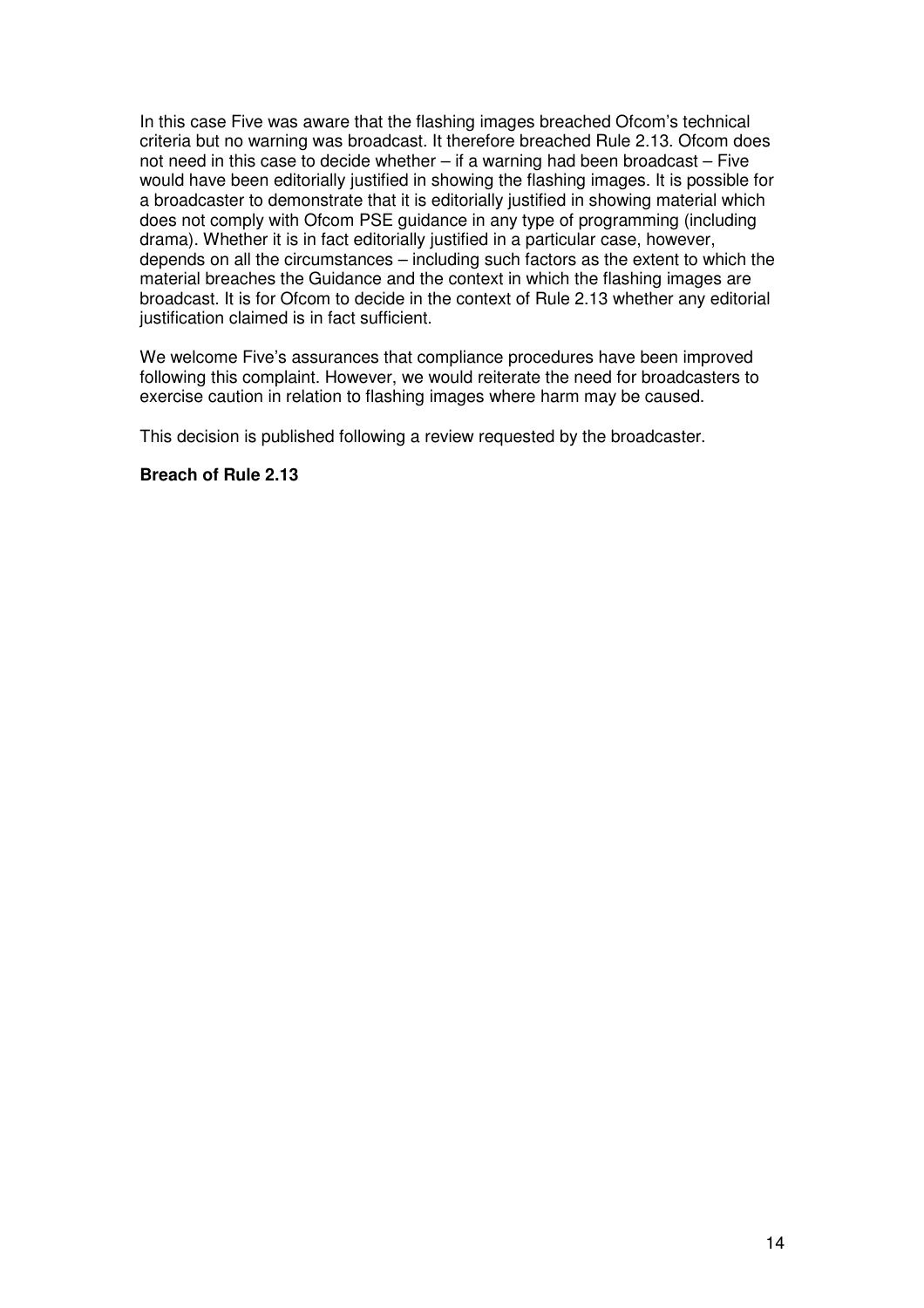# **Introduction**

Ofcom received a complaint about a trailer broadcast for the programme *True CSI*, a documentary series showing stories of real-life crimes. The trailer included footage from the programme which was edited to resemble a video tape being fastforwarded, interspersed with text on a static background. In some cases this fastforwarding effect led to flashing images being broadcast. The complainant said the trailer caused his wife to have a mild seizure.

Certain types of flashing images may trigger seizures in viewers who are susceptible to photosensitive epilepsy ("PSE"). Rule 2.13 of the Code therefore states that: "Broadcasters must take precautions to maintain a low level of risk to viewers who have PSE. Where it is not reasonably practicable to follow the Ofcom guidance...and where broadcasters can demonstrate that the broadcasting of flashing lights and/or patterns is editorially justified, viewers should be given an adequate verbal and also, if appropriate, text warning at the start of the programme or programme item". Ofcom guidance sets out technical criteria which broadcasts of flashing lights or images should comply with to help ensure compliance with Rule 2.13.

We asked Five for its comments on this trailer with regard to Rule 2.13.

# **Response**

Five stated the trailer was identified as potentially raising an issue during the production process, due to the fast-forwarding effect used. The trailer then underwent Five's quality control ("QC") process on two separate occasions: firstly during the editing stage and again prior to transmission. The promotional trailer passed both these checks. Five has since learnt from an external adviser that the trailer was not compliant with Ofcom's technical guidance. It has therefore acknowledged that the trailer should not have been broadcast.

Five has informed Ofcom that all promotion makers have been instructed to avoid the use of this fast-forwarding effect or any other contentious flashing as part of the creative treatment within a promotion. Five has also reminded its QC operators that any such material should be rejected. Five apologised for the failure of its compliance procedures in this instance. It said that it is confident the steps it has taken will prevent any recurrence.

# **Decision**

A technical assessment by Ofcom found that during this 40 second trailer, there were six distinct sequences (lasting approximately 8 seconds in total), where the rate, intensity and screen area occupied by flashing images breached the technical criteria outlined in Ofcom's Guidance Note on Flashing Images ('the Guidance' 1 ). Ofcom noted Five's apology and the compliance measures taken in response to this complaint. However, we were concerned that Five's compliance procedures failed to detect that the material did not comply with Rule 2.13 of the Code. We remind television broadcasters that it is their responsibility to ensure that all material they

<sup>&</sup>lt;sup>1</sup> available at <u>http://www.ofcom.org.uk/tv/ifi/guidance/bguidance/guidance2.pdf</u>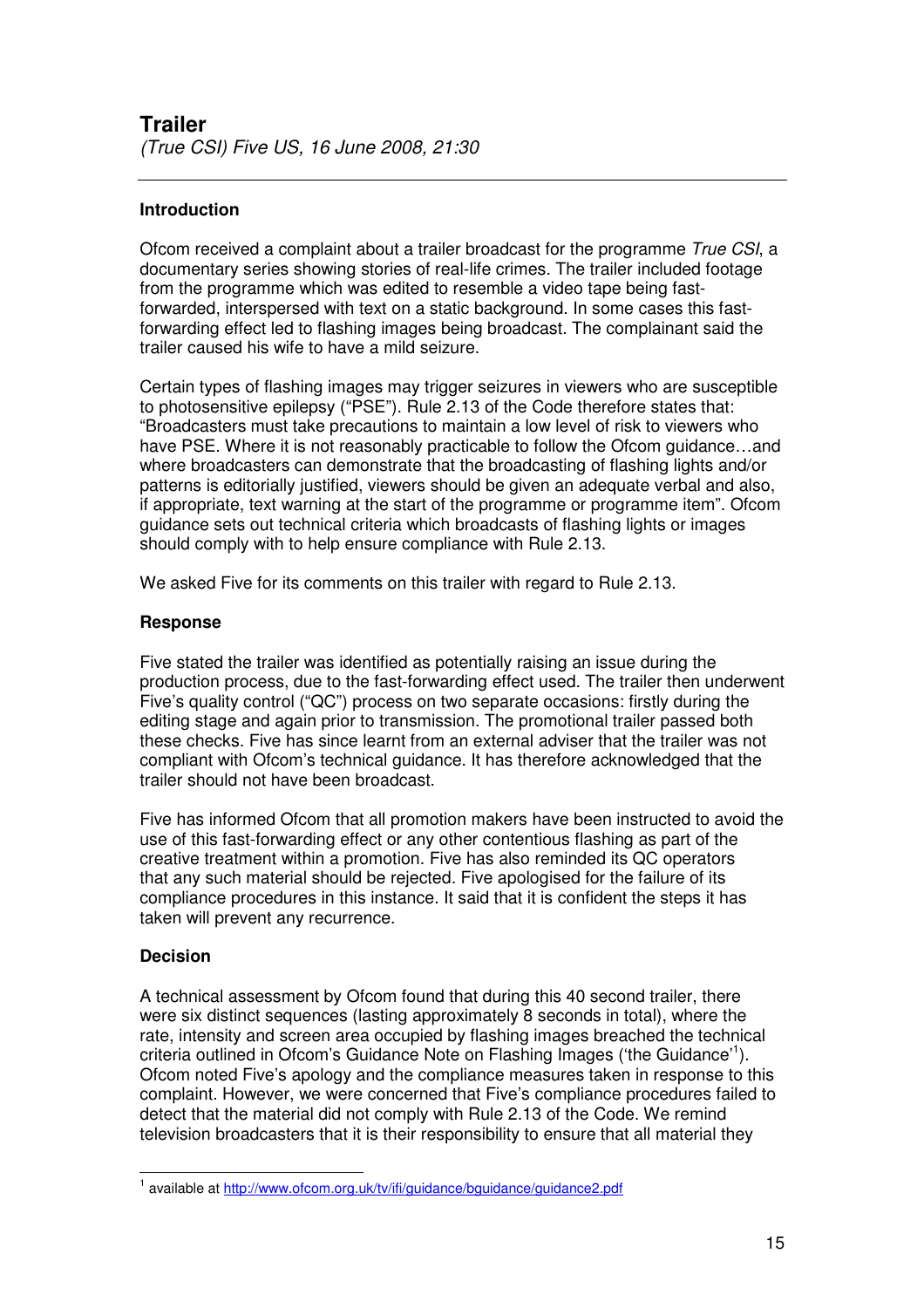transmit complies with this Code. This responsibility is particularly important where there is potential for harm to viewers.

The broadcast of this material was therefore in breach of Rule 2.13.

**Breach of Rule 2.13**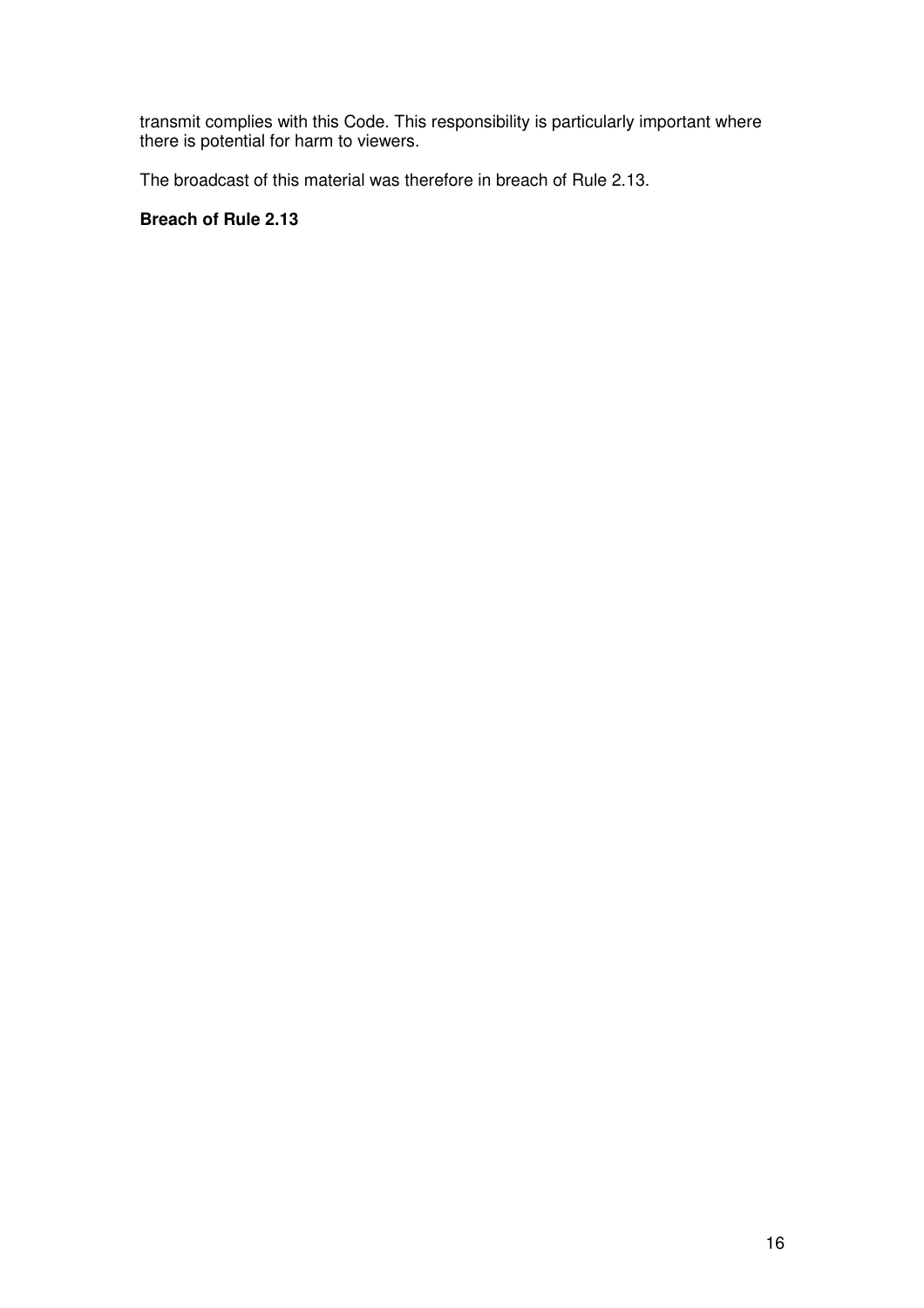# **Introduction**

ATN, known at the time of broadcast as Channel S ATN, is a television service aimed at the British Bangladeshi community.

A viewer was concerned that news broadcast on Channel S ATN appeared to be sponsored.

Further, Ofcom noted that news summaries within the news bulletin appeared to be sponsored by Mutual Trust Bank Limited and United Commercial Bank Limited. We asked the broadcaster for its comments with regard to Rule 9.1 of Code, which prohibits the sponsorship of news and current affairs programmes on television.

#### **Response**

Channel S ATN said that the news bulletin was broadcast live from Bangladesh and that it had therefore had no opportunity to re-edit the material.

#### **Decision**

The sponsorship of news is prohibited to ensure that the broadcaster maintains editorial control over (impartial) output that has not been distorted for commercial purposes. This requirement comes from European legislation – the Television Without Frontiers Directive.

Nevertheless, in this case, Channel S decided to transmit a live news broadcast from Bangladesh without considering UK regulatory compliance.

Broadcasters are responsible for ensuring that the material they broadcast on services licensed by Ofcom complies with the Code. Ofcom is concerned that Channel S ATN appeared to believe it was acceptable to transmit live material from overseas without doing so. In this instance Channel S ATN broadcast news summaries as sponsored output, in breach of Rule 9.1 of the Code.

# **Breach of Rule 9.1**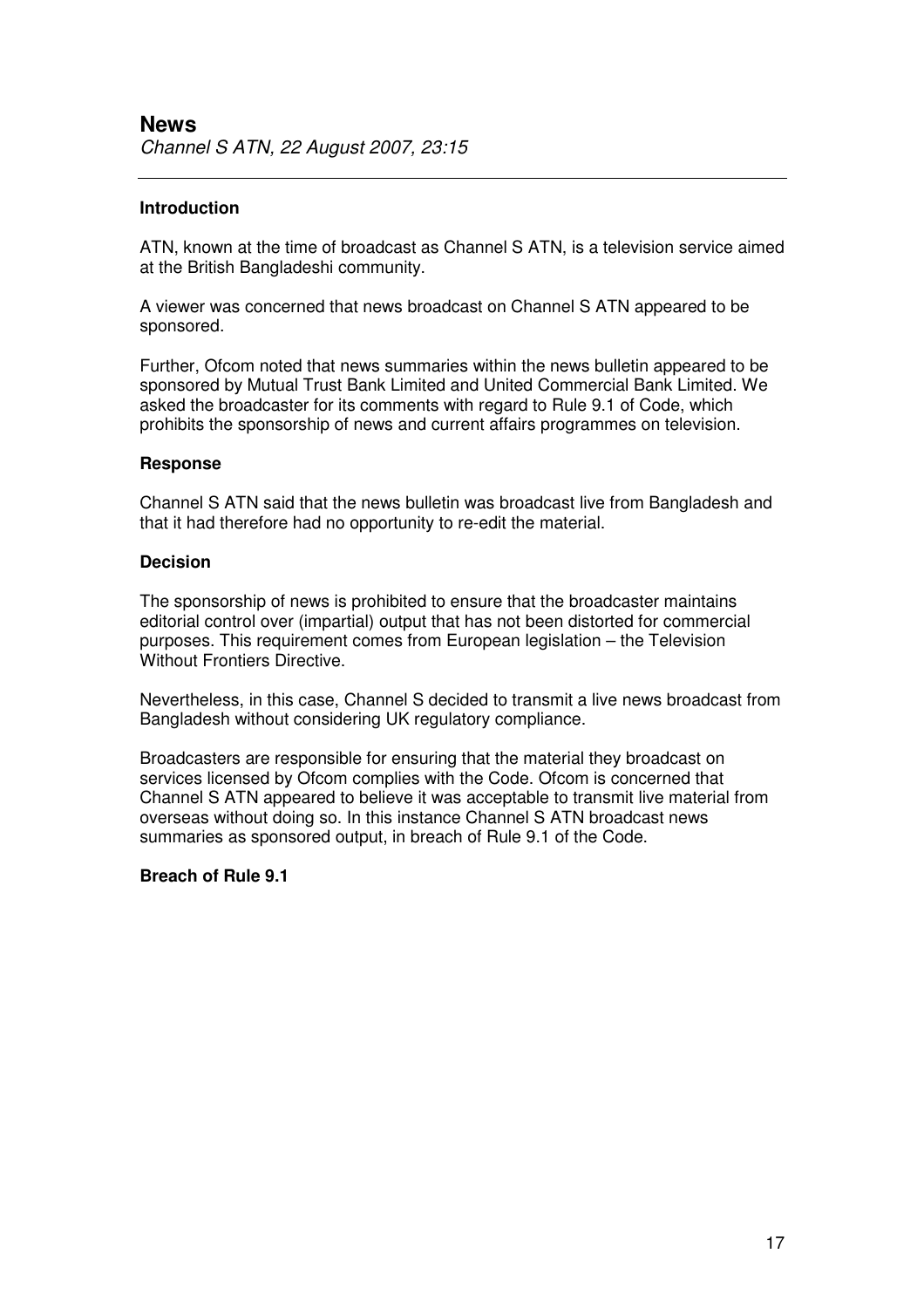# **Introduction**

Channel S is a television service aimed at the British Bangladeshi community.

During a one and a half hour discussion programme, which was sponsored by Premier Properties and Olympia Properties & Finance, viewers were invited to call the studio on a standard (020…) London telephone line for general advice on financial matters. The studio guest, who responded to the callers' queries, was introduced as *"the Managing Director of Premier Properties Group."* A viewer was concerned that the programme appeared to promote Premier Properties.

Further, Ofcom noted that viewers were not informed (by sponsorship credit) of the sponsorship arrangement at the beginning or end of the programme but only as it entered the two commercial breaks within the broadcast.

Throughout the programme both the presenter and the studio guest responded to callers with such comments as (translated from Bengali):

• *"...so if you phone the studio and ask for my phone number, we will try and help you. We have an office at Stratford…*

• *…contact our offices at 'Premier Properties' or if you phone the studio, then brother Munir will give you the number and we would be able to help you…*

• *…Docklands, OK, our office is in Stratford, so there is no problem. Get in touch with us. We will process it for you…*

• *...before putting the phone down, you ask the control room for the phone number; brother Kamrul's number…*

• *…yes, we can help in many ways for the financial side of it. We specialise for people who buy at auction…*

• *…I think if you make an appointment and come for a one to one session, then your problem could be solved…"*

We asked the broadcaster for its comments with regard to the following Code Rules:

• Rule 9.5, which requires that, in a sponsored programme, there must be no promotional reference to the sponsor or its activities, services or products, or to any direct or indirect interests, there must be no promotional generic references and any non-promotional references are permitted only where they are editorially justified and incidental; and

• Rule 9.6, which, for the purpose of absolute transparency to viewers, requires that any programme sponsorship arrangement must be clearly identified as such by the reference to the name and/or logo of the sponsor at the beginning and/or end of the programme.

# **Response**

Channel S said that the programme was a "pilot episode" of teleshopping, produced "as an info commercial for shopping hours in Bengali." It added that the broadcast "was not supposed to be a normal chat programme" and had been produced to reflect the type of material it had found on shopping channels, rather than having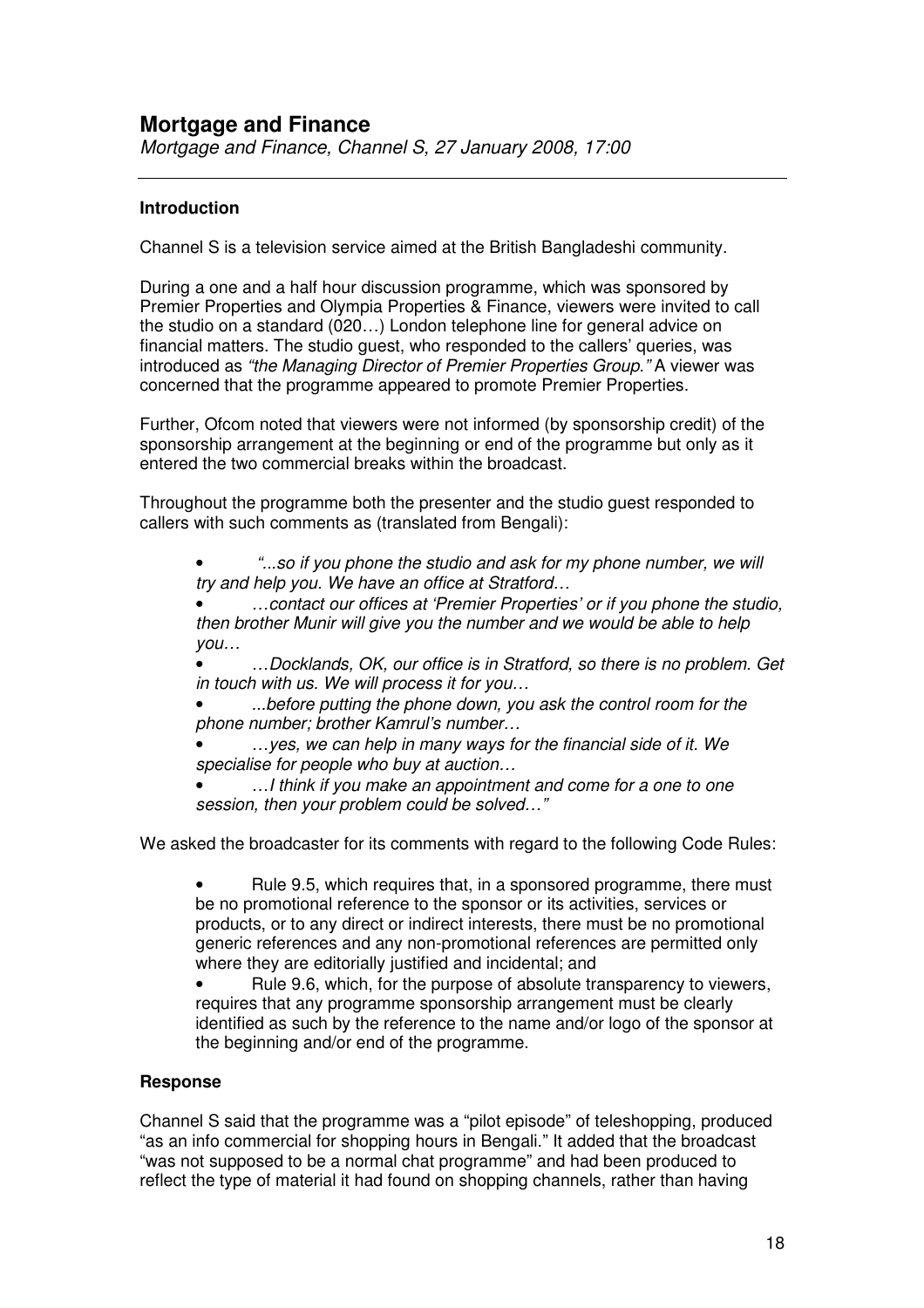been considered with regard to relevant compliance requirements. The broadcaster said that a full series had not subsequently been commissioned.

# **Decision**

Ofcom notes that the presenter both introduced the studio guest (the Managing Director of one of the programme's sponsors) as *"our guest who was with us last week"* and acknowledged that *"last week we could not answer a lot of calls."* While Channel S told us that a full series of *Mortgage and Finance* may not have been commissioned, we note that this broadcast was not a stand-alone "pilot episode". Ofcom was therefore concerned that Channel S could consider *Mortgage and Finance* to be a "pilot episode" of teleshopping.

Teleshopping must comply with the Broadcast Committee of Advertising Practice Television Advertising Standards Code. However, a fundamental requirement of teleshopping is that the advertiser makes a direct offer of goods or services that viewers can purchase within the broadcast. Prices, methods of payment and selling messages tend to feature heavily in such output. This broadcast made no direct offer, quoted no prices and mentioned no payment method. Further, viewers were unable to purchase anything in the broadcast. Viewers were therefore most likely to have considered *Mortgage and Finance* to be editorial – i.e. a phone-in programme for general advice on money matters.

In a sponsored programme, Rule 9.5 of the Code permits only editorially justified references to the sponsor that are incidental and non-promotional. This programme was sponsored by Premier Properties and Olympia Properties & Finance and the studio guest was introduced as *"the Managing Director of Premier Properties Group."* Both the presenter and the studio guest solicited business for the sponsor throughout the broadcast. The programme was therefore in breach of Rule 9.5 of the Code.

Rule 9.6 of the Code aims to ensure transparency of any sponsorship arrangement to viewers by requiring that a sponsored programme is clearly identified as such at its beginning and/or end. This is a minimum requirement, as required by European legislation (the Television Without Frontiers Directive), but a broadcaster may choose to broadcast additional credits (subject to Rule 10.4 of the Code, regarding undue prominence). In this case, however, Channel S only featured credits before each of the two commercial breaks in the broadcast. It therefore failed to meet the minimum requirement of placing a sponsorship credit at the beginning and/or end of this one and a half hour programme, and was therefore in breach of Rule 9.6 of the Code.

#### **Breach of Rules 9.5 and 9.6**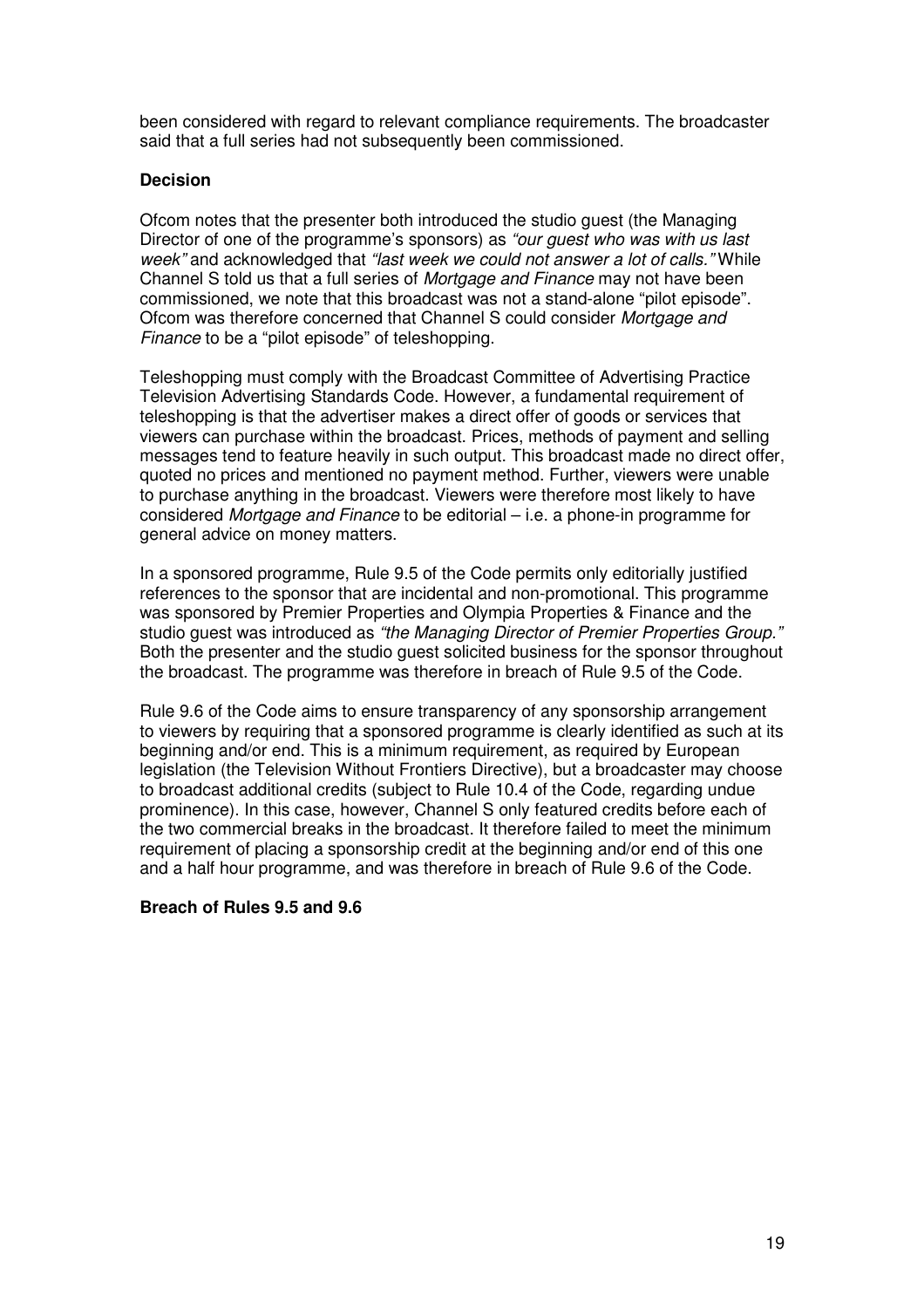# **Scrolled promotion of live tarot reading**

*MATV, 25 April 2008, 12:00-17:00*

# **Introduction**

MATV provides a news and family entertainment service for the Asian community. During routine sampling of the channel's output, it was noted that a scrolling caption appeared intermittently across the bottom of the screen throughout afternoon programmes. The caption promoted a premium rate telephone number that viewers could call for live tarot readings.

MATV confirmed that the scrolled caption was editorial output. However, this intermittent promotion of live tarot services appeared unconnected to the content of the programmes over which it appeared. Ofcom therefore asked the broadcaster for its comments with regard to the following Code Rules:

- 10.3 "Products and services must not be promoted in programmes…"; and
- 10.4 "No undue prominence may be given in any programme to a product or service."

#### **Response**

MATV said that the scrolling caption was originally broadcast during a "tarot show" that was now no longer being transmitted. It added that the material had been broadcast by mistake and had been removed from air as soon as it was noticed – there had been a delay in identifying the error due to staff absence.

The broadcaster said that, to date, its transmission service had been operated at an outsourced facility, but that no scrolled information would now be transmitted unless it has been approved by MATV's Head of Compliance.

# **Decision**

Ofcom notes that MATV said the scrolled promotion of live tarot services was a mistake and that it had been broadcast previously during a tarot show, which was no longer being transmitted. However, we called the promoted premium rate number and a tarot reading service was still being offered to callers. MATV had therefore promoted a tarot reading service throughout afternoon programmes, in breach of Rule 10.3.

In this instance, the on-screen promotion of a tarot reading service had no connection with the programmes in which it appeared. There was no editorial justification for its broadcast and the service was therefore given undue prominence, in breach of Rule 10.4 of the Code.

# **Breach of Rules 10.3 and 10.4**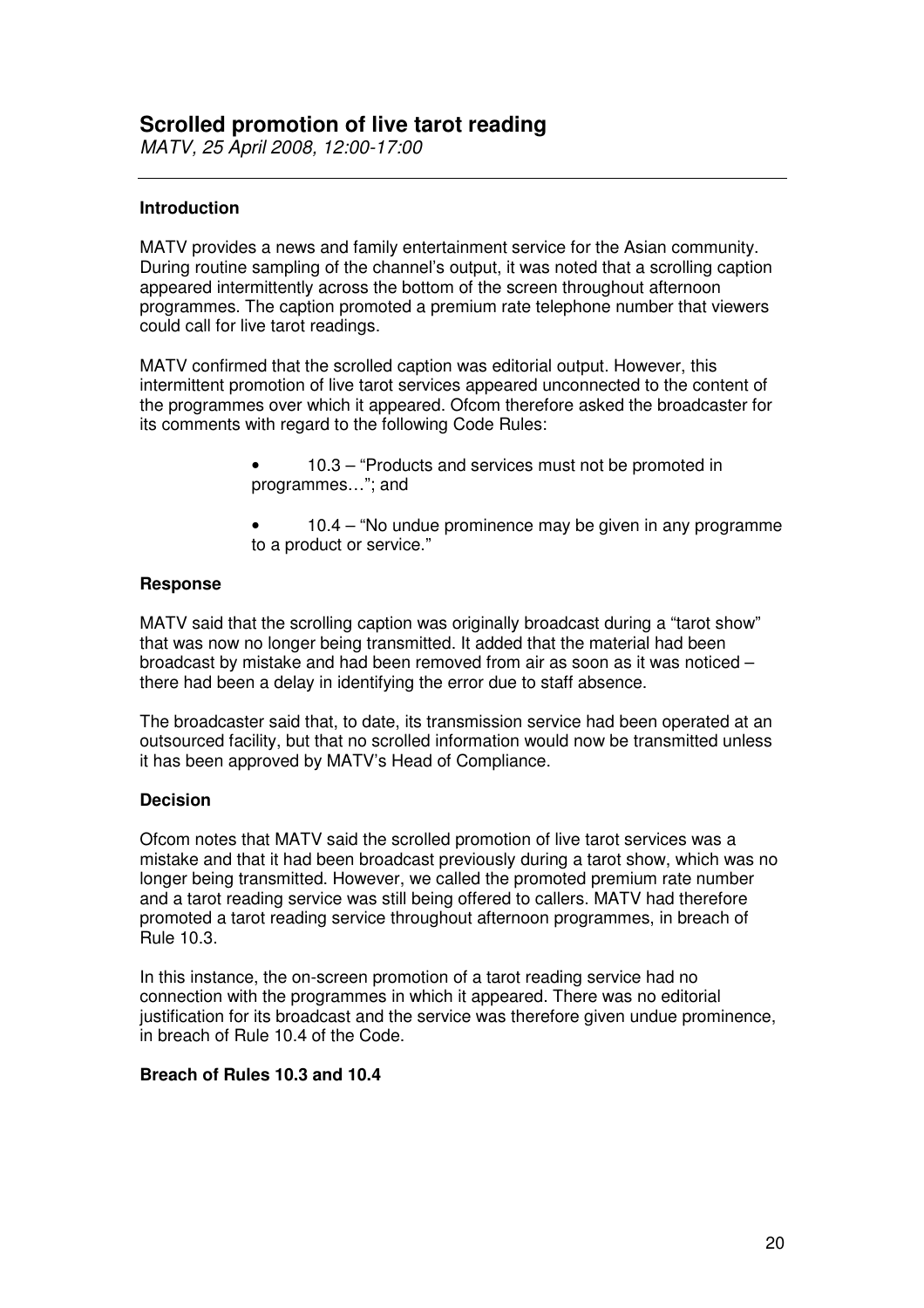# **Resolved**

# **PK's Afternoon Drive**

*Cool FM, 10 June 2008, 14:00*

# **Introduction**

*PK's Afternoon Drive* is a general entertainment radio programme broadcast on weekdays. During this particular edition, the presenter asked listeners to guess the city alluded to in the following sentence*: "the most famous chase in this city was years ago when a man called Jesse Owens chased down Olympic gold in front of Adolf Hitler in 1936."* Contestants submitted their answer via text message charged at 25 pence per entry and the presenter advised that the winner would be selected from all the entrants who answered correctly.

Shortly after the competition closed, the selected entrant was put on air and gave the (incorrect) answer as *"Munich".* He was then announced as the winner of a prize of a trip for two people to that destination and entry into a draw to win a BMW 1 Series Coupé. Ofcom received a complaint from a listener who identified that the correct answer was in fact Berlin and as such, all those who submitted this answer were unfairly excluded from the competition.

Ofcom asked Bauer Radio, the owner of Cool FM, for its comments under Rule 2.11 of the Code which states that "competitions should be conducted fairly."

# **Response**

Bauer Radio explained that shortly after the prize was awarded, the presenter realised the error and announced his mistake on air. He added that a second draw would be taking place with a similar prize. The station's telephone system identified all entrants that had submitted "Berlin" as their answer and a re-draw took place within the following hour. A trip for two people to Berlin was awarded to the contestant selected.

The broadcaster accepted it was entirely responsible for the error but stressed that the re-draw ensured no listener was materially harmed and allowed the competition to reach a fair conclusion.

# **Decision**

Ofcom recognises that the mistake occurred due to human error. Nevertheless, it appears that the answer was not properly researched in advance of the competition being broadcast. Ultimately this led to the misallocation of the original prize. Rule 2.11 states that all competitions should be conducted fairly. Where broadcasters are inviting the audience to pay to enter such competitions, it is particularly important that due care is taken to ensure that no such errors occur.

However, in this instance, Ofcom welcomes the swift action taken by the broadcaster to avoid unfairness and therefore considers the matter resolved.

# **Resolved**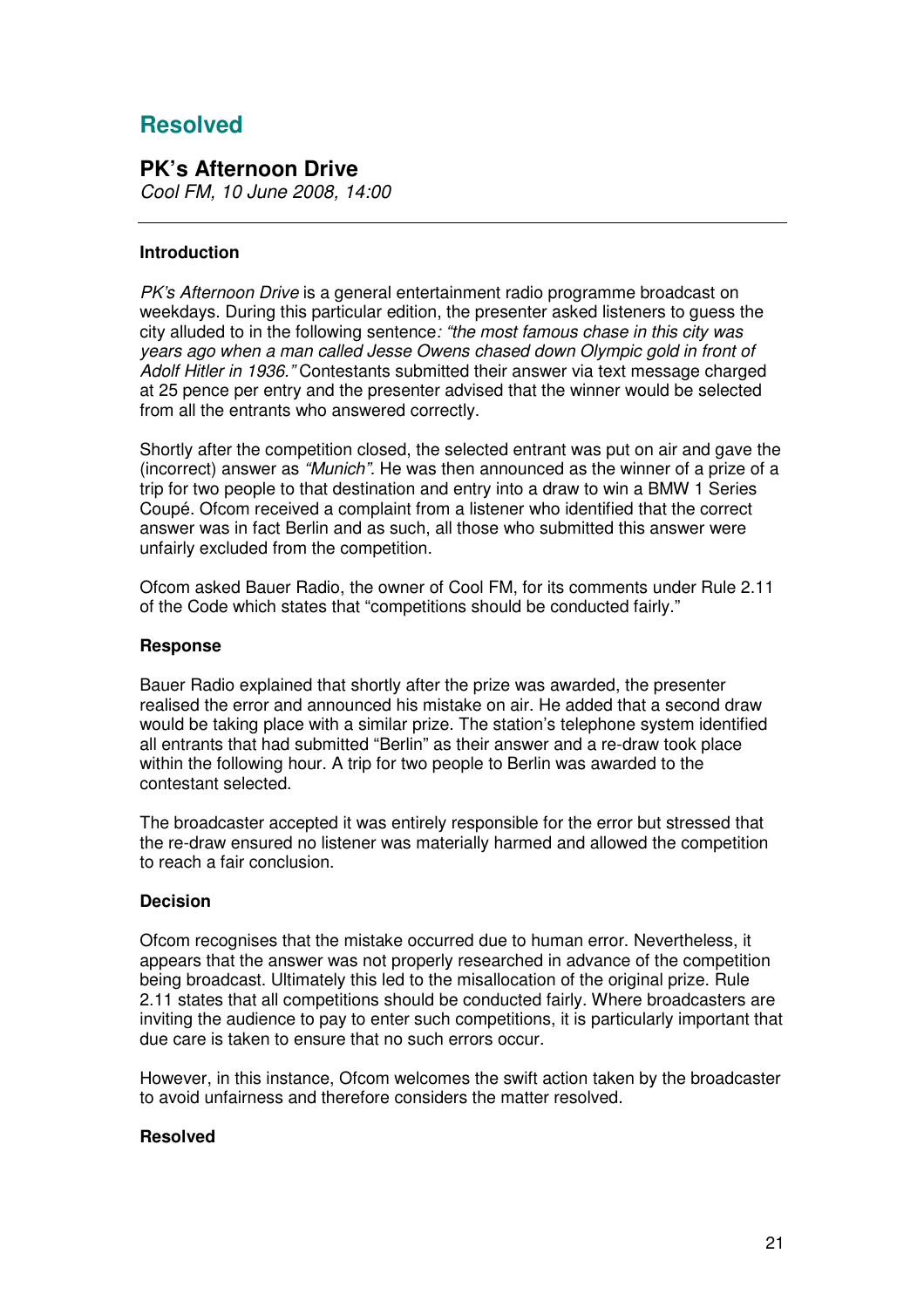# **Introduction**

*Ax Men* is a factual programme which looks at the day-to-day work of different logging companies in the north west of the USA. One viewer complained to Ofcom that in the last 10 minutes of the programme various forms of bad language, including *"bullshit"* and *"fuck"*, were used.

Ofcom asked The History Channel to respond under Rule 1.14 (the most offensive language must not be broadcast before the watershed) of the Code.

# **Response**

The History Channel offered its unreserved apologies for the broadcast of this language. The broadcaster said that as soon as it was made aware that this language had been transmitted, it withdrew all copies of *Ax Men* for further review and began an internal investigation. This enquiry found that the broadcaster's compliance team had made numerous changes to the programme to ensure it complied with the Code, but some of these changes were later and inadvertently reversed in error by a technician. This mistake led to the offensive language in question being broadcast. The History Channel said that on the same day this incident came to their attention, it further tightened its compliance procedures.

#### **Decision**

Ofcom does not consider the infrequent use of "bullshit", which is considered to be mild offensive language, to be at odds with the Code when broadcast in a factual programme unlikely to appeal to children. However, "fuck" is considered one of the most offensive forms of language. Rule 1.14 clearly states that this should not be broadcast before the watershed.

In Bulletin 89, published on 16 July 2007, Ofcom made clear its concerns about broadcasters showing post-watershed content before 21:00 without ensuring the material was suitable for this earlier timeslot. We acknowledge The History Channel's apology and admission that the most offensive language should not have been broadcast. Ofcom also notes the broadcaster has made compliance changes as a result of this incident and that it has had a good compliance record to date.

The History Channel should have had more robust procedures in place in the first instance and its error resulted in one of the most offensive terms being broadcast at a time when viewers would not expect such language. However, given that this is the first time such an incident has occurred on the channel and it has put additional compliance measures in place, we consider this matter resolved. Nevertheless, Ofcom would not expect a recurrence of this language in the future.

#### **Resolved**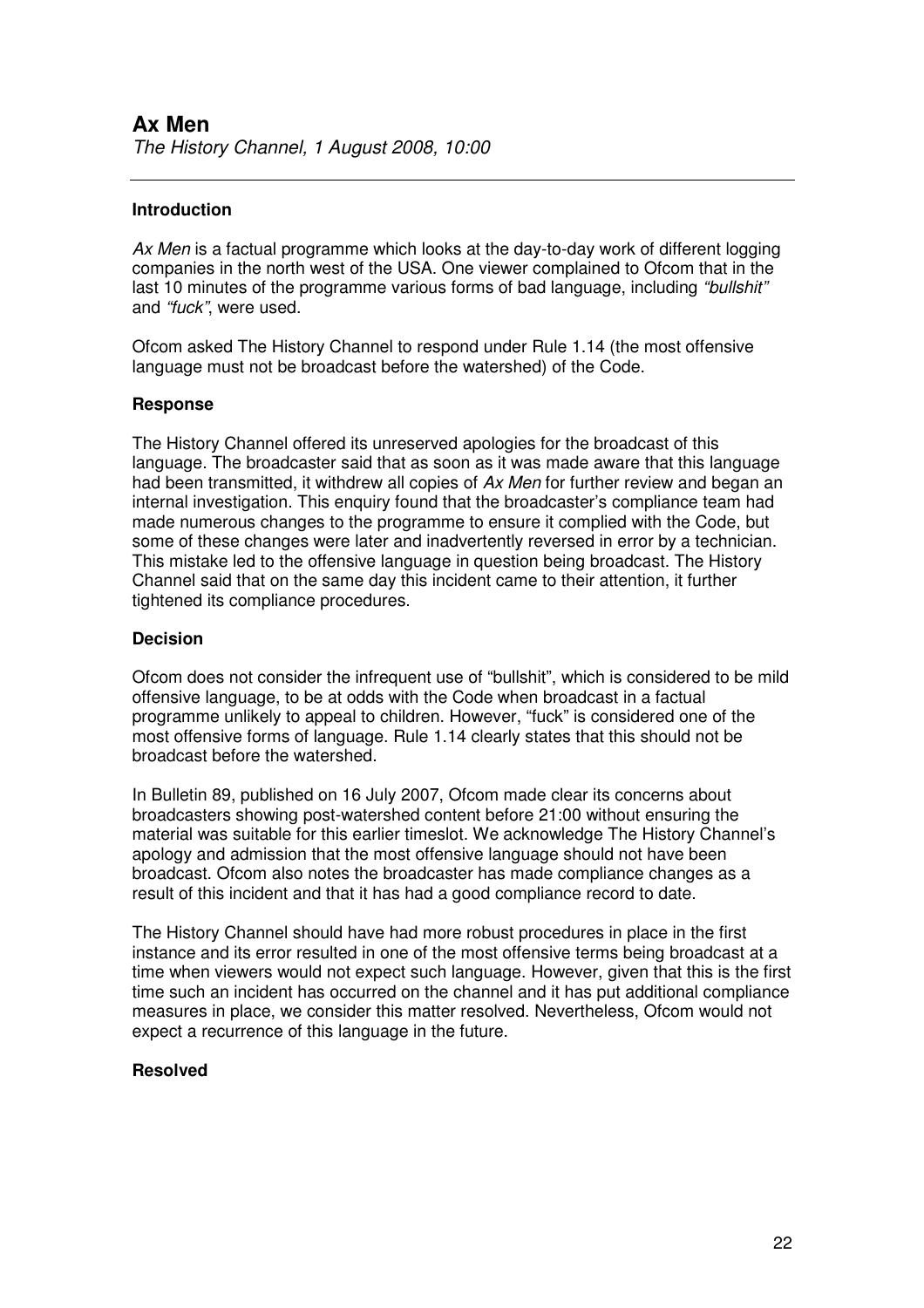# **Fairness & Privacy cases**

# **Upheld in Part**

# **Complaint by Southwark Council**

*Inside Out, BBC1 (London), 17 October 2007*

**Summary:** Ofcom has upheld part of this complaint of unfair treatment, made by Southwark Council.

On 17 October 2008, BBC1 broadcast an edition of its regional current affairs programme *Inside Out* that included an item on Southwark Council ("the Council"). The programme examined the Council's management of leasehold properties and the charges that it was alleged to have imposed on leaseholders. These charges related to refurbishment and upgrading costs and services such as cleaning.

The Council complained that it had been treated unfairly in that the programme makers had misrepresented and disregarded material facts and had not provided it with an appropriate opportunity to respond to the programme's allegations.

Ofcom found as follows:

• Ofcom found that the programme makers had not presented material facts in an unfair way and had provided the Council with an appropriate opportunity to respond to the allegations, in all but one instance.

• Ofcom found that the programme had made the significant allegation that the Council's bills were forcing leaseholders to sell their properties. Ofcom found that in presenting this allegation, the programme did not refer to the fact that the Council had introduced a range of options to help leaseholders pay their bills, without selling their homes. Ofcom found that this information had been provided to the programme makers prior to broadcast (during an interview with the Council) but that it had not been represented, or otherwise reflected, in the programme. Ofcom found the programme resulted in unfairness to the Council in this respect.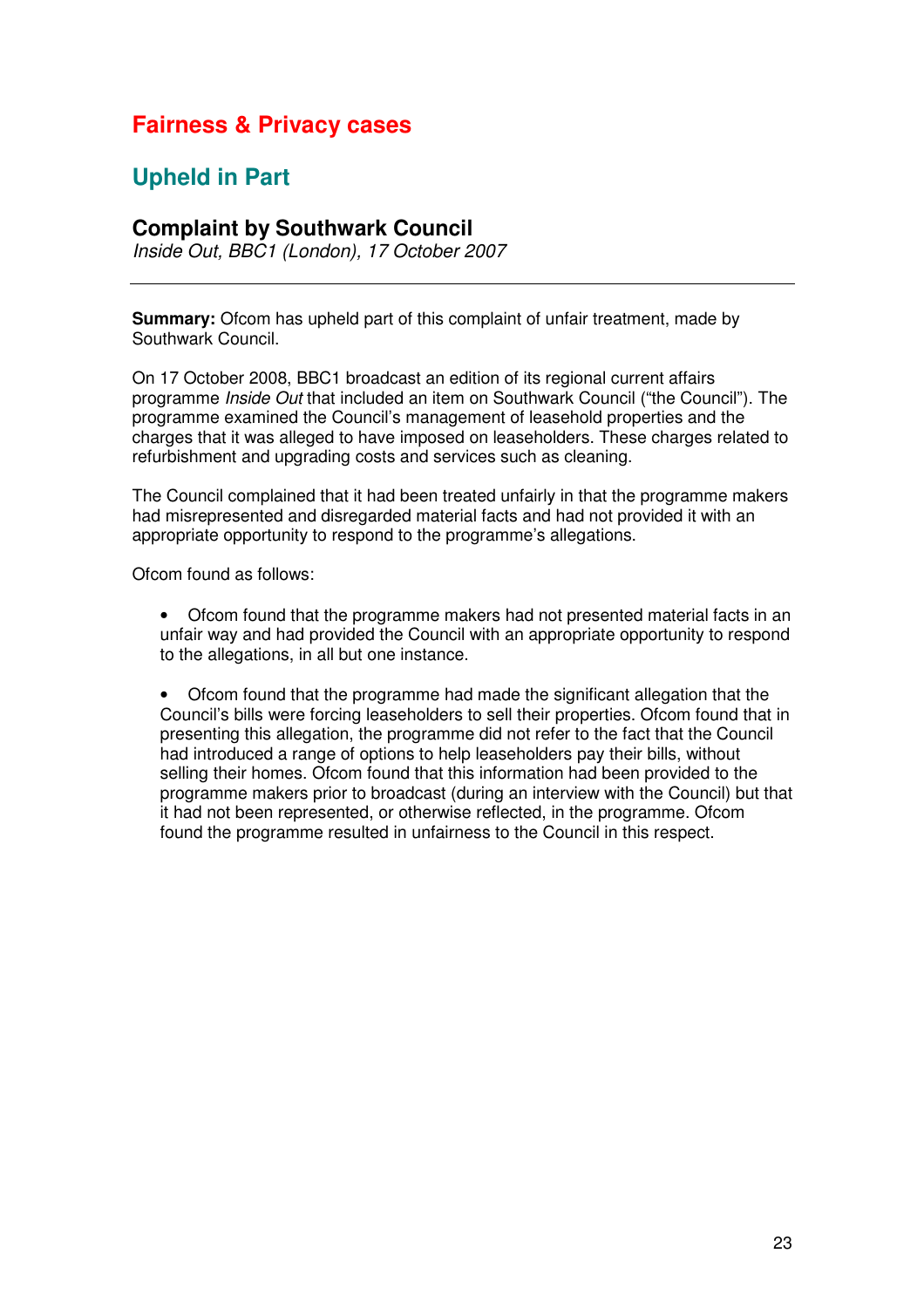# **Introduction**

On 17 October 2007, BBC1 (London) broadcast an edition of *Inside Out,* a regional current affairs and investigative programme. This programme included a feature on Southwark Council ("the Council") and its management of council leasehold properties.

The item concerned an investigation into charges levied by the Council on leaseholders of ex-council homes for the purpose of refurbishing and upgrading their properties (referred to as repair and major works charges by the complainant). The programme also questioned the Council's charges for services such as cleaning.

The programme featured interviews with three Council leaseholders in the Southwark area, Mrs Emine Yousuf, Mrs Mary Jean Paul and Mr David Clarke. Mrs Yousuf and Mrs Jean Paul were shown stating that they felt they were in fear of losing their homes as a result of not being able to pay the charges requested by the Council.

Footage of Mr Clarke was shown with the commentary:

Commentary: *"David Clarke managed to force the Council to open their books so he could check the sums"*.

Mr Clarke: *"We discovered £1.5 million worth of illegitimate charges. Fortunately because we discovered them they were not charged to leaseholders."*

The programme also featured an independent external auditor, Ms Anita Shields, who was employed by the Council to examine the management of leasehold charges.

The Council complained to Ofcom that it had been treated unfairly in the programme as broadcast.

# **The Complaint**

# **The Council's case**

In summary, the Council complained that it had been treated unfairly in the programme as broadcast in that:

- a) The programme makers misrepresented and disregarded material facts in a way that was unfair to the Council, in that:
	- i) The programme incorrectly stated that the interviewees, Mrs Mary Jean Paul and Mrs Emine Yousuf, were in danger of losing their homes. The Council stated that Mrs Yousuf had already agreed with the Council that she was to pay nothing.

By way of background, the Council stated that leaseholders had not been forced to sell up because of bills; if they were unable to pay, they were charged nothing, did not have to relocate and the amount was recovered when the property was ultimately sold.

ii) Ms Shields had not reviewed repairs or major works to leaseholder properties and her comments regarding the repairs and major works were "guesswork".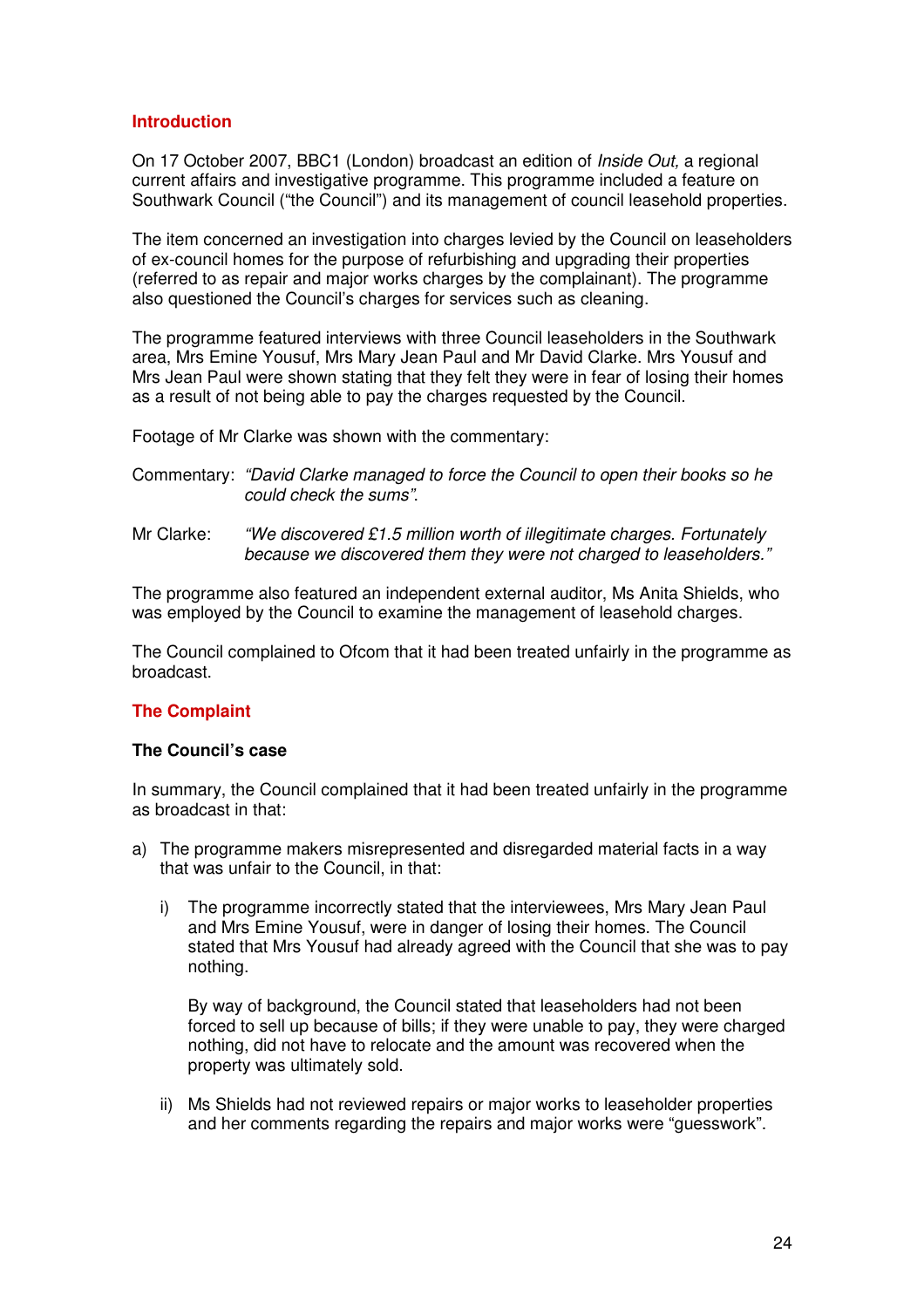- iii) The comment by David Clarke that he had *"discovered £1.5 million worth of illegitimate charges"* was presented as having occurred recently, when the incident took place in 2003/4 and had nothing to do with current bills.
- iv) The distinction between leaseholder major works charges and service charges was not made in the programme and as such, Ms Shields' comments on service charges including cleaning should not have been used to illustrate major works charges.
- b) The programme makers did not give the Council an appropriate opportunity to respond to the allegations made in the programme. At no stage did the programme makers check the alleged facts given by the leaseholders, Mr Clarke or Ms Shields. The Council said that the programme makers refused to inform the Council of the detail of the report despite numerous requests from the Council's Press Office.

# **The BBC's first statement in response to the complaint**

In response to the complaint, the BBC said the focus of the investigation was the manner in which Council leaseholders had been presented with bills for major repairs to their properties. It said the programme had presented evidence which cast doubt on whether these major charges had been fair and properly apportioned. The BBC said the programme also presented evidence concerning the Council's management of billing for service charges and repairs, which related to the Council's ability to maintain fair and transparent systems for charging leaseholders.

- a) In relation to the complaint that the programme makers had misrepresented and disregarded material facts in a way that was unfair to the Council, the BBC addressed each of the four sub-heads separately:
	- i) The BBC said the programme had not stated that Mrs Jean Paul and Mrs Yousuf were in danger of losing their homes. The BBC said the actual commentary had stated:

*"Both in their late sixties and with their husbands gone Emine and Mary feel they're being given no option but to sell up and move out of their homes."*

The BBC said this commentary reflected the fact that leaseholders who are unable to meet these bills, have a legal charge placed on their property. It said it was disingenuous of the Council to claim that it had been agreed that Mrs Yousuf would pay nothing, as it is more accurate to say that Mrs Yousuf did not have to pay anything yet (BBC emphasis). The BBC said that in the case of Mrs Yousuf, the charge on her property was already in excess of £40,000 which would be recovered by the Council when the property was sold.

The BBC said the leaseholders interviewed in the programme were deeply worried that allowing such charges to be placed on their property meant they would be incurring large debts, which would increase significantly as interest charges were added to them. The BBC said the debt had caused considerable distress in other ways, as Mrs Yousuf had been taken to court by the Council over her debt and her inability to pay it.

In addition, both leaseholders featured in the film had been notified of further work on the estate and feared that this would result in them facing more bills and incurring more debt. In the circumstances both felt that this left them with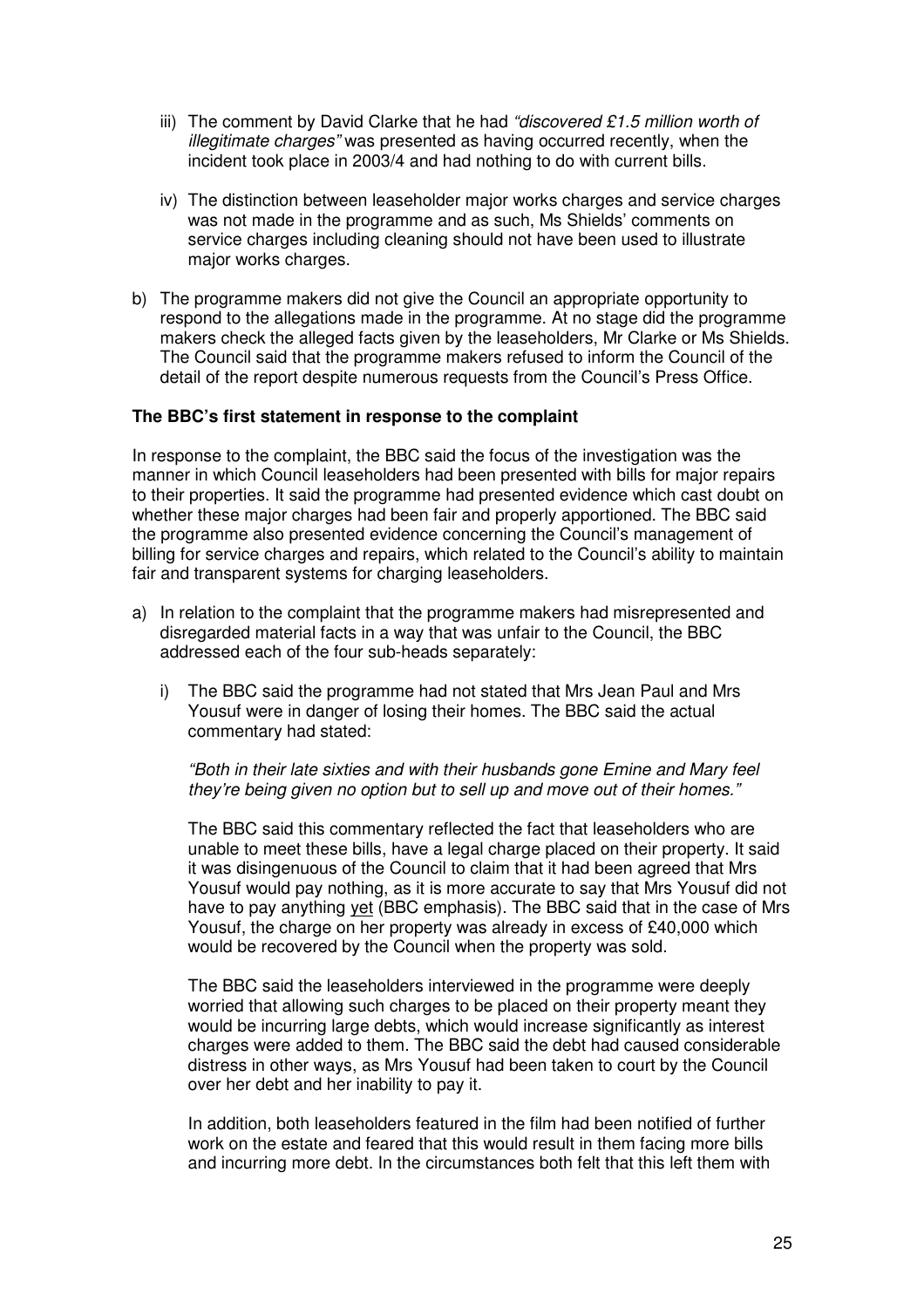no option but to sell up and move out. The BBC said the actual words used by Mrs Yousuf, in the programme, reflected the situation as she saw it:

*"I feel really sad because it was my husband's house……but I've got no choice, I've been forced to sell it".*

ii) In response to the complaint that Ms Shields (the independent auditor) had not reviewed repairs or major works to leaseholder properties, and her comments on the subject were "guess work", the BBC stated that Mrs Shields had told the programme makers that she was brought in by the Council to examine all aspects of money charges being made to leaseholders. She also informed the BBC that during her engagement with the Council she had been given wide ranging access to records of costs and charges to leaseholders for cleaning and repairs, both minor and major.

The BBC maintained that Ms Shields was therefore well placed to make the observations she did in the programme, and her comments had not been "guesswork" but had been based on the Council's own records.

iii) In relation to the comments made by Mr Clarke about the discovery of  $£1.5$ million worth of illegitimate charges, the BBC said that while the programme did not give specific dates for this incident, it would have been clear that Mr Clarke's discoveries were set some time in the past. The BBC referred to the following part of the programme:

| Commentary:  | "Leaseholder, Dave Clarke, frustrated by an<br>endless stream of unclear bills managed to force<br>the Council to open the books so he could check<br>their sums." |
|--------------|--------------------------------------------------------------------------------------------------------------------------------------------------------------------|
| Dave Clarke: | "We discovered £1.5m worth of illegitimate charges"<br>luckily before they were added to the bills of<br>leaseholders."                                            |
| Commentary:  | "Alive to the criticism, last February Southwark took<br>the unusual step of hiring an independent external<br>auditor."                                           |

The BBC said that from the way it had been described it was clear that what Mr Clarke had found must have preceded February 2007 by some time and could not have been current.

iv) In relation to the complaint that the programme should not have used Ms Shields' comments on service charges to illustrate major works charges, the BBC said it did not accept that Ms Shields' comments were unfair to the Council.

The BBC said Ms Shields' comments had been presented clearly as being illustrative of the Council's shortcomings in apportioning costs for repairs and services.

The BBC said it was also Ms Shields' view that criticisms in relation to the cleaning charges, could equally be made of charges for other services as well as repairs, both minor and major. Therefore, the BBC did not believe it was unfair to use Ms Shields' criticisms of the billing of cleaning services specifically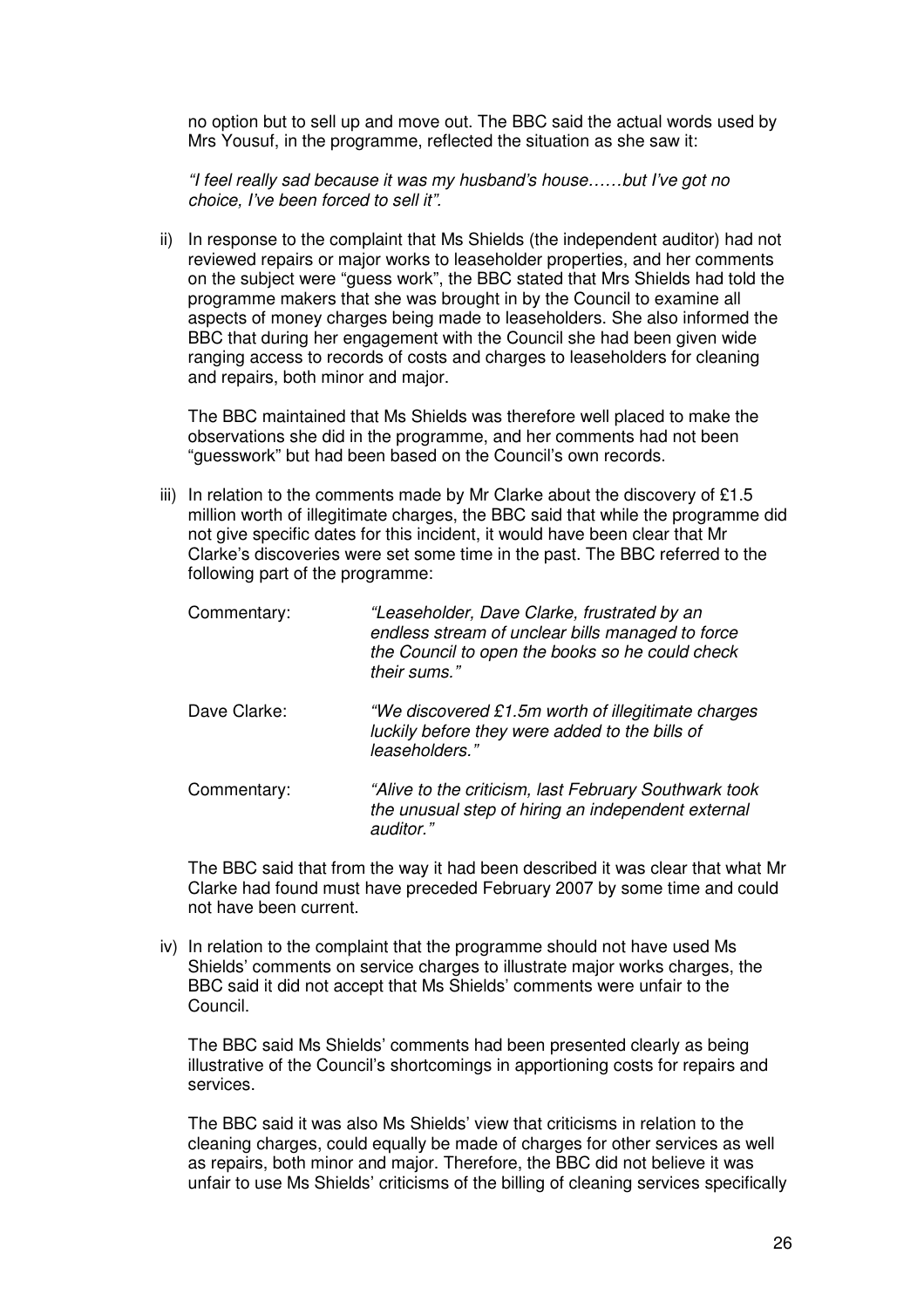to illustrate the general point she was making about the Council's apparent inability to operate transparent systems which could apportion costs in a fair way, for either major or minor service charges.

b) In response to the complaint that the Council had not been given an appropriate opportunity to respond to the allegations, the BBC said the programme makers had written to the Council on two occasions before the programme was broadcast.

The programme makers first contacted the Council by email on 9 October 2007. This email contained a request for an interview.

In response to a request from the Council for more information, the programme makers wrote again on 12 October 2007. This letter set out the areas which the programme makers wished to cover in the interview, and confirmed arrangements for the interview which had been agreed by telephone. The BBC said it believed that this letter gave more than enough information about the programme for the Council to prepare a response.

The BBC said the Council made no further requests for information before the interview on 16 October 2007. It said that following the interview, the Council gave no indication that it believed it had been given an insufficient opportunity to respond.

#### **The Council's comments in response to the statement**

The Council provided written comments in response to the BBC's statement.

- a) In relation to its complaint that the programme makers had misrepresented and disregarded material facts in an unfair way, the Council commented as follows:
	- i) The Council said that the programme did not explain voluntary charges at all, or the fact that this is one of the options available to leaseholders.
	- In relation to the BBC's statement that the leaseholders had been concerned about the charges placed on their homes, the Council said that this was not what the programme had stated. The Council said the programme had stated that the leaseholders were deeply worried about the bills they had received. The Council said the programme clearly linked the major works bills received by the leaseholders in the programme with them having no option but to sell their property, i.e. lose their homes.
	- The Council said it was factually incorrect for the programme to state that the bill was getting larger. The Council said the programme had referred to the *"bill getting bigger"*, but did not mention that it was interest in relation to a voluntary option taken by the leaseholder. The Council also added that the interest charged was simple and not compound.
	- In response to the BBC's statement that the leaseholders had been notified of further works on the estate, the Council said that it had informed the leaseholders that no major works had been proposed in the next five years. The Council said the leaseholders had only received minor repairs contracts for heating and door entry.
	- iii) The Council said it was not the case that David Clarke had *"managed to force the Council to open their books"*, as suggested by the programme. The Council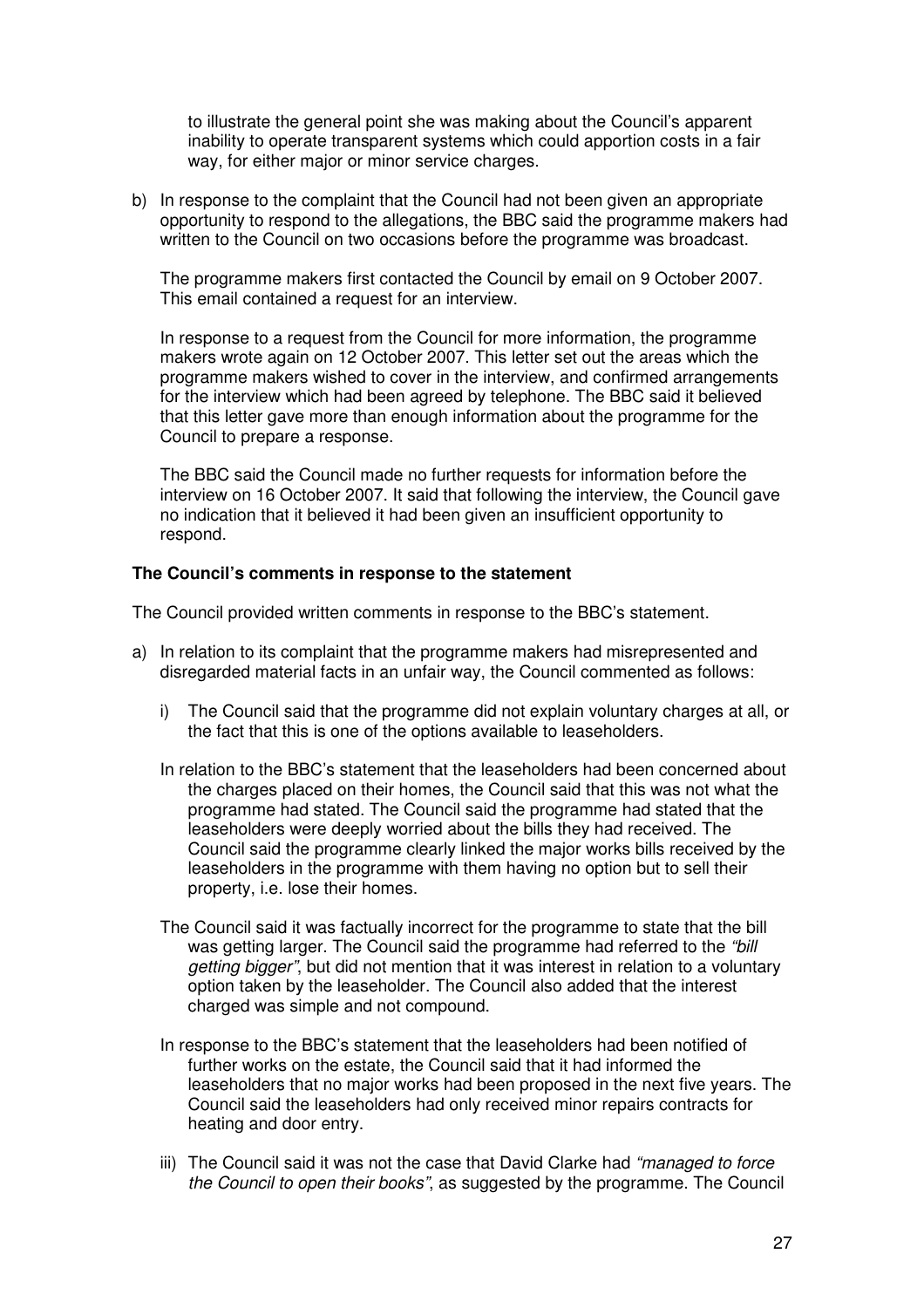said that in December 2004, the Council agreed to "open book accounting" which enabled the leaseholders to review the costs before service charges were constructed and issued. The Council said it was part of its "Home Ownership" improvement plan agreed by leaseholders.

# **The BBC's second statement in response to the complaint**

The BBC provided a second statement in response to the Council's complaint.

- a) In relation to the Council's complaint that the programme makers had misrepresented and disregarded material facts in an unfair way, the BBC responded as follows:
	- i) The BBC said the Council's distinction between the original bill and the voluntary charge was not significant. It said the voluntary charge derived directly from the bill. It said that if the bill had not been incurred, there would be no voluntary charge. Likewise the interest had only been incurred because the bill had not been paid. The BBC said that although simple interest meant that the debt did not accumulate at a faster rate, it was nevertheless accumulating and this fed into the fears of the leaseholders that their equity was being eroded.

The BBC said the programme had linked the bills received, to the leaseholders' feeling that they were being forced to sell their homes. The BBC said that the fact that voluntary charges are one option open to the leaseholders to manage payment of the bills did not undermine this fact at all. The BBC said that the voluntary charges did not make the bills go away, but merely postponed the payment of them. The BBC said it was the prospect of growing debt eroding the leaseholder's equity which was one of the main factors persuading them that they had no choice but to sell.

The BBC said the programme did not specify that the future works of which the leaseholders were aware were major works. However, the BBC said that for the leaseholders, such a distinction between major and minor works is academic. To the leaseholder both represent possible future liabilities over which they have little or no control and which might further erode the equity in their property. The BBC said that it noted that the Council had admitted that after five years there may be bills for further major works.

iii) The BBC maintained that the line of commentary that *"We discovered £1.5 million worth of illegitimate charges. Fortunately because we discovered them they were not charged to leaseholders",* was not unfair. The BBC said that the Council had introduced its "open book account" in December 2004 as a response to concerns raised by the Leaseholder Council. The BBC noted that the Leaseholder Council had been chaired by the programme contributor, Mr Clarke.

# **Decision**

Ofcom's statutory duties include the application, in the case of all television and radio services, of standards which provide adequate protection to members of the public and all other persons from unfair treatment and unwarranted infringement of privacy in, or in the making of, programmes included in such services.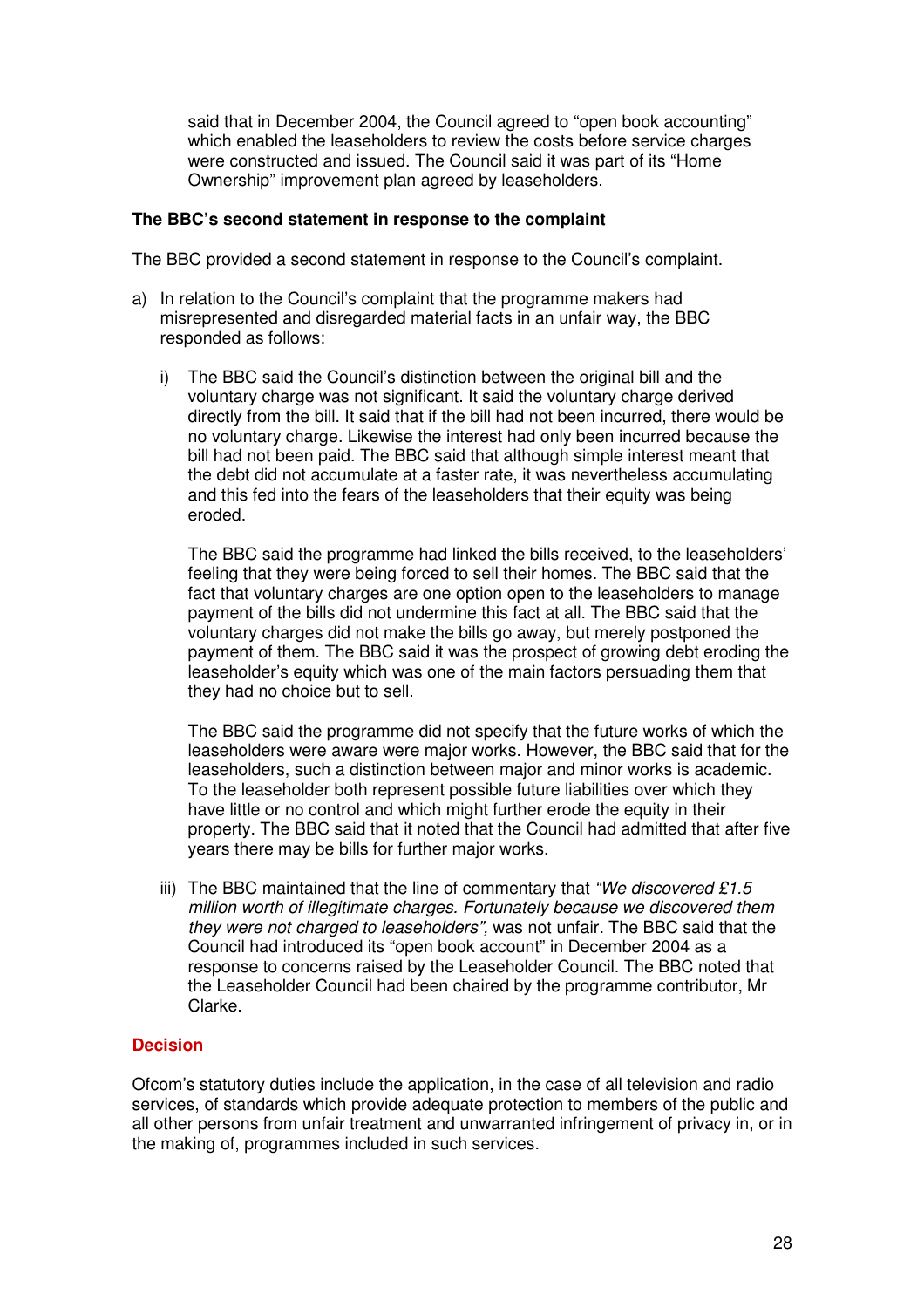Where there appears to have been unfairness in the making of the programme, this will only result in a finding of unfairness, if Ofcom finds that it has resulted in unfairness to the complainant in the programme as broadcast.

In carrying out its duties, Ofcom has regard to the need to secure that the application of these standards is in the manner that best guarantees an appropriate level of freedom of expression. Ofcom is also obliged to have regard, in all cases, to the principles under which regulatory activities should be transparent, accountable, proportionate and consistent and targeted only at cases in which action is needed.

The Council's complaint was considered by Ofcom's Executive Fairness Group. In reaching its decision, the Committee carefully considered all the relevant material provided by both parties. This included recordings and transcripts of the programme as broadcast and Councillor Kim Humphries' full, untransmitted interview and both parties' written submissions.

a) Ofcom first considered the complaint that the programme makers misrepresented and disregarded material facts in a way that was unfair to the Council. In reaching its decision in relation to this complaint, Ofcom considered each of the four subheads of complaint and took account of Practice 7.9 of its Broadcasting Code which states that:

"Before broadcasting a factual programme, including programmes examining past events, broadcasters should take reasonable care to satisfy themselves that material facts have not been presented, disregarded or omitted in a way that is unfair to an individual or organisation; and anyone whose omission could be unfair to an individual or organisation has been offered an opportunity to contribute."

i) Ofcom considered the Council's complaint that the programme had incorrectly stated that the interviewees, Mrs Mary Jean Paul and Mrs Emine Yousuf, were in danger of losing their homes. The Council stated that Mrs Yousuf had already agreed with the Council that she was to pay nothing. By way of background Ofcom noted the Council's statement that leaseholders had not been forced to sell up because of bills and if they were unable to pay they were charged nothing, did not have to relocate and the amount was recovered when the property was ultimately sold.

In considering this part of the complaint, Ofcom took account of Practice 7.9 (set out above).

Ofcom noted that in the programme Mrs Yousuf and Mrs Jean Paul had expressed concern over the size of the bills from the Council and how they were to pay for them. Extracts from the programme included:

| Mrs Jean Paul: | "When we got the bill and it said £44,000 I couldn't<br>believe it. I was shocked." |
|----------------|-------------------------------------------------------------------------------------|
| And            |                                                                                     |
| Commentary:    | "As pensioners, neither could afford loans to pay."                                 |
| And            |                                                                                     |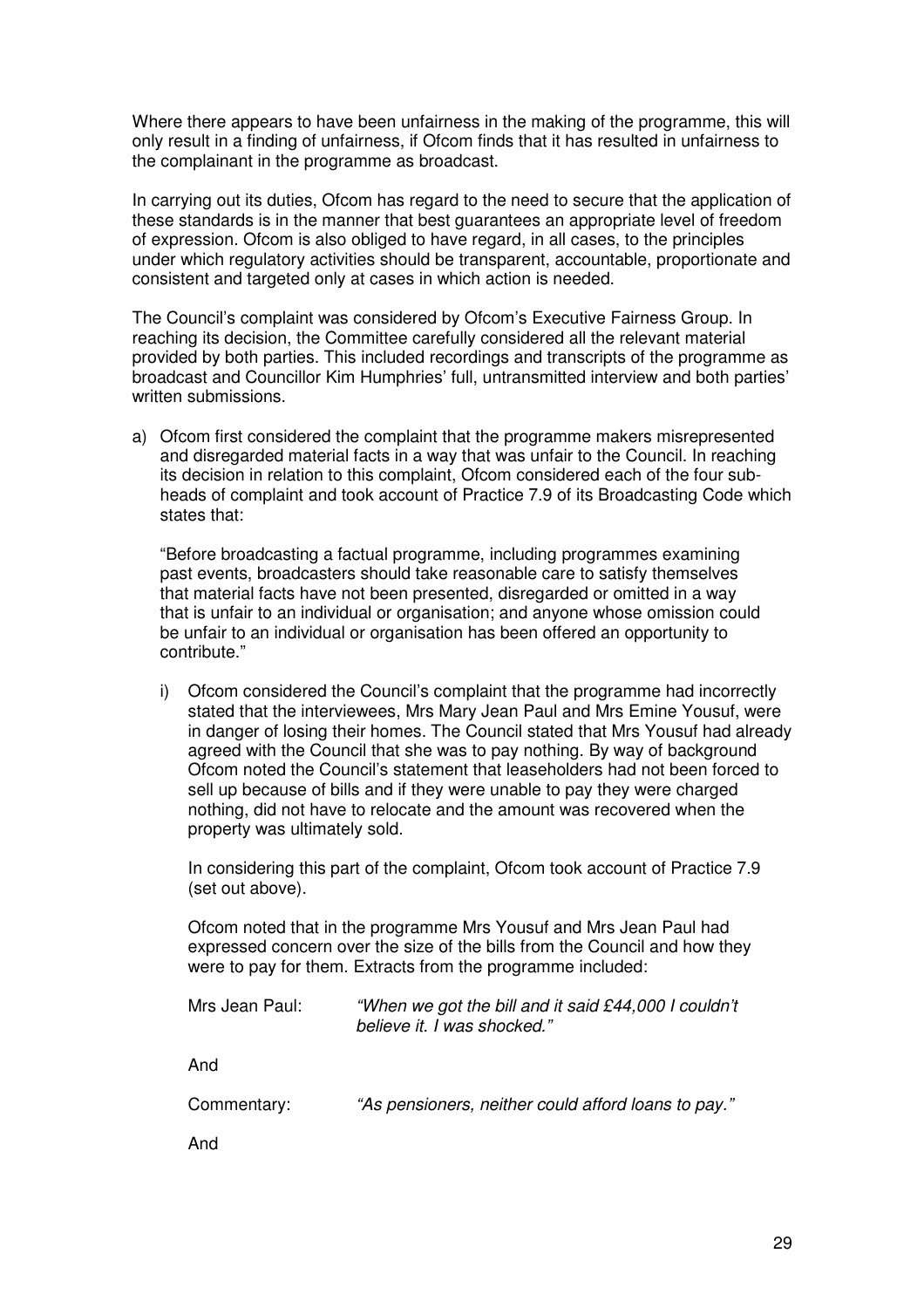| Mrs Yousuf: | "It's so much money. I'm a disabled person. I've got a<br>heart problem. This is all stress."                                                                                              |
|-------------|--------------------------------------------------------------------------------------------------------------------------------------------------------------------------------------------|
| And         |                                                                                                                                                                                            |
| Commentary: | "Without the money to pay and unable to afford a loan,<br>Emine, faced the prospect of being taken to court by the<br>council to get the money. Meanwhile the bill was getting<br>bigger." |
| Mrs Yousuf: | " Well I didn't know, I don't know anything about<br>interest. I asked my son to read the letter to me and they<br>said it had gone up to £38,000 pounds."                                 |
|             | Ofcom noted that towards the end of the programme, Mrs Jean Paul and Mrs<br>Yousuf's positions were summarised in the following way:                                                       |
|             |                                                                                                                                                                                            |

Commentary: *"Both in their late sixties and with their husbands gone, Emine and Mary feel they're being given no option but to sell up and move out of their homes."* Reporter: *"How do you feel now after 31 years that you're going to have to move out?"* Mrs Yousuf: *"I feel really, really sad because it was my husband's house…but I've got no choice I've been forced to sell it."*

Ofcom noted that the programme had summarised the personal views of Mrs Yousuf and Mrs Jean Paul that from their perspective they were being forced to sell their homes. Ofcom also noted that towards the end of the programme, the reporter's question *"How do you feel now after 31 years that you're going to have to move out?"* appeared to reinforce the leaseholder's point of view, that they were going to *"have to move out"*.

Ofcom considered that the programme was very likely to have left viewers with the impression that the women had no other option available to them, than to sell their homes, as they could not afford a loan and the bills continued to grow due to interest.

Ofcom noted from the information provided by both parties that leaseholders like Mrs Yousuf and Mrs Jean Paul had a number of payment options made available to them by the Council, including one which would allow them to stay in their home and delay payment of the bills until its eventual sale. Ofcom also noted that information relating to the options available to leaseholders in relation to payment of the bills had been provided to the programme maker's prior to broadcast (i.e. during the interview with Councillor Kim Humphries). See Head b) for further details.

In Ofcom's view, the omission of any reference to these options was significant as viewers were likely to have been left with an unfairly negative impression of the Council's approach to recouping its bills.

Taking the above factors into account, Ofcom found that in presenting the views of the leaseholders that the Council's bills were forcing them to sell and move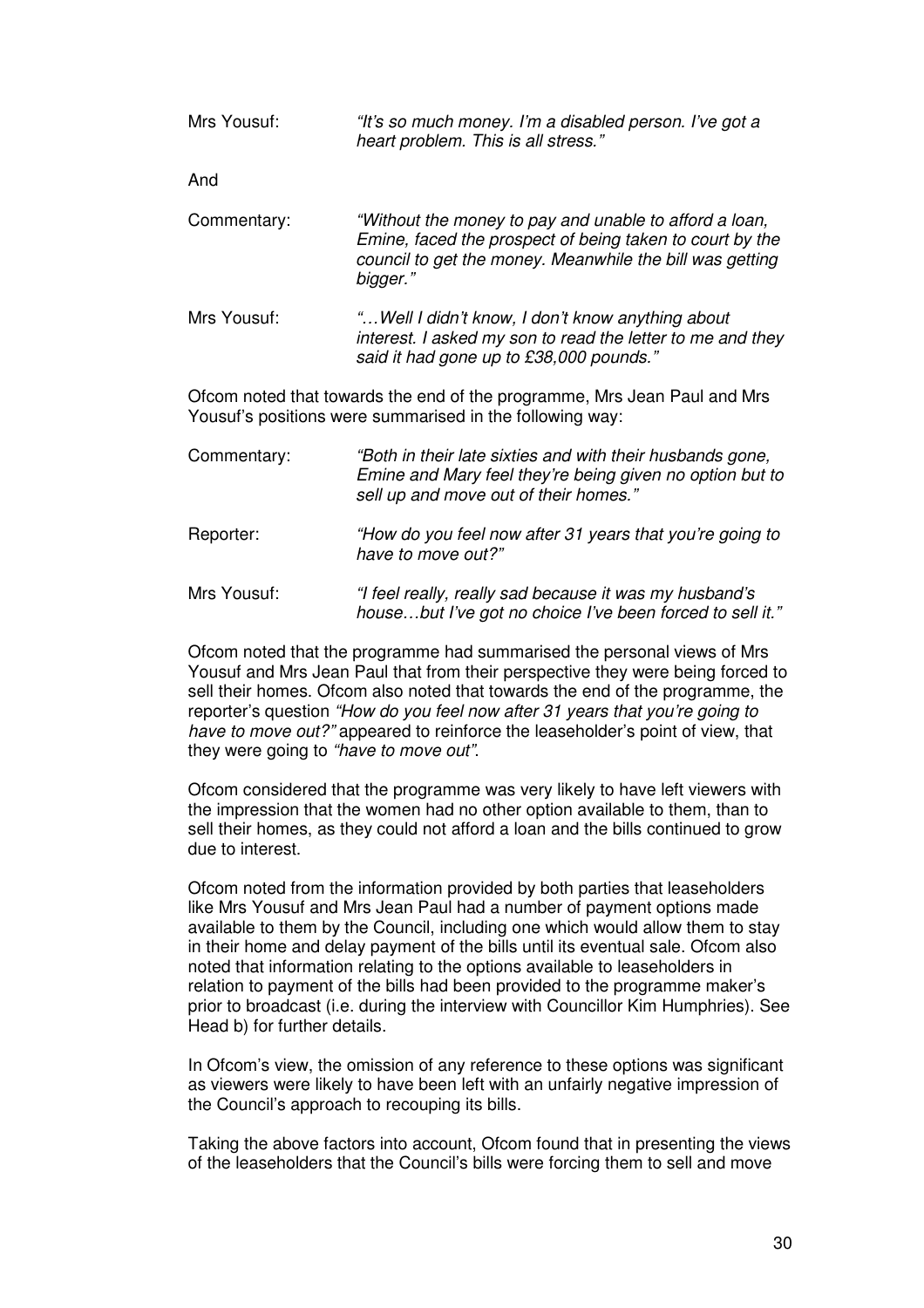out of their homes, the programme makers disregarded material facts in a way that was unfair to the Council.

Ofcom has therefore, upheld this part of the Council's complaint.

ii) & iv) Ofcom next considered Heads (a) (ii) and (iv) (these complaints were considered together, as they both related to the comments made in the programme by Ms Shields). The Council complained that:

Ms Shields' comments on service charges should not have been used in the programme to illustrate major works billing. Ofcom noted the Council's belief that the distinction between leaseholder major works charges and services charges had not been made in the programme as broadcast; and

Ms Shields' comments regarding the repairs and major works were "guesswork" as she had not reviewed repairs or major works to leaseholder properties.

In reaching a decision in relation to these complaints, Ofcom had regard to Practice 7.9 (as set out above).

Ofcom noted that Ms Shields' first appearance in the programme came after the contribution by the leaseholder, David Clarke (Mr Clarke had described in the programme how he had discovered £1.5m worth of illegitimate charges to leaseholders). The programme introduced Ms Shields as follows:

- Commentary: *"Alive to the criticism, last February Southwark took the unusual step of hiring an independent external auditor"* Ms Shields: *What I wanted to show, was the reassurance, I could say to the leaseholder this is the cost and this is what I found. Yes. It's been allocated to the right person fairly, equitably.* Commentary: *The Council's system for dividing up charges to leaseholders went under the microscope. A few weeks into the audit Anita was puzzled by what she found.*
- Ms Shields: *There was no transparency of costs. Sometimes you will have a leaseholder who has had a lot of repairs and would have hardly any charge to him, but then the poor little leaseholder who did not incur any repairs or maintenance would have a whammy of a bill."*

Ofcom noted that the programme went on to refer to Ms Shields' audit:

Commentary: *"When Anita got down to the nitty gritty detail of Council bills in Southwark for services like cleaning she describes a catalogue of poor practices."*

Ms Shields: *Well I found that there was no signature for the cleaner who had done the work; on the timesheet there was this attendance book of files that was sometimes kept, sometimes the records were thrown away, not even kept on site. The supervisor who was supposed to control the work of the cleaners, there is no signature. There were so many different types of errors.*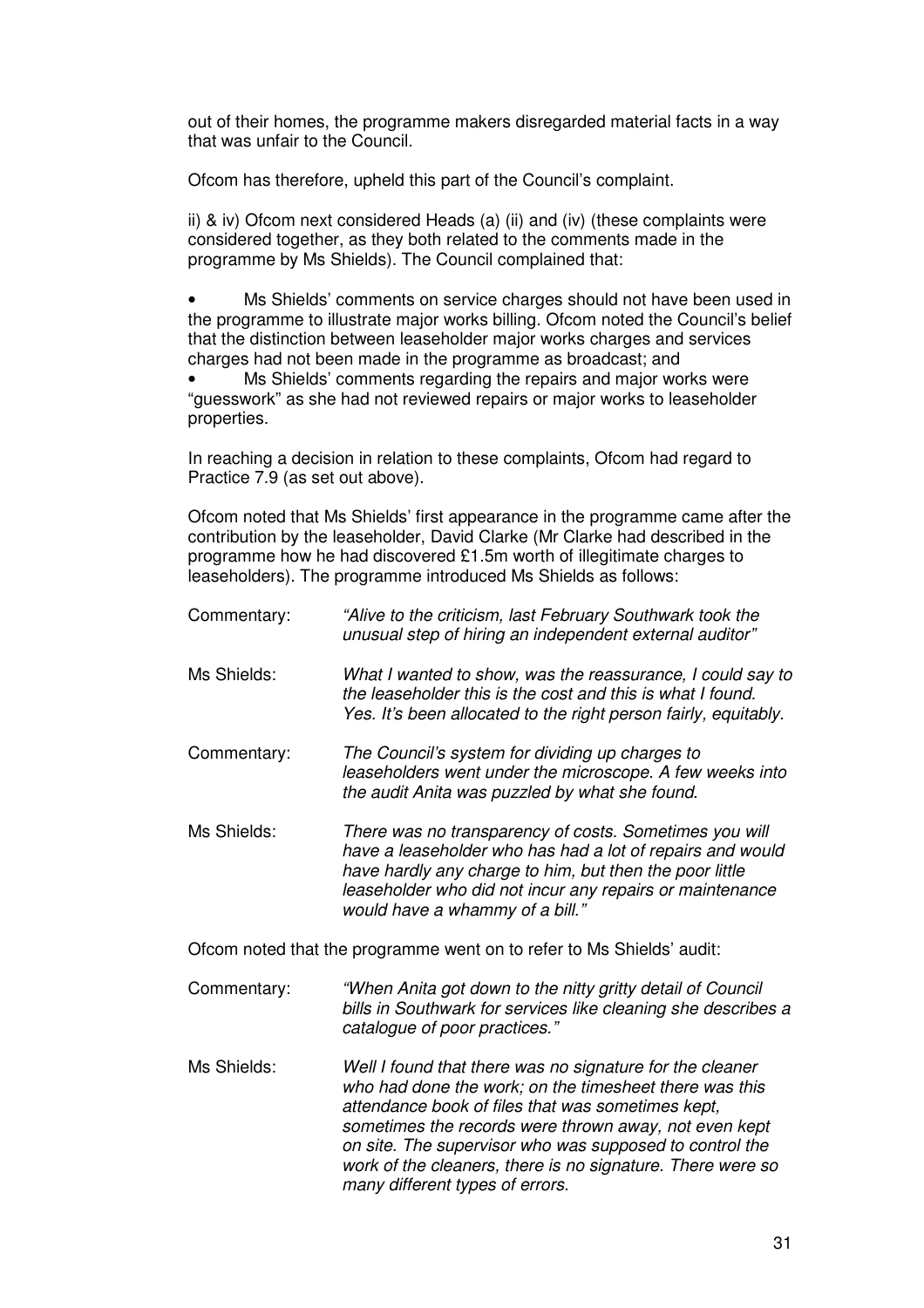Commentary: *These errors meant the independent auditor was finding it impossible to work out how leaseholders were being charged for basic services."*

In Ofcom's view, it was reasonable for the programme makers to include comments from Ms Shields who, as an auditor had had access to records of charges, for some cleaning and repairs, and was qualified to make the comments she did in the programme.

Ofcom noted that Ms Shields' contribution was included amongst some discussion about major works charges. However, Ofcom considered that viewers would not have assumed from this that Ms Shields' comments were about major works bills, nor did it believe that the programme had otherwise, given such an impression. Ofcom noted that both the programme commentary and Ms Shields' comments, gave clear indications about the types of leaseholder charges being referred to i.e. cleaning and basic services.

In the circumstances, Ofcom found no unfairness to the Council in relation to Heads (ii) and (iv).

iii) Ofcom next turned to the complaint that the comment by David Clarke that he had *"discovered £1.5 million worth of illegitimate charges"* had been presented in the programme as having occurred recently, when in reality the incident had taken place in 2003/4 and had nothing to do with current bills.

As set out above, Ofcom took account of Practice 7.9 of the Code (as set out above).

Ofcom noted that this complaint related to the following part of the programme:

| Commentary:   | "Leaseholder, David Clarke, frustrated by an endless<br>stream of unclear bills managed to force the Council to<br>open the books so he could check their sums. |
|---------------|-----------------------------------------------------------------------------------------------------------------------------------------------------------------|
| David Clarke: | We discovered £1.5m worth of illegitimate charges, luckily,<br>before they were added to bill of leaseholders."                                                 |
| Commentary:   | Alive to the criticism, last February, Southwark took the<br>unusual step of hiring an independent external auditor."                                           |

Ofcom considered that the line of commentary *"Alive to criticism, last February…"* was likely to have indicated to viewers that the illegitimate charges referred to had been discovered some time before February 2008. Ofcom noted from the complainant's submission that the actual events had taken place in 2003/2004.

In Ofcom's opinion, while the programme did not provide details of when the charges had been discovered, the precise time of the incident was not so significant that unfairness was caused by its omission. Ofcom considered that the programme had fairly portrayed the chronology of events that were background to the decision to hire an auditor.

In the circumstances, Ofcom found no unfairness to the Council in this respect.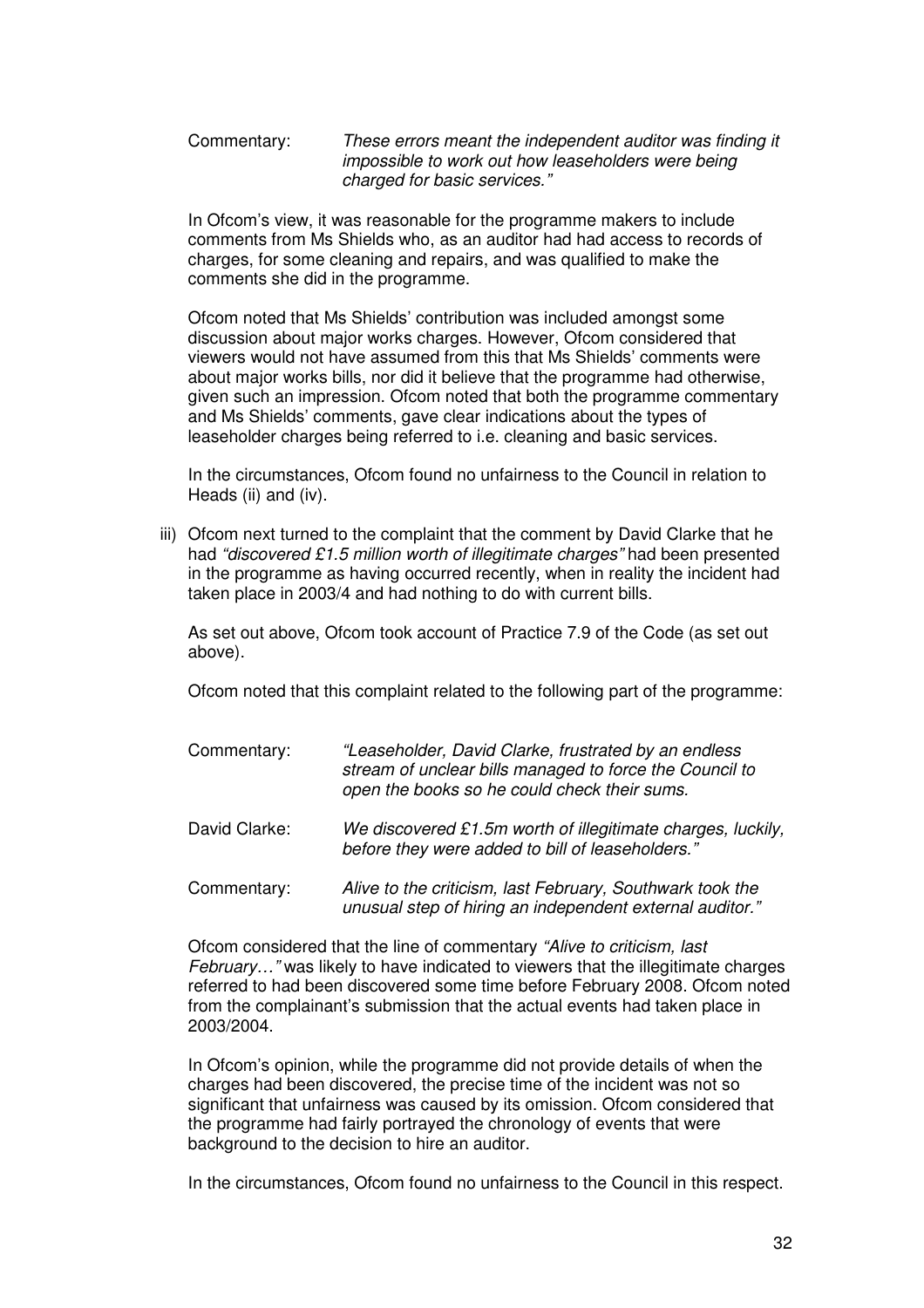Therefore, in relation to Head (a) of the complaint, Ofcom has upheld Head (a) (i) and found no unfairness in relation to the other sub-heads of the complaint.

b) Ofcom next considered the Council's complaint that the programme makers did not give the Council an appropriate opportunity to respond to the allegations made in the programme. The Council stated that at no stage had the programme makers checked the alleged facts given by the leaseholders, Mr Clarke or Ms Shields and the programme makers had refused to inform the Council of the detail of the report despite numerous requests from the Council Press Office.

In reaching a decision in relation to this complaint Ofcom took account of Practice 7.11 which states that:

"If a programme alleges wrongdoing or incompetence or makes other significant allegations, those concerned should normally be given an appropriate and timely opportunity to respond".

#### Leaseholders

Ofcom first considered the contribution of the leaseholders.

In Ofcom's view the contribution of the leaseholders contained a significant allegation against the Council in that it suggested that leaseholders were being *"forced to sell"* their homes because of the Council bills. Ofcom considered that in the interests of fairness the Council was entitled to an opportunity to respond to this allegation.

Ofcom noted that the programme makers raised this allegation with the Council during an interview with its representative Councillor Kim Humphries. In response to queries about the pressures faced by leaseholders because of the bills, Mr Humphries gave two replies: firstly that the Council was required to meet the ambitious refurbishment targets set by the government; and secondly, the Council was alive and sympathetic to the pressures on leaseholders and in response had introduced a range of options for leaseholders to pay the bills. In relation to the range of options available to leaseholders the Councillor had stated that:

"We, as a local authority are trying to do our utmost to make sure that we can minimise that pain for leaseholders, because we accept that those costs are very high. That's why we, as a Council, **introduced a whole range** of methods in terms of … **allowing leaseholders to stagger those payments twelve to thirty-six months, interest-free loans, mortgage style loans, actually for some…taking charges on the property so that they actually pay us back at the time the property is actually sold**. But that's actually not enough, we're actually **looking to go further** than that and we have been working with the government in terms of a range of options, for example, **equity loans**, and how we can get the shared ownership much more involved in this process".

#### (Ofcom emphasis)

Ofcom noted that the programme reflected the first part of the Councillor's response (i.e. that the Council was required to improve their housing stock by the government) and also included the following statement by the Councillor about how sympathetic the Council was towards the pressures on leaseholders to pay its bills: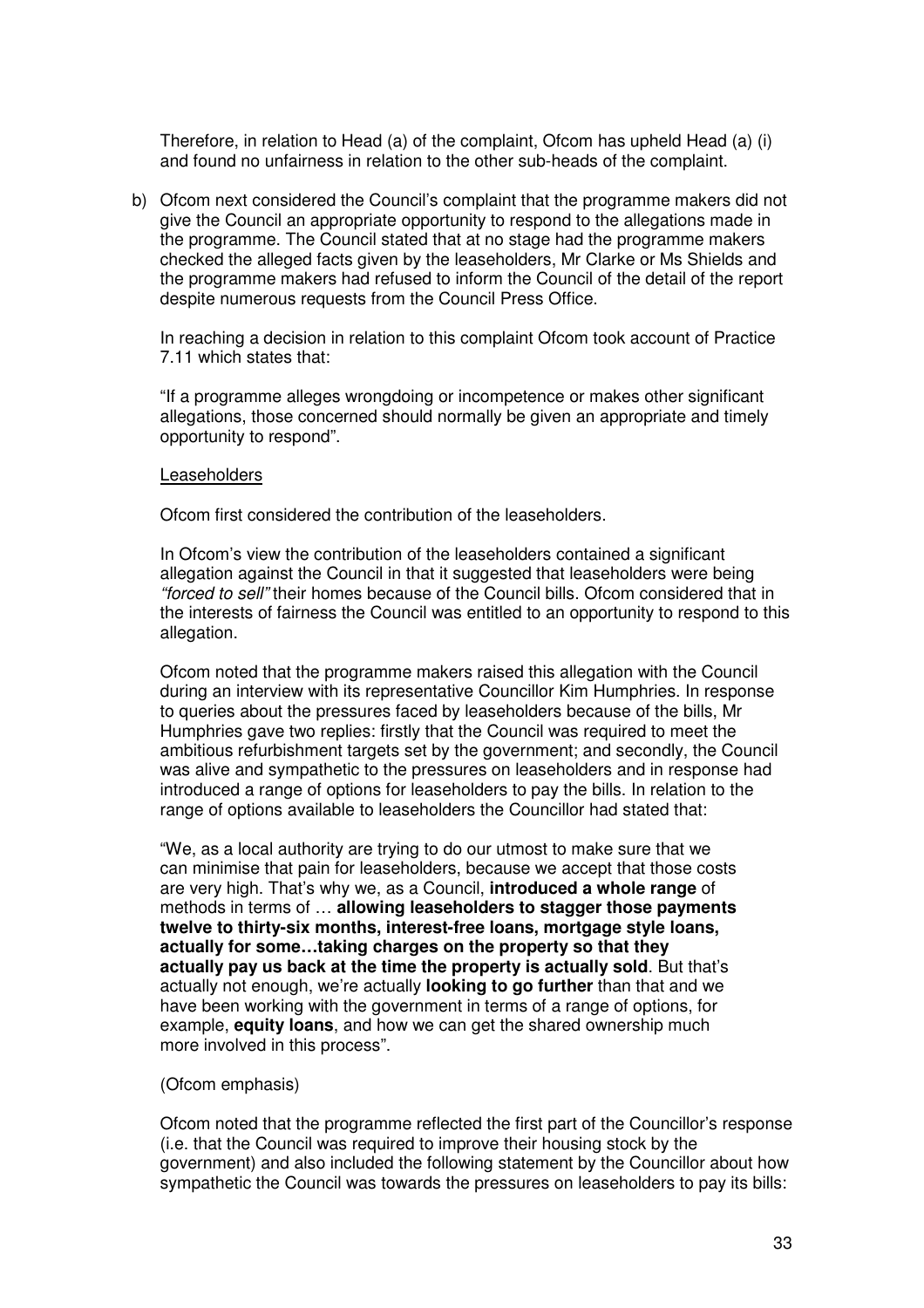# *Reporter: "And for those who say they have to sell because they cannot afford to pay the bills?*

#### *Cllr Humphries: "I say to any leaseholder that what's important is you enter into a dialogue with us, that we try and deal with these issues as early as possible so that we don't get into a situation where people feel they have to make those difficult decisions.*

However, Ofcom noted that the programme contained no indication that the Council had introduced a number of ways for leaseholders to pay their bills, without selling their homes.

In deciding whether this omission resulted in unfairness to the Council, Ofcom had regard to the BBC's statement that Mrs Yousuf and Mrs Jean Paul felt genuinely that the debt for the bills (even if it did not need to be paid immediately) made them feel that they needed to sell. In Ofcom's view, while the programme may have reflected the genuinely held views of the women, in providing their viewpoint the programme makers had an obligation to fairly represent the Council's response to this significant allegation.

In the circumstances Ofcom has upheld this part of the Council's complaint.

#### Mr Clarke and Ms Shields

Ofcom next considered the contributions of David Clarke and Anita Shields with a view to determining whether either made significant allegations against the Council to which it was entitled to an opportunity to respond.

Looking at the programme as a whole, Ofcom considered that the contributions of David Clarke and Anita Shields were used in the programme to illustrate an allegation that the Council was not being fair or transparent in their billing of leaseholders (in relation to both major and minor charges).

In Ofcom's view, this allegation was significant and in the interests of fairness the Council was entitled to an opportunity to respond to them.

Ofcom considered the pre-broadcast communications between the programme makers and the Council, and the unedited interview of Councillor Kim Humphries in order to understand whether the programme maker's had offered the Council an appropriate opportunity to respond to the allegation made in the programme.

Ofcom noted from the information provided that the programme makers had emailed the Council on 9 October 2007, advising it of the programme and extending an invitation of an interview:

"BBC1's *Inside Out* programme is broadcasting an item on leaseholder charging in Southwark. The film will cover major works and service charges. We would like to invite a spokesperson to be interviewed for the programme, which is due to be transmitted on Wednesday  $17<sup>th</sup>$  October. The interview would be pre-recorded and included within the film. Please could you contact me to discuss this..."

Following this email, the programme makers spoke with the Council by phone.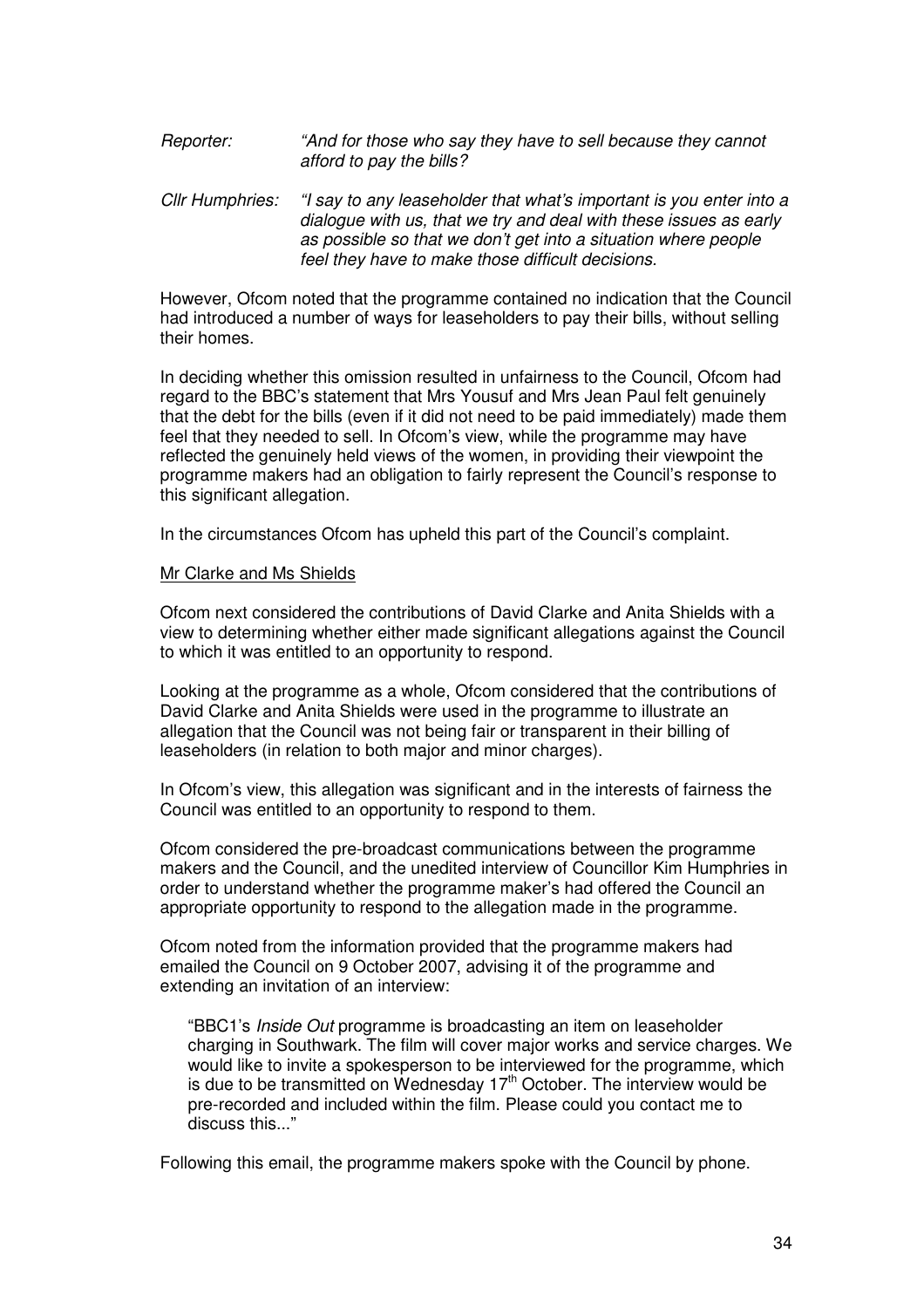The programme makers then wrote again to the Council on 12 October 2007 setting out the areas of questioning, as follows:

"Further to our telephone discussion, I would like to give you further details of our programme.

BBC 1's *Inside Out* programme is due to be transmitted on Wednesday 17<sup>th</sup> October, 7.30pm. The programme covers the subject of leaseholder charges.

We would like to interview Southwark Council around the following question areas:

- 1) Points raised by Southwark leaseholders we have spoken to including:
	- lack of clarity and accuracy over how bills are apportioned between leaseholders and the council
	- concern over whether they are receiving value for money
	- concern over the size of major works bills and the necessity of some of the repairs; linked to this, the inability of some older leaseholders to pay for their bills.
- 2) We would also like to ask about the points raised by auditor Anita Shields in her external independent interim report on leaseholder charges.

I would also like to confirm that the interview is arranged for Tuesday  $16<sup>th</sup>$ October 10am, Southwark Town Hall. Please could you confirm these details."

A recorded interview was then conducted on 16 October 2008, with Councillor Kim Humphries. Ofcom was provided with the unedited recording of this interview and noted that he had been asked a number of questions in relation to whether its billing of charges to leaseholders was transparent and fair.

Ofcom acknowledged that neither the pre-interview correspondence nor the interview itself referred to all of the individual programme contributors by name. It should be noted that where a programme intends to broadcast a significant allegation against an individual or organisation, the obligation is on the programme makers and broadcaster to provide those concerned with sufficient information to be able to respond to the allegation. In this case, Ofcom considered that the names of those individuals who contributed to the programme were not necessary for the Council to have understood the allegation.

Taking the above factors into consideration, Ofcom considered that the information provided by the programme makers was sufficient to allow the Council to be able to provide a response to the allegation (that had been illustrated by Mr Clarke and Ms Shields in the programme).

Ofcom found no unfairness in relation to this part of the Council's complaint.

**Accordingly Ofcom has upheld part of the Council's complaint of unfair treatment in the programme as broadcast. Ofcom found the BBC in breach of Rule 7.1 of its Broadcasting Code.**

**Ofcom has directed the BBC to broadcast a summary of this finding.**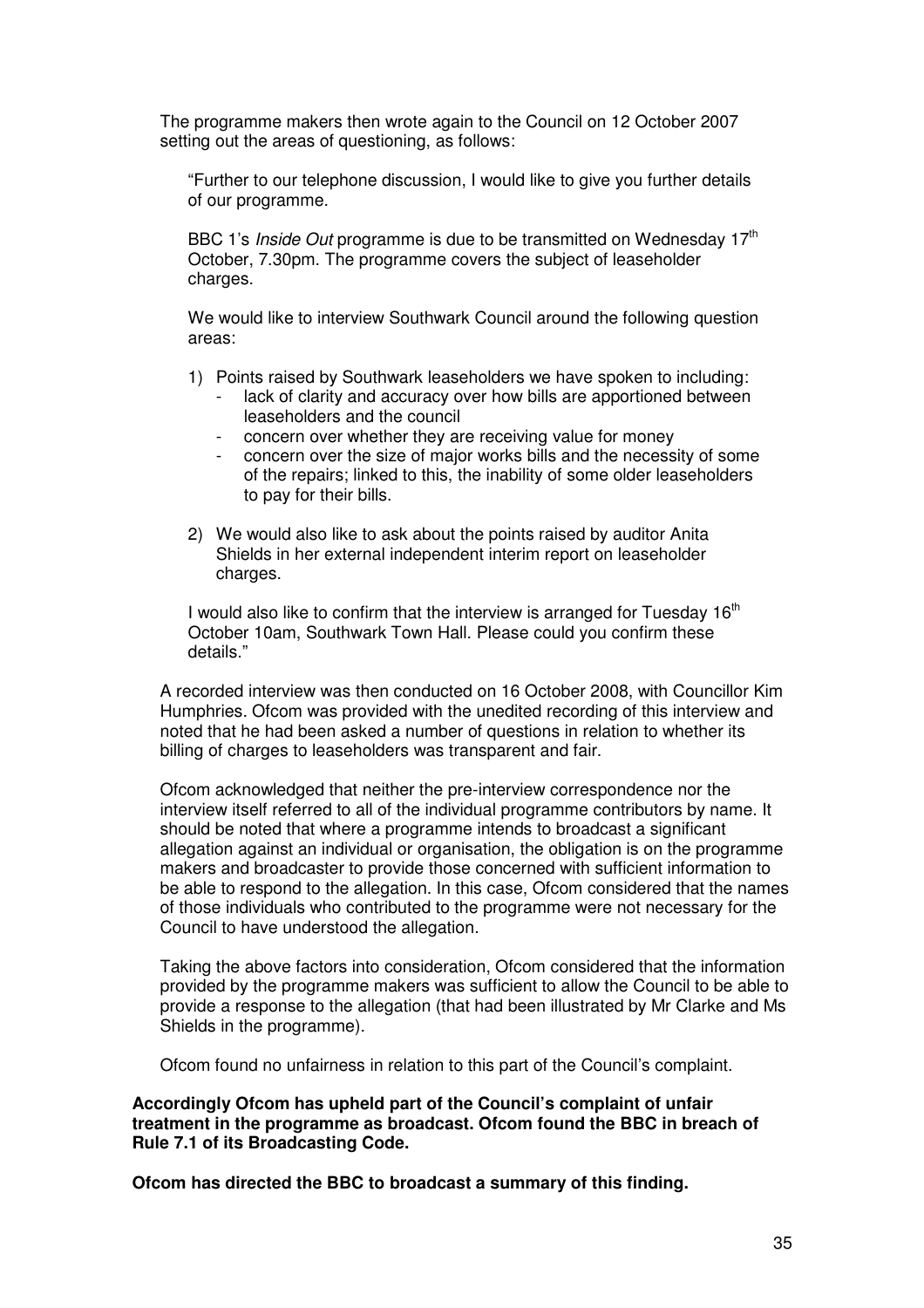The Executive Fairness Group September 2008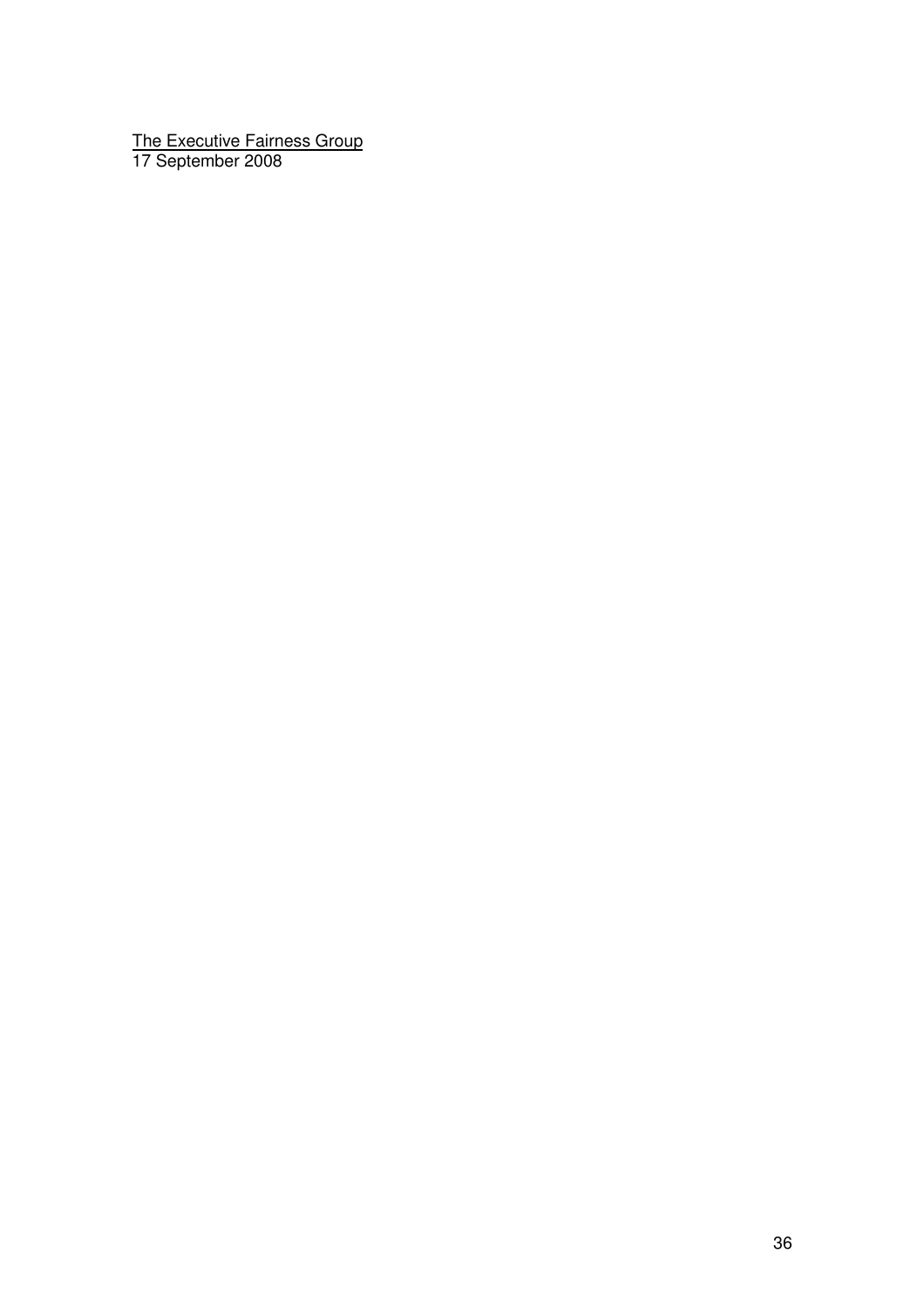# **Other Programmes Not in Breach/Resolved**

# **12 September 2008 – 24 September 2008**

|                                   | <b>Trans</b> |                    |                                               |                         |
|-----------------------------------|--------------|--------------------|-----------------------------------------------|-------------------------|
| Programme                         | <b>Date</b>  | <b>Channel</b>     | Category                                      | No of                   |
|                                   |              |                    |                                               | <b>Complaints</b>       |
|                                   |              |                    | Generally Accepted                            |                         |
| 8 Out Of 10 Cats                  | 04/09/2008   | Channel 4          | <b>Standards</b>                              | 7                       |
|                                   |              |                    | <b>Generally Accepted</b>                     |                         |
| Airwick sponsorship of Emmerdale  | 11/09/2008   | ITV1               | Standards                                     | 1                       |
| <b>BBC News</b>                   | 08/09/2008   | BBC1               | Crime (incite/encourage)                      | 1                       |
|                                   |              |                    | Generally Accepted                            |                         |
| <b>Big Brother 9</b>              | 01/09/2008   | Channel 4          | <b>Standards</b>                              | 1                       |
|                                   |              |                    | <b>Generally Accepted</b>                     | 1                       |
| Big Brother 9                     | 04/09/2008   | Channel 4          | <b>Standards</b><br><b>Generally Accepted</b> |                         |
| Big Brother's Big Mouth (trailer) | 03/09/2008   | Channel 4          | Standards                                     | 4                       |
| Car Booty                         | 05/09/2008   | BBC1               | Dangerous Behaviour                           | 1                       |
|                                   |              | ITV4               |                                               | 1                       |
| Cartridge World sponsorship       | n/a          |                    | Inaccuracy/Misleading                         |                         |
| <b>Channel 4 News</b>             | 04/09/2008   | Channel 4          | Due Impartiality/Bias                         | 1                       |
| Channel 4 News                    | 01/09/2008   | Channel 4          | Inaccuracy/Misleading                         | 1                       |
| Channel 4 News                    | 26/08/2008   | Channel 4          | Inaccuracy/Misleading                         | 1                       |
| Chris Moyles Show                 | 13/08/2008   | <b>BBC Radio 1</b> | Religious Offence                             | 1                       |
| Chute                             | 24/08/2008   | <b>CBBC</b>        | Violence                                      | 1                       |
| Cobra sponsor credit              | n/a          | n/a                | Sex/Nudity                                    | 2                       |
| Come Dine With Me                 | 04/09/2008   | Channel 4          | <b>Animal Welfare</b>                         | $\blacksquare$          |
| Come Dine With Me                 | 02/09/2008   | Channel 4          | Offensive Language                            | 2                       |
|                                   |              |                    | Generally Accepted                            |                         |
| Comedy Lab: Headwreckers          | 25/08/2008   | Channel 4          | Standards                                     | 1                       |
| Comedy Lab: Mr and Mrs Fandango   | 26/08/2008   | Channel 4          | Offensive Language                            | 1                       |
|                                   |              |                    | Generally Accepted                            |                         |
| Comedy Lab: Mr and Mrs Fandango   | 26/08/2008   | Channel 4          | <b>Standards</b>                              | 1                       |
| <b>Coronation Street</b>          | 03/09/2008   | ITV1               | Substance Abuse                               | $\overline{2}$          |
| <b>Coronation Street</b>          | 03/09/2008   | ITV1               | Violence                                      | 3                       |
| <b>Coronation Street</b>          | 03/09/2008   | ITV1               | Offensive Language                            | 1                       |
| <b>Coronation Street</b>          | 10/09/2008   | ITV1               | Crime (incite/encourage)                      | 1                       |
|                                   |              |                    | Generally Accepted                            |                         |
| <b>Coronation Street</b>          | 27/08/2008   | ITV1               | Standards                                     |                         |
| Dispatches: How the Banks Never   |              |                    |                                               |                         |
| Lose                              | 25/08/2008   | Channel 4          | Due Impartiality/Bias                         | 1                       |
| Driving Mum and Dad Mad           | 03/09/2008   | <b>BBC Three</b>   | Dangerous Behaviour                           | 1                       |
| Eastenders                        | 15/09/2008   | BBC1               | Crime (incite/encourage)                      | 1                       |
| Eastenders                        | 04/09/2008   | BBC1               | Sex/Nudity                                    | 3                       |
| Eastenders                        | 05/09/2008   | BBC1               | Sex/Nudity                                    | 1                       |
| Ek Dihara Kam Na                  | 23/08/2008   | KBC <sub>2</sub>   | <b>Animal Welfare</b>                         | 1                       |
|                                   |              |                    | <b>Generally Accepted</b>                     |                         |
| <b>Embarrassing Illnesses</b>     | 02/09/2008   | Channel 4          | Standards                                     |                         |
|                                   |              |                    | <b>Generally Accepted</b>                     |                         |
| <b>Embarrassing Illnesses</b>     | 10/09/2008   | Channel 4          | Standards                                     | 3                       |
| Emmerdale                         | 04/09/2008   | ITV1               | Sex/Nudity                                    | $\overline{\mathbf{4}}$ |
| Emmerdale                         | 02/09/2008   | ITV1               | Violence                                      | 1                       |
| Emmerdale                         | 02/09/2008   | ITV1               | Scheduling                                    | 1                       |
| Extreme Fishing with Robson Green | 01/09/2008   | Five               | Animal Welfare                                | 1                       |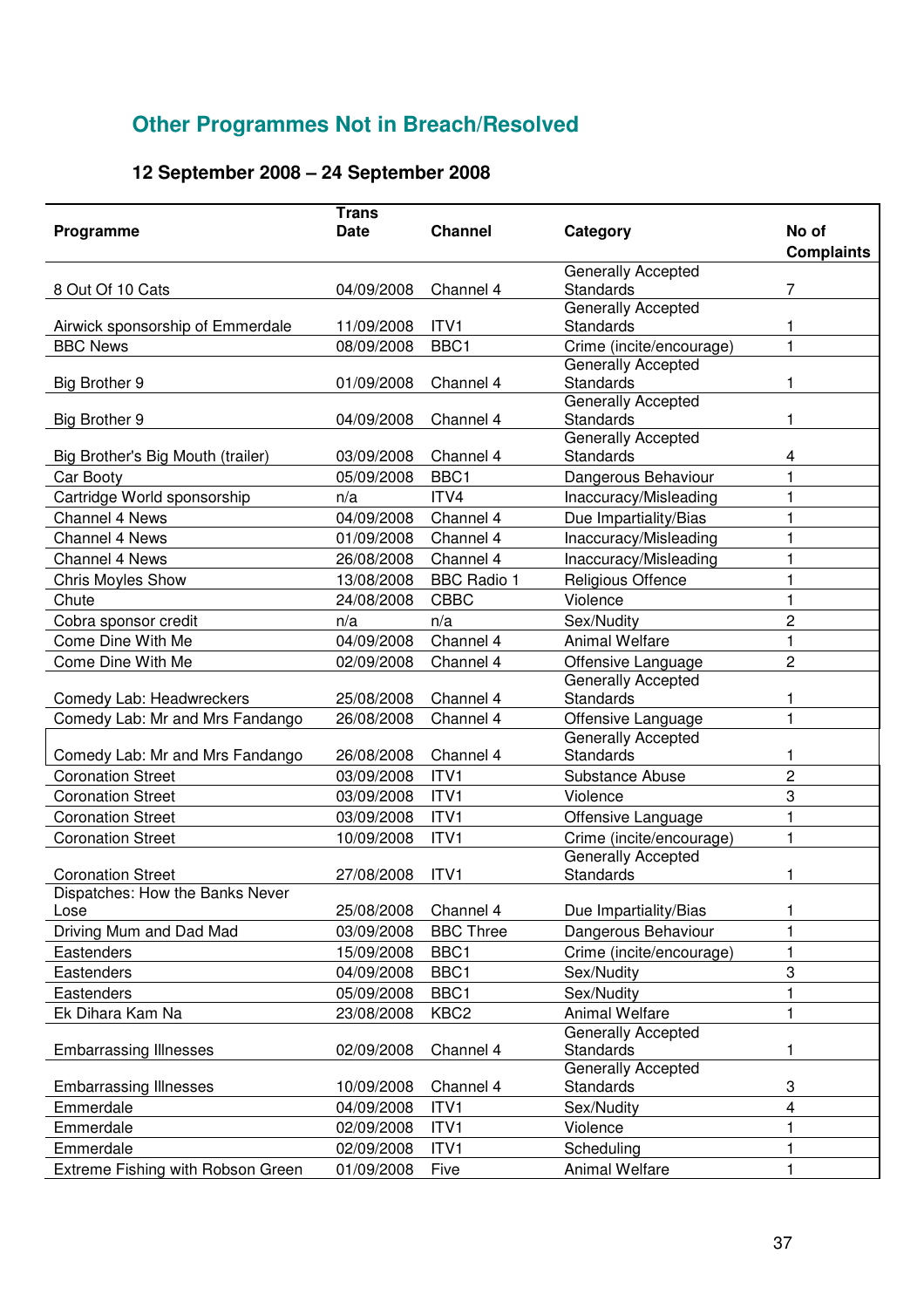| F1: Belgian Grand Prix Live                   | 07/09/2008 | ITV1                | Due Impartiality/Bias                         | 2           |
|-----------------------------------------------|------------|---------------------|-----------------------------------------------|-------------|
| Fiona's Story                                 | 31/08/2008 | BBC1                | Offensive Language                            | 8           |
| <b>Five News</b>                              | 04/09/2008 | Five                | Dangerous Behaviour                           | 1           |
| Friday Night with Jonathan Ross               | 05/09/2008 | BBC1                | Sex/Nudity                                    | 1           |
| <b>GMTV</b>                                   | 05/09/2008 | ITV1                | Substance Abuse                               | 1           |
| <b>GMTV</b>                                   | 21/08/2008 | ITV1                | Generally Accepted<br><b>Standards</b>        | 1           |
| George Galloway                               | 30/08/2008 | Talksport           | Generally Accepted<br><b>Standards</b>        | 1           |
| George Lamb                                   | 27/08/2008 | <b>BBC 6 Music</b>  | <b>Generally Accepted</b><br><b>Standards</b> | 1           |
| Ghosthunting with Paul O'Grady<br>and Friends | 04/09/2008 | ITV <sub>2</sub>    | Generally Accepted<br><b>Standards</b>        | 1           |
| Gonzo with Zane Lowe                          | 05/09/2008 | MTV <sub>2</sub>    | Offensive Language                            | 1           |
| Green Wing promotion                          | n/a        | Virgin TV           | <b>Generally Accepted</b><br><b>Standards</b> | 1           |
| <b>HD Promotion</b>                           | 27/08/2008 | Sky HD <sub>2</sub> | Inaccuracy/Misleading                         | 1           |
| Halfords sponsorship / Top Gear               | n/a        | Dave                | Inaccuracy/Misleading                         | 1           |
| Hollyoaks                                     | 11/09/2008 | Channel 4           | <b>Generally Accepted</b><br>Standards        | 1           |
| How Clean Is Your House?                      | 03/09/2008 | Channel 4           | Religious Offence                             | 1           |
| How Do They Do It?                            | 21/08/2008 | Five                | Religious Offence                             | 1           |
| I Own Britain's Best Home & Garden            | 04/09/2008 | Five                | Sex/Nudity                                    | 1           |
| (trailer)                                     |            |                     |                                               |             |
| I Predict a Riot                              | 26/08/2008 | <b>Bravo</b>        | Crime (incite/encourage)                      | 1           |
| <b>ITV News</b>                               | 26/08/2008 | ITV1                | Inaccuracy/Misleading                         | 1           |
| <b>ITV News</b>                               | 18/09/2008 | ITV1                | Inaccuracy/Misleading                         | 1           |
| <b>ITV News</b>                               | 08/09/2008 | ITV1                | Religious Offence                             | 1           |
|                                               |            |                     | Generally Accepted                            |             |
| Ian Collins                                   | 21/08/2008 | Talksport           | <b>Standards</b><br>Generally Accepted        | 1           |
| Iron Chef America                             | 31/08/2008 | <b>UKTVFood</b>     | Standards                                     | 1           |
| Jon Gaunt                                     | 29/08/2008 | Talksport           | <b>Generally Accepted</b><br><b>Standards</b> | 1           |
| Jon Gaunt                                     | 01/09/2008 |                     | Generally Accepted<br><b>Standards</b>        | 1           |
| Knights of the Night                          | 10/04/2008 | Talksport<br>AIT    | Sex/Nudity                                    | 1           |
| Luton Airport                                 | 05/09/2008 | Sky One             | Offensive Language                            | 1           |
| Maestro                                       | 02/09/2008 | BBC <sub>2</sub>    | Offensive Language                            | 1           |
| Martin Clunes: A Man and His Dogs             | 24/08/2008 | ITV1                | Inaccuracy/Misleading                         | 1           |
|                                               |            |                     | Generally Accepted                            |             |
| Match of The Day                              | 30/08/2008 | BBC1                | <b>Standards</b>                              | 3           |
|                                               |            |                     | <b>Generally Accepted</b>                     |             |
| Medium                                        | 03/09/2008 | BBC1                | <b>Standards</b>                              | 1           |
| Metal and Underground                         | 28/08/2008 | Red TV              | Violence                                      | $\mathbf 1$ |
|                                               |            |                     | Generally Accepted                            |             |
| Mock The Week                                 | 21/08/2008 | BBC <sub>2</sub>    | <b>Standards</b><br>Generally Accepted        | 1           |
| Mock The Week                                 | 04/09/2008 | BBC <sub>2</sub>    | <b>Standards</b>                              | 1           |
| Mock The Week                                 | 25/08/2008 | Dave                | Religious Offence                             | $\mathbf 1$ |
|                                               |            |                     | <b>Generally Accepted</b>                     |             |
| Mock The Week                                 | 30/08/2008 | BBC <sub>2</sub>    | <b>Standards</b>                              | 1           |
|                                               |            |                     | Generally Accepted                            |             |
| Mock the Week                                 | 28/08/2008 | BBC <sub>2</sub>    | Standards                                     |             |
| Most Haunted Live                             | 29/08/2008 | Living              | Inaccuracy/Misleading                         | 6           |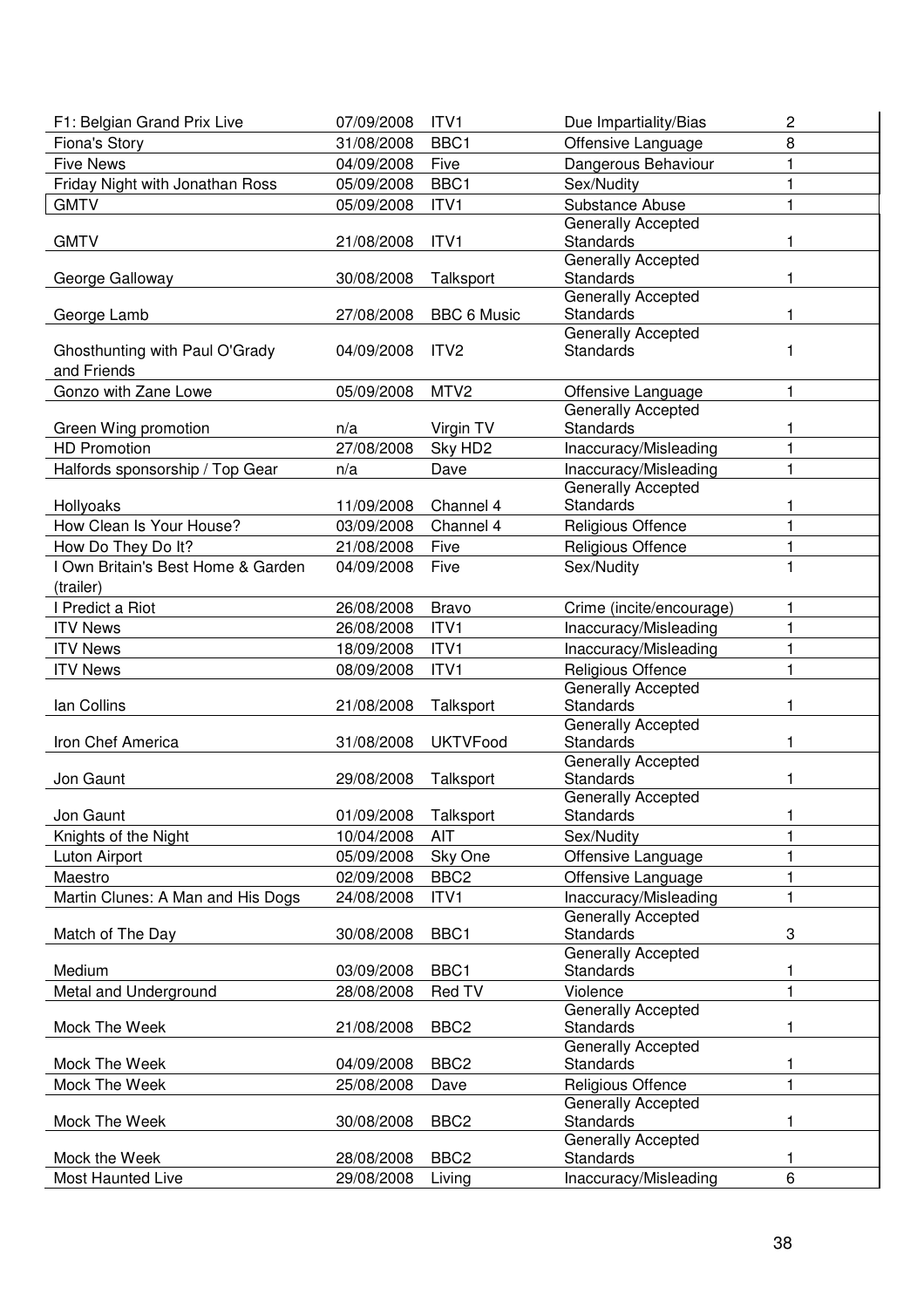|                                      |                          | Discovery                |                                                 |        |
|--------------------------------------|--------------------------|--------------------------|-------------------------------------------------|--------|
| Mythbusters                          | 29/07/2008               | Science                  | Offensive Language                              |        |
| NFU Mutual sponsorship / The Royal   | n/a                      | ITV1                     | Inaccuracy/Misleading                           |        |
| Neighbours                           | 04/09/2008               | Five                     | Inaccuracy/Misleading                           | 1      |
| <b>News</b>                          | 04/09/2008               | <b>BBC Radio 1</b>       | Sex/Nudity                                      | 7      |
|                                      |                          |                          | <b>Generally Accepted</b>                       |        |
| <b>News</b>                          | 24/05/2008               | Setanta Sports           | <b>Standards</b>                                |        |
|                                      |                          | <b>News</b>              |                                                 |        |
| <b>News</b>                          | 10/08/2008               | Russia Today             | Offensive Language                              |        |
| <b>News</b>                          | 12/08/2008               | Russia Today             | Due Impartiality/Bias                           |        |
| News at Ten                          | 08/09/2008               | ITV1                     | Due Impartiality/Bias                           |        |
|                                      |                          |                          | <b>Generally Accepted</b>                       |        |
| One of Our Dinosaurs Is Missing      | 06/09/2008               | BBC <sub>2</sub>         | <b>Standards</b>                                | 4      |
| Other People's Breast Milk           | 09/09/2008               | Channel 4                | Generally Accepted<br>Standards                 | 7      |
| Other People's Breast Milk (trailer) | 05/09/2008               | Channel 4                | Sex/Nudity                                      | 3      |
| <b>Porn Family Business</b>          | 28/08/2008               | <b>TMF</b>               |                                                 |        |
|                                      |                          |                          | Offensive Language<br>Other                     |        |
| Promo                                | 20/09/2008               | NickToonsters            | Use of Premium Rate                             |        |
| Quiz Call                            | 07/09/2008               | Five                     | <b>Numbers</b>                                  |        |
| Samantha Who (trailer)               | 21/09/2008               | E <sub>4</sub>           | Offensive Language                              |        |
|                                      |                          |                          | <b>Generally Accepted</b>                       |        |
| <b>Scott Mills</b>                   | 28/08/2008               | <b>BBC Radio 1</b>       | <b>Standards</b>                                |        |
| Secrets of the Jesus Tomb            | 02/09/2008               | Five                     | Religious Offence                               | 4      |
|                                      |                          |                          | Generally Accepted                              |        |
| Sesame Tree                          | 11/08/2008               | <b>CBeebies</b>          | <b>Standards</b>                                | 1      |
|                                      |                          |                          | Generally Accepted                              |        |
| <b>Sky News</b>                      | 17/08/2008               | <b>Sky News</b>          | Standards                                       | 27     |
| <b>Sky News</b>                      | 26/08/2008               | <b>Sky News</b>          | Dangerous Behaviour                             | 2      |
|                                      |                          |                          | <b>Generally Accepted</b>                       |        |
| Sky News (trailer)                   | 26/08/2008               | Sky Sports 2             | <b>Standards</b>                                |        |
|                                      |                          |                          | Sex/Nudity                                      |        |
| Soccer Aid                           | 07/09/2008               | ITV1                     |                                                 |        |
|                                      |                          |                          | Generally Accepted                              |        |
| Soccer Aid                           | 07/09/2008               | ITV1                     | <b>Standards</b>                                |        |
|                                      |                          |                          | Generally Accepted                              |        |
| Soccer Aid                           | 03/09/2008               | ITV1                     | <b>Standards</b>                                |        |
| SportxxxBabes promo                  |                          | 29/07/2008 SportxxxGirls | Inaccuracy/Misleading                           |        |
|                                      |                          |                          | <b>Generally Accepted</b>                       |        |
| Steve Allen                          | 02/09/2008               | <b>LBC 97.3FM</b>        | <b>Standards</b>                                |        |
| The Andrew Marr Show                 | 07/09/2008               | BBC <sub>1</sub>         | Generally Accepted<br><b>Standards</b>          |        |
| The Bill                             | 26/08/2008               | ITV1                     | Dangerous Behaviour                             | 1      |
| The Genius of Charles Darwin         | 18/08/2008               | Channel 4                | Due Impartiality/Bias                           | 2      |
| The Janice Dickinson Modelling       |                          |                          |                                                 |        |
| Agency                               | 28/08/2008               | <b>TMF</b>               | Violence                                        |        |
| The Jeremy Kyle Show                 | 26/08/2008               | ITV1                     | Offensive Language                              | 1      |
|                                      |                          |                          | Generally Accepted                              |        |
| The Kevin Bishop Show                | 29/08/2008               | Channel 4                | Standards                                       | 28     |
|                                      |                          |                          | Generally Accepted                              |        |
| The ONE Show                         | 05/09/2008               | BBC <sub>1</sub>         | <b>Standards</b>                                | 1      |
|                                      |                          | 106.1 Rock               |                                                 |        |
| The Rock Block                       | 25/08/2008               | Radio                    | Offensive Language                              | 1      |
| The Today Programme                  | 22/07/2008               | <b>BBC Radio 4</b>       | Offensive Language                              | 1      |
| The Unit (trailer)                   | 25/08/2008               | Virgin1                  | Inaccuracy/Misleading                           | 1      |
| The Weather Man<br>The X Factor      | 07/09/2008<br>06/09/2008 | BBC1<br>ITV1             | Offensive Language<br><b>Generally Accepted</b> | 1<br>3 |